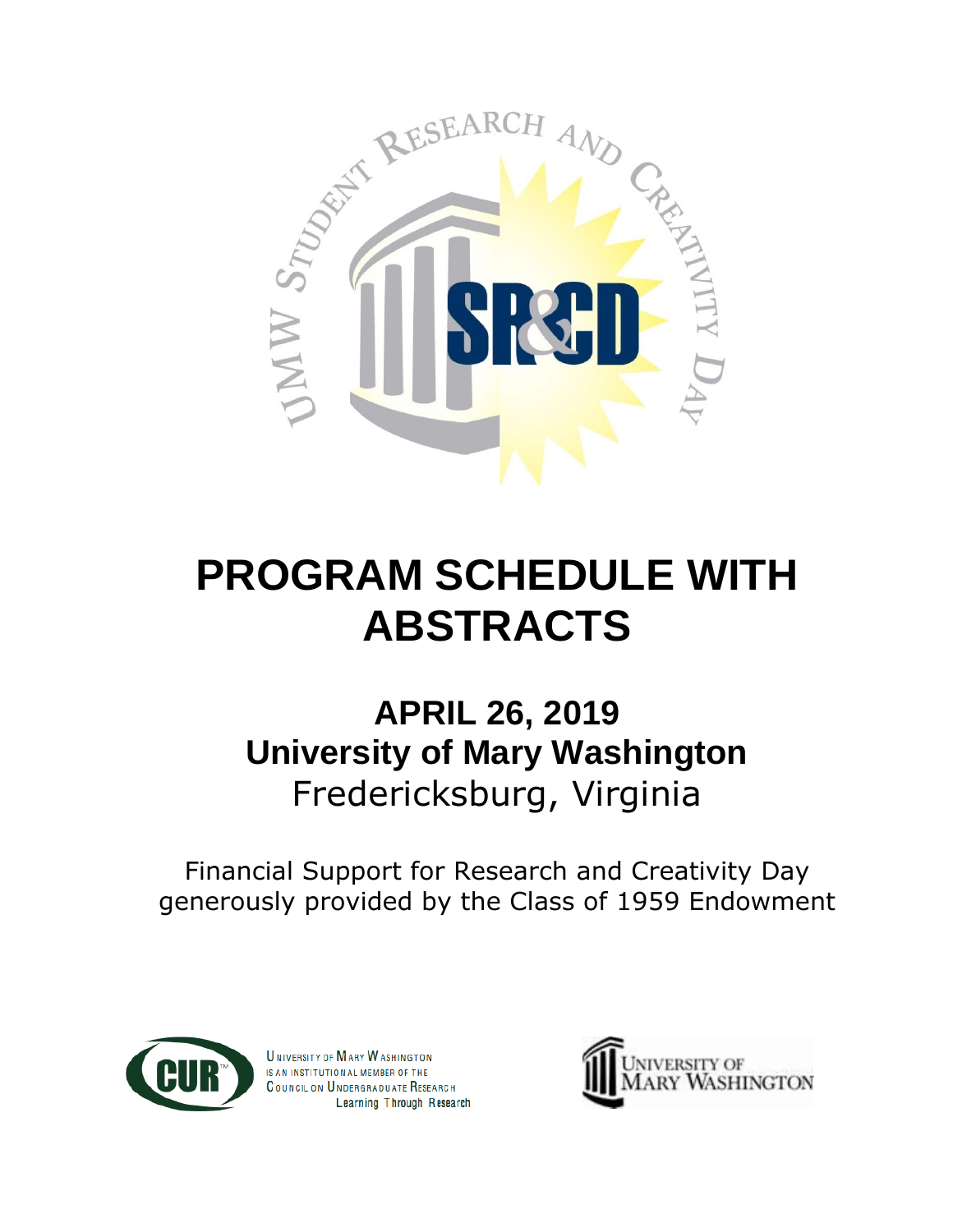## **Schedule of Events**

## **April 26, 2019**

## **Researcher Registration and Poster Set-up**

## **8:30 am - 9:30 am in the Hurley Convergence Center (Check-in at Digital Auditorium; Poster Pick-up begins at 4:00 pm)**

| <b>Oral Sessions</b>                                                | $10:00 - 3:00$              |
|---------------------------------------------------------------------|-----------------------------|
| HCC Classrooms 307, 327, 328 & 329                                  |                             |
| <b>Poster Sessions</b>                                              | $12:00 - 1:15$              |
| <b>HCC Building Locations</b>                                       | refreshments served for all |
| <b>Original Music Performances</b>                                  | $1:30 - 2:30$               |
| Digital Auditorium HCC                                              |                             |
| <b>Additional Exhibits and Sessions</b>                             |                             |
| HCC Convergence Gallery (Margaret Sutton: Face to Face) 9:00 - 4:00 |                             |
| Phyllis Ridderhof Martin Gallery (Art History)                      | $3:00 - 4:00$               |
| Trinkle Hall (College of Education)                                 | $12:00 - 12:50$             |
| Trinkle Hall (Computer Science)                                     | $12:00 - 5:00$              |
| Combs Hall (Kemp Symposium)                                         | $9:00 - 4:00$               |
| University Center (Studio Art)                                      | $9:00 - 7:00$               |
| Monroe Hall (Geography)                                             | $9:00 - 4:00$               |
| Heslep Amphitheatre (Classics)                                      | $4:00 - 5:00$               |

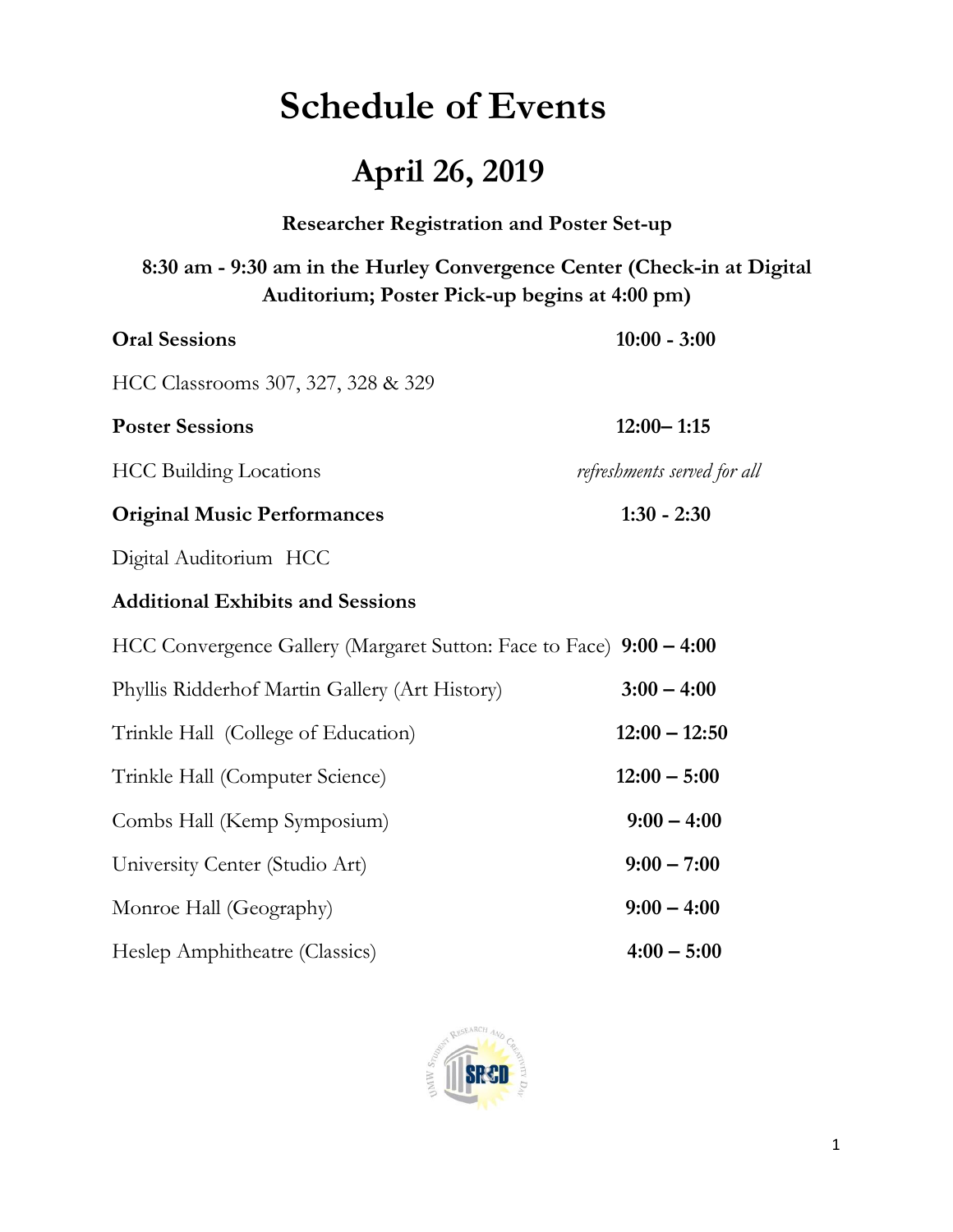

## **Exhibits in Hurley Convergence Center**

**9:00 – 4:00**

**Convergence Gallery (Third floor)**

## **…what the mind and senses conceive… Margaret Sutton**

## **Prepared by students in Art History 317: Laboratory in Museum Studies**

Kira Alfano, Krista Beucler, Laurel Davidson, Anna Elmore, Shaheen Fazel, Gabby Gallier, Matthew Geczy, Bucky Goforth, Paige Hildebrand, Meggie Hinson, Juliet Landeck, R.J. McKenna, Alli Pryor, Jordan Skillman, Hannah St. Onge, Alexa Steele, Cara Wissinger (Dr. Marjorie Och)



## **Morning Oral Sessions in Hurley Convergence Center**

## **10:00 – 11:00 Room 327 Session Chair: Dr. Leo Lee (Mathematics)**

Brandon Rozek, "QEP: The Q-Value Policy Evaluation Algorithm" (Dr. Ron Zacharski)

Hannah Killian, "Effect of Oxide Layer Thickness on Tunneling-Percolation Threshold in Nanoparticle-Polymer Composites" (Dr. George King)

Emily MacIndoe, "Analysis of Deterministic and Stochastic HIV Models" (Dr. Leo Lee)

Corinne Rydgren and Benjamin Ahrens, "Concepts of Surfaces and their Applications Using Mathematics" (Dr. Jen Chiang)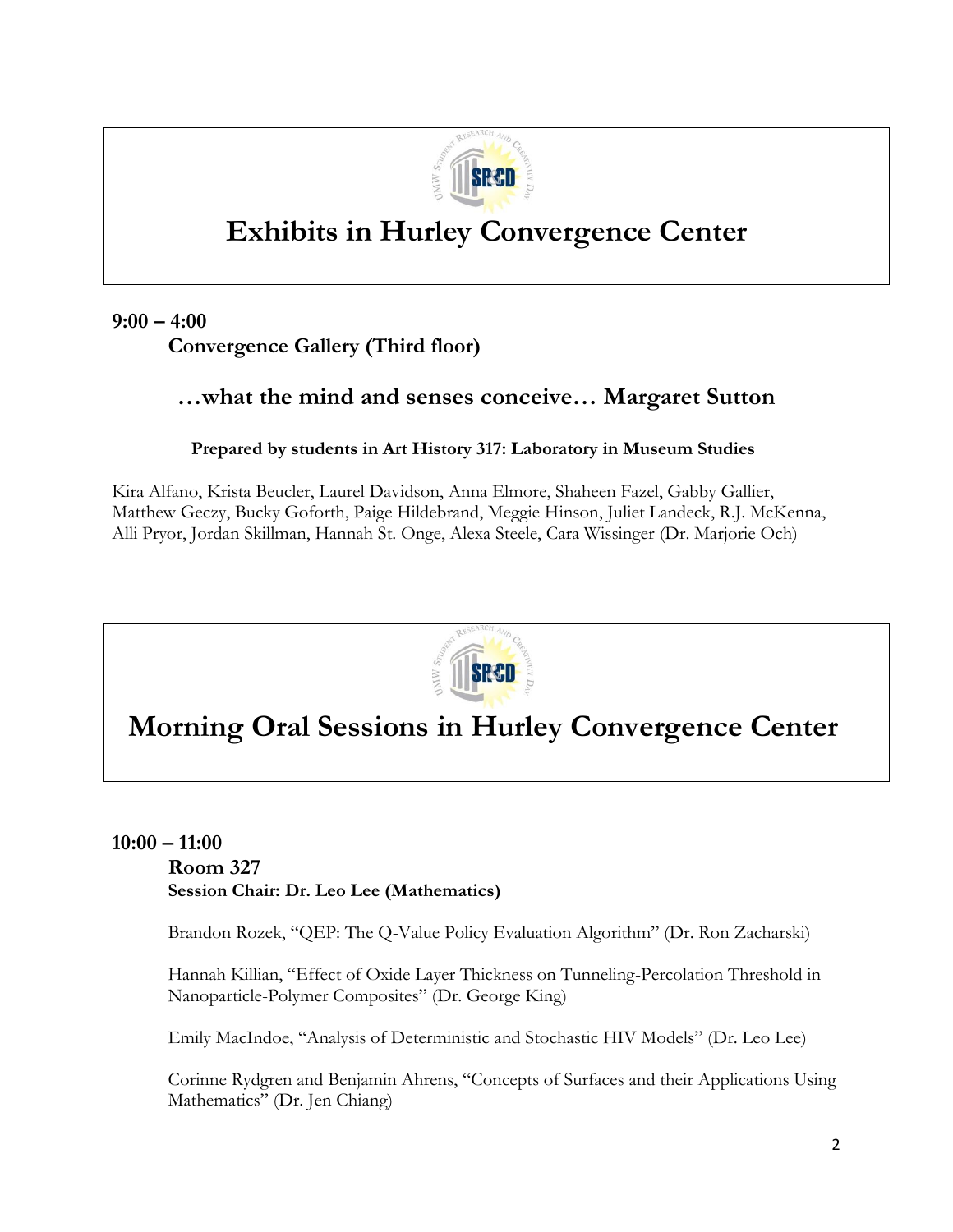## **10:00 – 11:00 Room 329 Session Chair: Dr. Emily Stanley (Psychological Science)**

Emily Knerr, "Using Financial Data to Measure Effects of a Changing Economy: A Study of Homeless Shelters" (Mr. Ken Machande)

Kelsey Burham, "Supply and Demand: Understanding Continued Opioid Drug Trade between Latin America and the United States" (Drs. Chad Murphy and Robert Barr)

Lilly Fawcett, "An Anthropological Study of American Girl Dolls" (Dr. Jason James)

Rachael Friedenberg, "The Many Features Women Want: The Design and Marketing of Houses towards Women at the Turn of the Twentieth Century" (Dr. Christine Henry)

## **11:00 – 12:00**

## **Room 327 Session Chair: Dr. Janet Asper (Chemistry)**

Kathleen Elliott, "The Seasonality of Oxygen and Hydrogen Isotopes of Rain, Stream and Groundwater in Fredericksburg, VA" (Dr. Pamela Grothe)

Cat Zwemer, "The Temporal Dynamics of the Caspase-8 activation in the Extrinsic Process of Apoptosis" (Dr. Randall Reif)

John Pruchnic, Steve Berrios and Zachary Zwierko, "Chemical Equilibrium Visualization" (Dr. Ray Scott)

Katie Hartraft, Chris Ringham and Mandy Byrd, "Domain Fellows: A Student Cohort about Domain of One's Own" (Ms. Martha Burtis)

## **Room 328**

#### **Session Chair: Dr. Stephen Farnsworth (Political Science)**

Mackenzie Poust, "A Woman's Place: The Role of Women within Fundamentalist Interpretations of Islam and the Discourse on Autonomy" (Dr. Farhang Rouhani)

Hannah Rothwell, "Analysis of Media Language in Arabic and English News Coverage" (Ms. Maysoon Ahmed Al-Sayed)

John Cronin, "The 'Will of the Voters': Examining Legislative Repeal of State Ballot Initiatives" (Dr. Stephen Farnsworth)

Haley Randall, "Virginia Women and Politics: Party-Line Voting Patterns in the 2016 Presidential Election" (Dr. Stephen Farnsworth)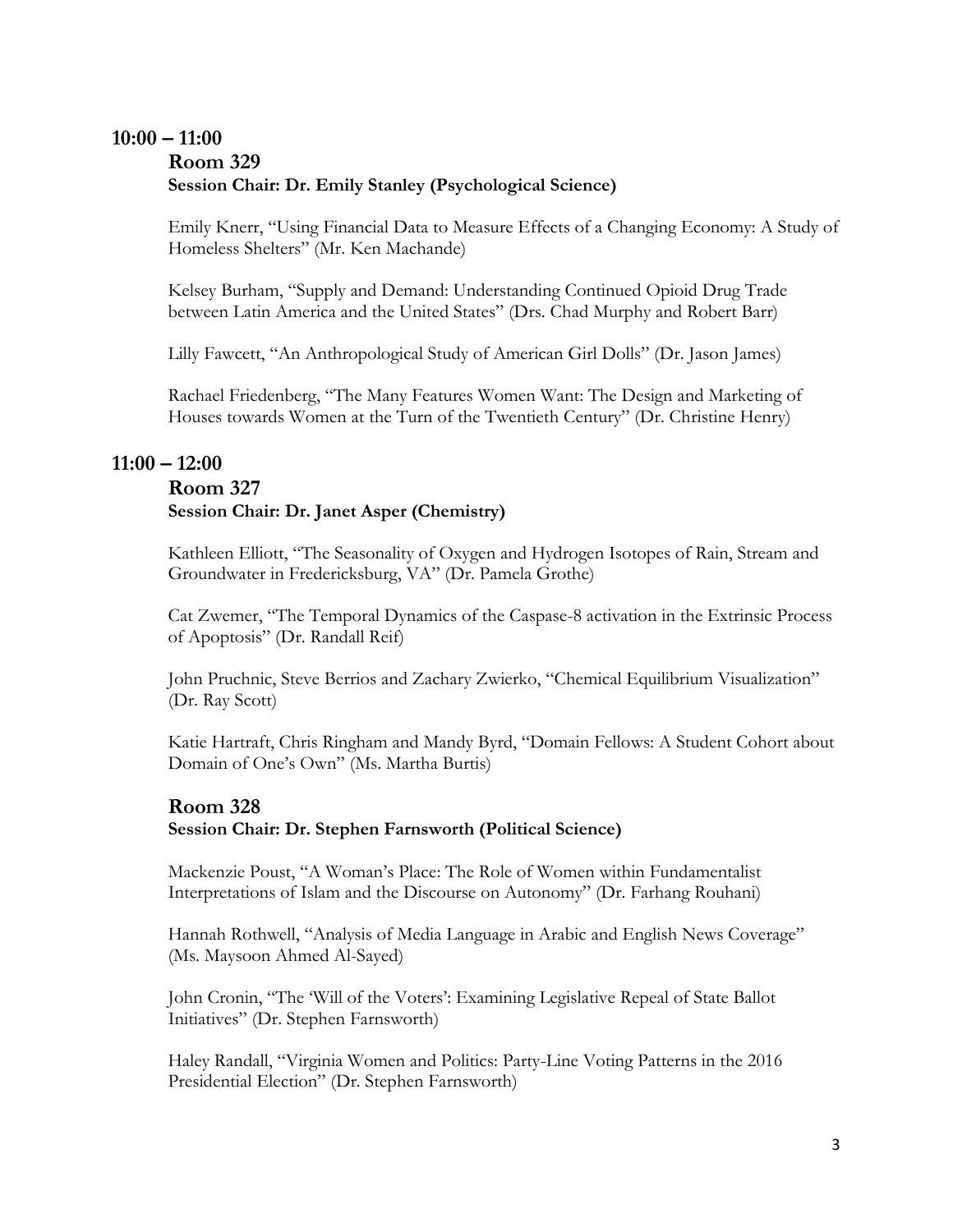## **11:00 – 12:00 Room 329 Session Chair: Dr. Josephine Antwi (Biological Sciences)**

Andrew LaMarca, "Rationality and Decision Making in the Origins of Mediterranean Commerce" (Dr. Don Lee)

Cecelia Burkett, "Trends and Effects of Advertising Legal Addictive Substances in the United States" (Dr. Lance Gentry)

Elyse Ridder, "Pirating HMS Pinafore: Sousa's 1879 Orchestration" (Dr. Brooks Kuykendall)

Ilana Bleich, McKinley Groves, Amy Guzulaitis, Paige McLachlan, and Rachel Thayer, "Waste Management in Fredericksburg, Virginia" (Dr. Andrea Smith)



## **Poster Sessions – Hurley Convergence Center**

## **12:00 – 1:15**

- Will Albritton, Carina Martin, Autumn Flemming, Morgan Noland, Nicklaus Wohler, "Determining the Physiological Effect of Unstable Environment on Anxiety Behaviors and CRH Receptor Density in Mice" (Dr. Parrish Waters)
- Chris Amurrio, "Optimizing the Kinetic Enzymatic Resolution of 2-Ethyl-1-Hexanol" (Dr. Davis Oldham)
- Igor Asipenka, "Identifying Phishing with Interactive Methods" (Dr. Andrew Marshall)
- Aminata Bangura and Josie Jerge, "Effect of phosphorus on root hair number in the Arabidopsis thaliana mutant Axr2-1" (Dr. April Wynn)
- Rachel Bellamy, "Multivariate Analysis for Malaria Prevalence in Ghana" (Dr. Marco Millones-Mayer)
- Arnita Best, "Teaching Coding to School-Age Students" (Dr. George Meadows)
- Olivia Blake, "Dopamine Receptor Expression in Worker Honey Bees in Response to Queen Mandibular Pheromone" (Dr. Deborah O'Dell)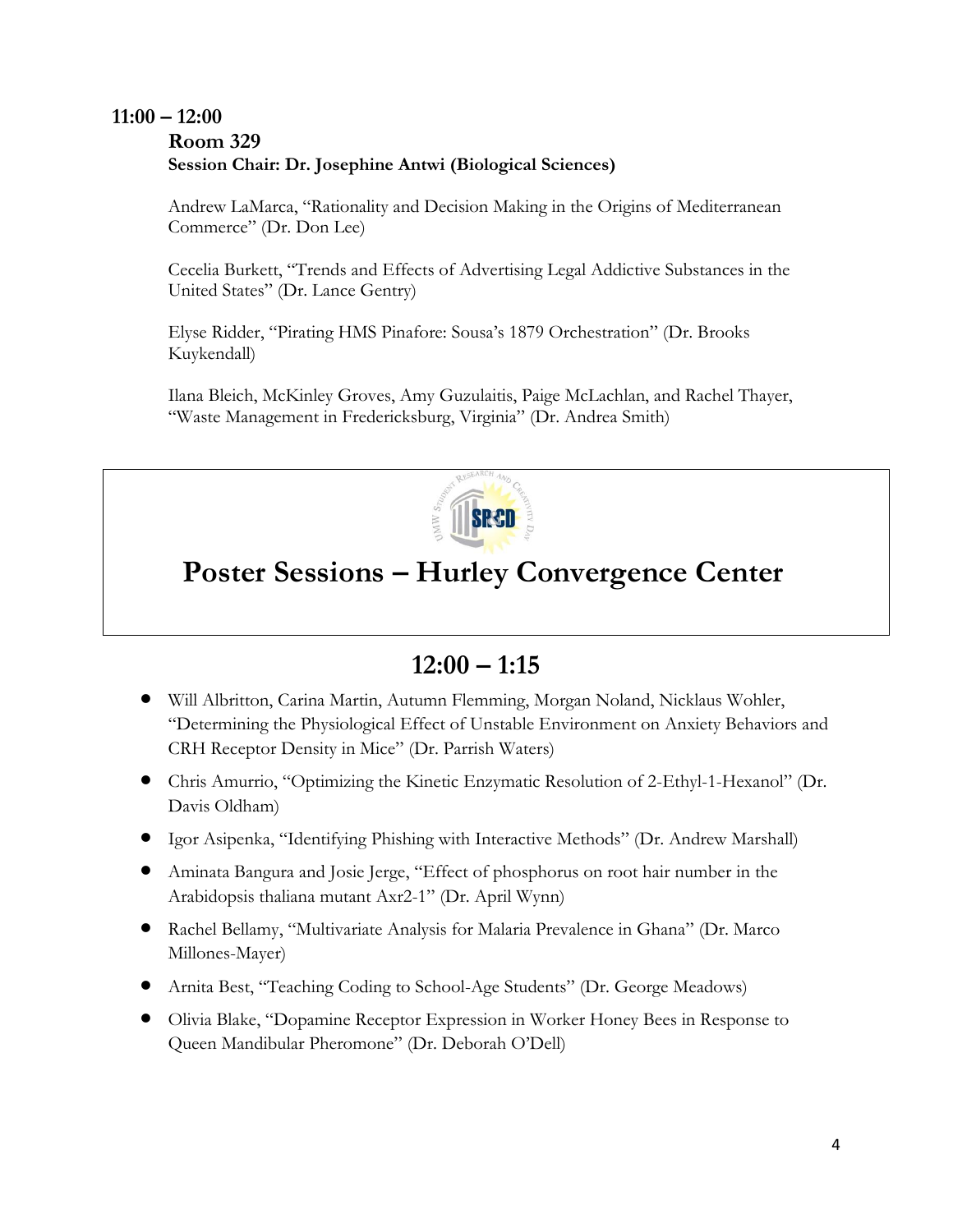- Robert Byles, "Quantifying Ecosystem Services of Landscaped Trees and Woodlots on the University of Mary Washington Campus" (Dr. Alan Griffith)
- Mandy Byrd, Cindy Ly, and Garrett O'Donnell, "Analysis of Environmental Performance by Region and Income" (Drs. Debra Hydorn and Melody Denhere)
- Emily Contompasis and Abbi Conklin, "MWCF Herbarium Digitization: Plant Preservation in the Age of Technology" (Dr. April Wynn)
- Reed Cornwell, Jillian Stone, and Andrea Abell, "Quantification of Free Chlorine Residue on PVC Pipes By Uv-Vis Spectroscopy" (Dr. Randall Reif)
- Peyton Crickman, "Perfectionism as it relates to Error Related Brain Activity" (Dr. Emily Stanley)
- Damon Dixon, "Quantifying Creativity with Facebook Marketing" (Dr. Kashef Majid)
- Thanh-Binh Duong, "Microplastics: Presence, concentrations, and influence on toxicity of methoxychlor to Daphnia *magna*" (Drs. Tyler Frankel and Ben Kisila)
- Isabel Faust, Allison Burgess and Riley Manthey, "Analysis of Drinking Water Quality in Buildings at the University of Mary Washington" (Dr. Melanie Szulczewski)
- Stacey Feindt, "Detained by Data: A Critical Analysis of the Virginia Pretrial Risk Assessment Instrument" (Dr. Rosalyn Cooperman)
- Sara Fioretti, "Combined Effects of Chemotherapeutic Agents and Statins on HNSCC" (Dr. Rosemary Barra)
- Takesha Foster and Stephanie Weigert, "The Effect of Partial Sleep Deprivation on Longterm Memory and Anxiety in Mice" (Dr. Parrish Waters)
- Jackson R. Gardner, "Preferential Responses of Young Rats to Palatable Food vs. Social Play" (Dr. Parrish Waters)
- Josephine Gray and Carmen Martinez, "Assessing differences in drought stress response between an heirloom tomato cultivar, *Blue Beech*, and a large-fruit tomato cultivar, *Bigdena*" (Dr. April Wynn)
- Rachel Gunraj, "IR Analysis of Microplastics" (Dr. Janet Asper)
- Shivani Gupta, "Optical Trapping of Nanoparticles" (Dr. Maia Magrakvelidze)
- Logan Hargis, "Transgenic Arabidopsis" (Dr. April Wynn)
- Sterling Heyns, "Virtual Solenoid Project" (Dr. Maia Magrakvelidze)
- Mary Hoffman, "Sublethal Effects of Sulfoxaflor on Behavior and Physiology of Daphnia *magna*" (Dr. Tyler Frankel)
- Lindsey Jones and Erin Schaeffer, "Kinetic isotope effect: Determining the mechanism of the rate determining step of the oxidation of 1-phenylethanol to acetophenone" (Dr. Leanna Giancarlo)
- Kelly Keane and Marissa Howard, "The Effect of Clothianidin on the Ability of Crayfish to Respond to Food Odor" (Dr. Abbie Tomba)
- Hannah Killian and Melissa Pampel, "Evaluating the Transition States of the Wittig Reaction Mechanisms by Molecular Modeling" (Dr. Leanna Giancarlo)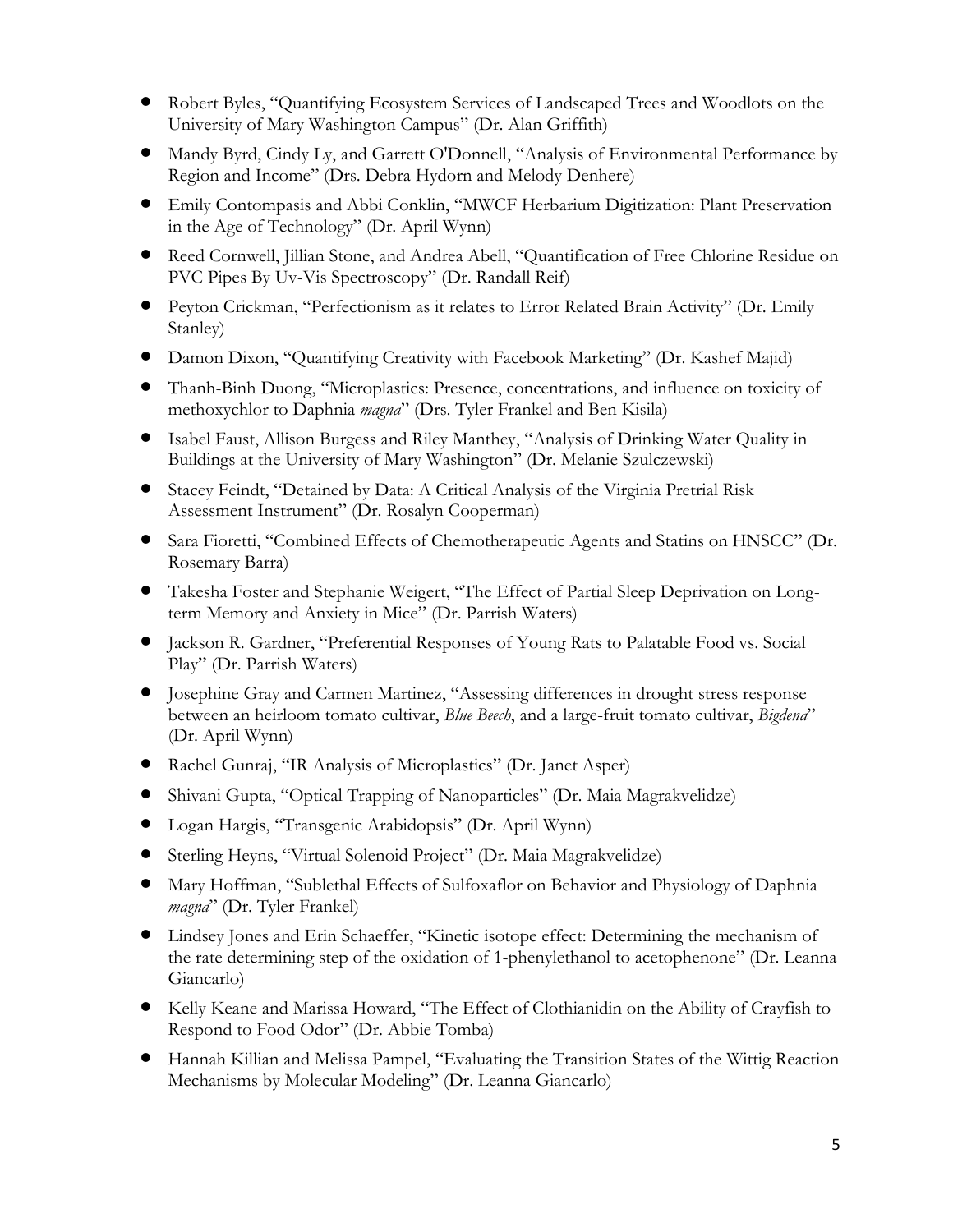- Juliana Kolba, "Magnolias of Virginia: Magnolia *grandiflora* and Magnolia *virginiana*" (Dr. April Wynn)
- Justin Kramp, Alex Ramirez-G'Arce and Austin Williams, "Quantitative Analysis of Arsenic and Selenium pollution in the Potomac River from Power Plants by UV-Vis spectroscopy and verification by ICP-AES" (Dr. Randall Reif)
- Haley Lavach, Haley Garcia, Laura Leonard and Sarah Piper, "Analysis of BDNF Expression in the Hippocampus; How Diet and Exercise Affect Spatial Memory and Learning in Mice" (Dr. Parrish Waters)
- Rachel Mattozzi, "Characterizing Novel Escherichia *coli* Mutants" (Dr. April Wynn)
- Cayley McGuire and Gemma Spicka-Proffit, "An Investigation on the Correlation Between Dwarfism and Drought Resistance in Arabidopsis *thaliana* plants" (Dr. April Wynn)
- Phillip McNeil, "The identification of ecological function values of native and non-native tree species on University of Mary Washington Campus using i-Tree eco V6" (Dr. Alan Griffith)
- Andrea L. Moore, "Constraining the Mid-Holocene ENSO Minimum in the Central Pacific Using Geochemistry of a 5,000-year-old Porites Fossil Coral" (Dr. Pamela Grothe)
- Joshua Morris, Chloe Morton and Colin Travis, "Growth Kinetics of Zinc Oxide Nanoparticles for Use in Sunscreen" (Dr. Leanna Giancarlo)
- Lisa Mosser and Katherine Sweeney, "A policy-capturing approach to individuals' decision to accept job offers: The role of support and demographic differences" (Dr. Alexandra Dunn)
- Joshua Olbert, "Heat Loss of UMW Buildings" (Dr. Chuck Whipkey)
- Cheyenne Palmo, "Survey of Paired δ18O, δD and Salinity for the Chesapeake Bay and its Major Tributaries: Applications to Regional Paleohydrology" (Dr. Pamela Grothe)
- Kaitlyn Parker, "Design and Synthesis of Indazole Sulfonamides as Inhibitors of KasA: A New Approach to Tuberculosis Infection" (Dr. Davis Oldham)
- Ashley Parkhurst and Emily Matuczinski, "Mapping the ultramorphological changes of SPION-induced cell death in Glioblastoma Multiforme" (Dr. Leanna Giancarlo)
- Brighton Payne, "The Relationship Between Latent Inhibition, Dopamine, and Creativity" (Drs. Hilary Stebbins and W. David Stahlman)
- Abigail Phelps, "Keeping the Tune: Jaw Harps and Colonial Music of the Chesapeake" (Dr. Dr. Lauren McMillan)
- Megan Price, "Client Selection for a Risk-Constrained Commodity Option Underwriter facing Poisson Demand" (Dr. Belleh Fontem)
- Devin Rantz and Sam Mackin, "Belmont Tree Survey" (Dr. Alan Griffith)
- Brynne Reeves and Caitlin Hilland, "Determining the Function of Unknown Polymorphic Alleles in PIN and CHS Genes in Arabidopsis *thaliana*" (Dr. April Wynn)
- Emily Richardson, "Shoreline Preservation on Marlborough Point, Stafford County, Virginia" (Dr. Pamela Grothe)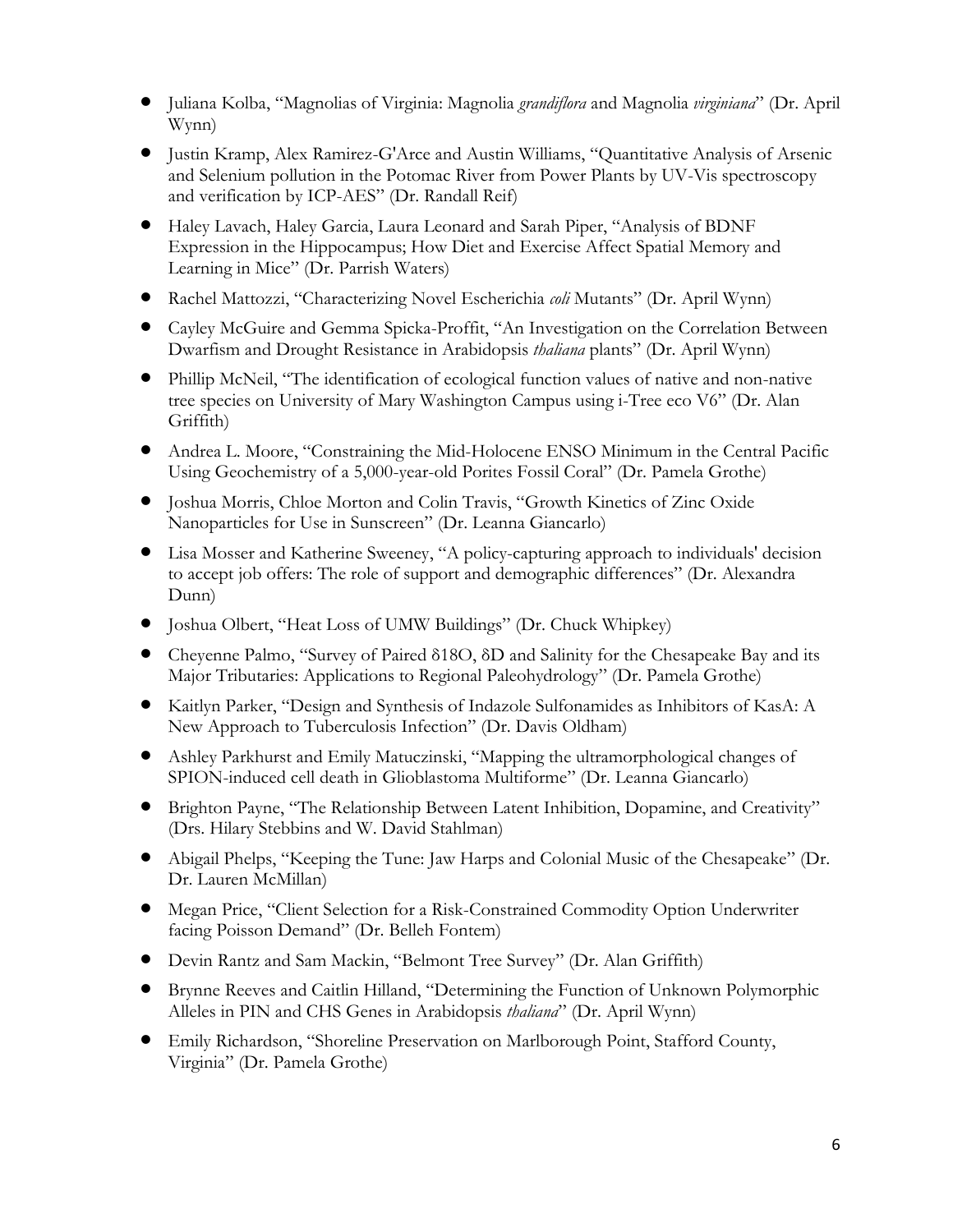- Grace Rihl and Daniel Arango, "Sedimentation Rate and Trace Metal Input in Lake Occoquan and Lake Manassas" (Drs. Ben Kisila and Leanna Giancarlo )
- Anna Rinko, "Patterns of Wheel Running in Bulbectomized Mice" (Dr. Parrish Waters)
- Anna Ruuskanen, "Identifying Digenetic Trematodes Infecting Elimia *virginica* snails and Cyprinid fish in Eastern Virginia" (Dr. Abbie Tomba)
- Emily Saldanha, "How the Language of Choice Affects Perceptions of Women in the Workplace" (Dr. Miriam Liss)
- Leonid Smorodintsev-Schiller, "Investigation into the function of Saccharomyces *cerevisiae* YLR149C and SIR2 genes in the presence of hydrogen peroxide and nicotinamide mononucleotide" (Dr. Debbie Zies)
- Gus Schneider, Alliyah Ramos and Chris Amurrio, "Detecting Heavy Metals in Inexpensive Jewelry" (Dr. Randall Reif)
- Arshuman Sheikh and Arham Zahid, "Measuring the effects of food deprivation on leptin levels and social interaction in mice" (Dr. Parrish Waters)
- Rachel Summers, "Embryonic Development of the Stress Hormone Axis in Two Model Teleost Species" (Dr. Dianne Baker)
- Mariam Tekle, "Determining the Role of the Sacchromyces *cerevisiae* Gene, YDL199C, in DNA Repair" (Dr. Debbie Zies)
- Katherine Toomey, "Defining Witchcraft and Spirituality in Modern Society" (Dr. Eric Gable)
- Paola Urlich and Samantha St. John, "The Effect of SC-66 AKT Inhibitor on HCT-116 Colon Cancer Cell Viability" (Dr. Rosemary Barra)
- Zachary Zwierko, "Making ArcGIS Mapping Data Accessible to the Visually Impaired" (Dr. Alan Griffith)



## **Original Music Performances – Digital Auditorium**

## $1:30 - 2:30$

## **Participating Students**

Shane Thin Robert Thompson

Sam Bradshaw Drake Dragone Jack Landers

Madyson May Shawn Mitchell Emmanuel Smith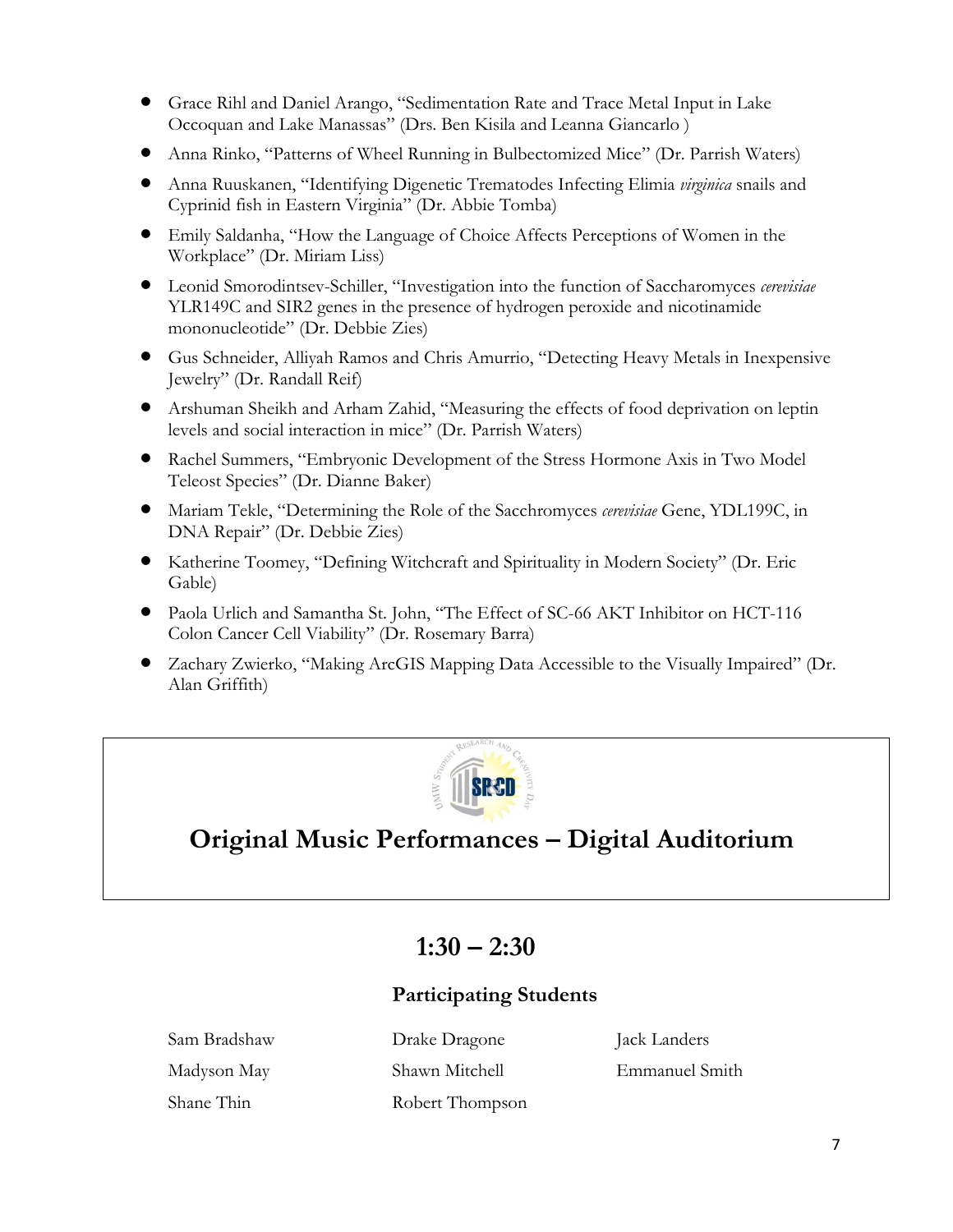

## **Afternoon Oral Sessions in Hurley Convergence Center**

## **1:00 – 2:00**

## **Room 327 Session Chair: Dr. Surupa Gupta (Political Science)**

Grace McCauley, "Who Rules the School" (Dr. Debra Schleef)

Julia Gibbons, "Female Secondary School Stipend Programs in Pakistan and Bangladesh" (Dr. Surupa Gupta)

Mary Skinner, "Dismantling Purity Culture: The Representation of Female Sexuality in the Evangelical American South" (Dr. Kate Haffey)

Ren Koloni, "Neuroqueering Gender" (Dr. Tracy Citeroni)

## **Room 329 Session Chair: Dr. Lauren McMillan (Historic Preservation)**

Will Everett, "The Sacred Fire of Nationality: Irish Public Opinion of Irish Nationalism in the Wake of the Easter Rising of 1916" (Dr. Claudine Ferrell)"

Olivia Larson, "Debitage Analysis: Burlington County, New Jersey" (Dr. Lauren McMillan)

Delaney Resweber, "Stratford Hall Plantation: An Analysis of Yard Space at the West Field and Oval Site" (Dr. Lauren McMillan)

Shannon Bremer, "A Soldier's Words: Literacy and Writing at Sherwood Forest Plantation during the Civil War" (Dr. Lauren McMillan)

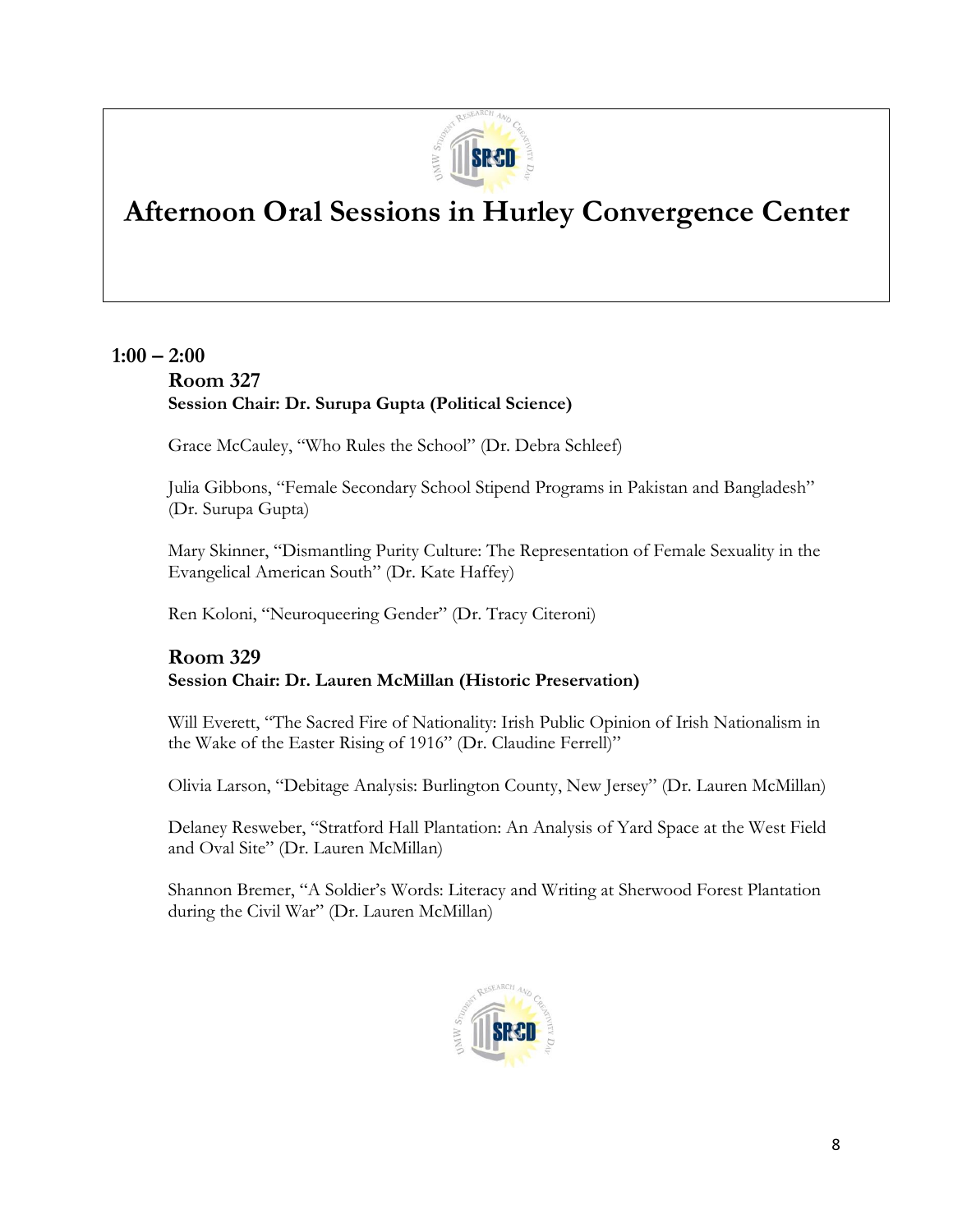## **2:00 – 3:00 Room 327**

### **Chemistry Honors Research Presentations**

Lindsey Jones, "Synthesis of piperidinol-based inhibitors of KasA: A novel treatment for Mycobacterium tuberculosis infection" (Dr. Davis Oldham)

Matthew A. Tovar, "Synthesis and Application of a Magnetic Nanoparticle Based Nanocomplex for Targeted Cell Death in Glioblastoma Multiforme Cells" (Dr. Leanna Giancarlo)

## **Room 328 Session Chair: Dr. Andrea Smith (Historic Preservation)**

Gary Kellenberger, "Crime, Background Checks, and Politics. The Effect of Firearm Background Checks on Violent Crime" (Dr. Don Lee)

Lexandria Stanford, "Self-Determination: The Korean Independence Movement and the Korean Community in the United States" (Dr. Krystyn Moon)

Hannah Gautsch, "Hearing Silences in Cereus Blooms at Night and Tide Running" (Drs. Kate Haffey and Shumona Dasgupta)

Renee Brittigan, "The Residual: a Novel" (Dr. Warren Rochelle)

## **Room 329 Session Chair: Mr. David Hamon (Political Science)**

Emily Contompasis, "The Effects of Environmental Conditions on Expression of the ETTIN (ETT) Gene in perianthia (pan) Mutant Arabidopsis *thaliana*" (Dr. April Wynn)

Haley Lavach, Haley Garcia, Laura Leonard and Sarah Piper, "Analysis of BDNF Expression in the Hippocampus; How Diet and Exercise Affect Spatial Memory and Learning in Mice" (Dr. Parrish Waters)

Arshuman Sheikh and Arham Zahid, "Measuring the Effects of Food Deprivation on Leptin Levels and Social Interaction in Mice" (Dr. Parrish Waters)

Ethan Knick, "Facing a Mystery: Exploring the Presence of a Lone Native American Anthropomorphic Effigy from a 17th-Century Virginia Plantation" (Dr. Lauren McMillan)

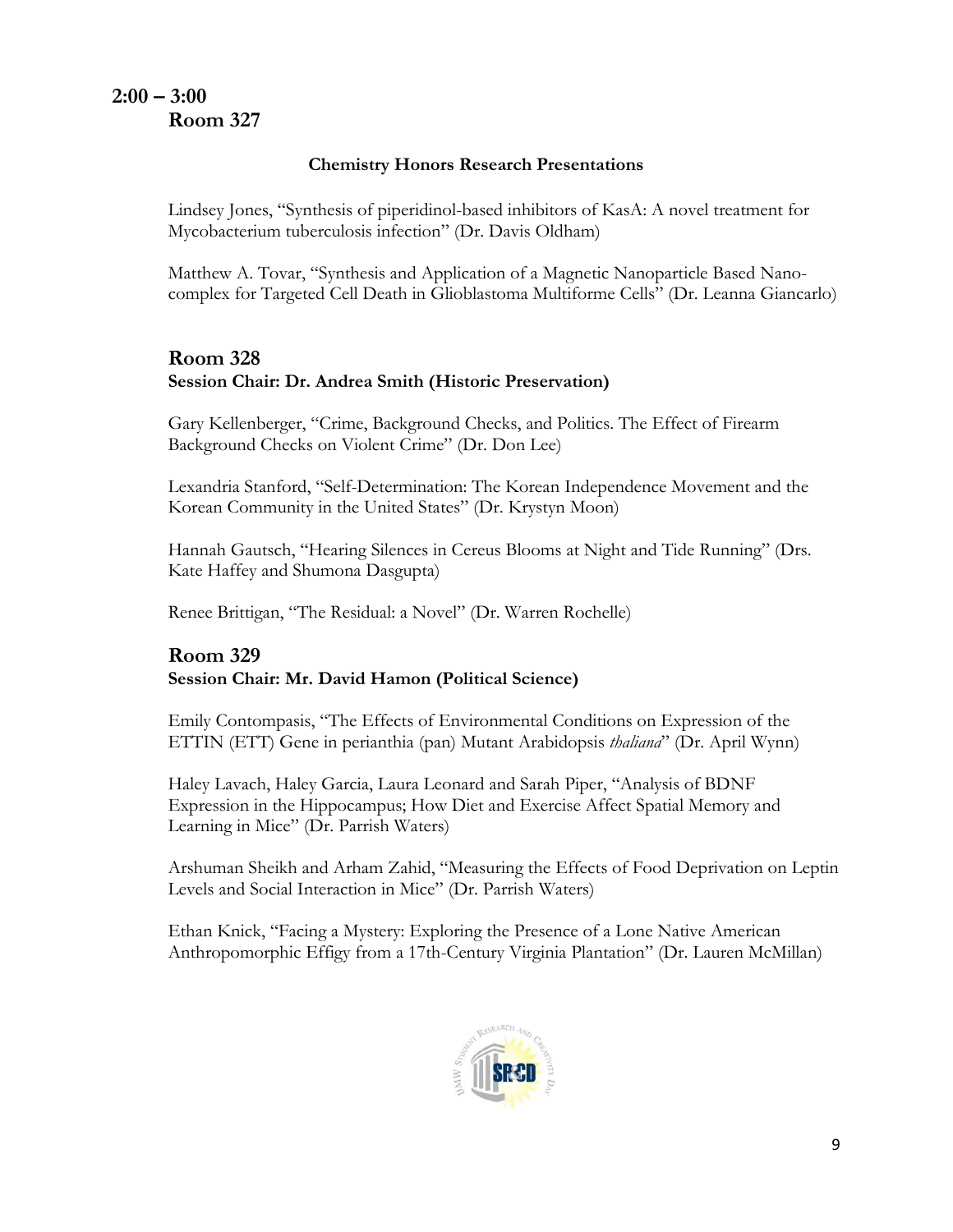

## **Session in Phyllis Ridderhof Martin Gallery**

## **3:00 – 4:00**

## **Individual Studies in Art History**

Mary Novitsky, "Vincent van Gogh's Self Portraits" (Dr. Suzie Kim)



## **Sessions in Trinkle Hall**

## **12:00 – 5:00 Room B6**

## **UMW Computer Science Programming Extravaganza**

## **12:00**

Clare Arrington, "Assessing Bias Removal from Word Embeddings" (Dr. Ron Zacharski)

### **Demonstrations of Student Computer Programs**

Stefano Coronado, "Accent Copier"

Zoe Cooper, "Emotion Mining with English and Spanish: Multilingual Natural Language Processing"

Luis Rovira, "Space Sword"

Chad Baxter, "From Russia with Love"

Raymond Kauffman, "Mandelbrot Fractal Explorer"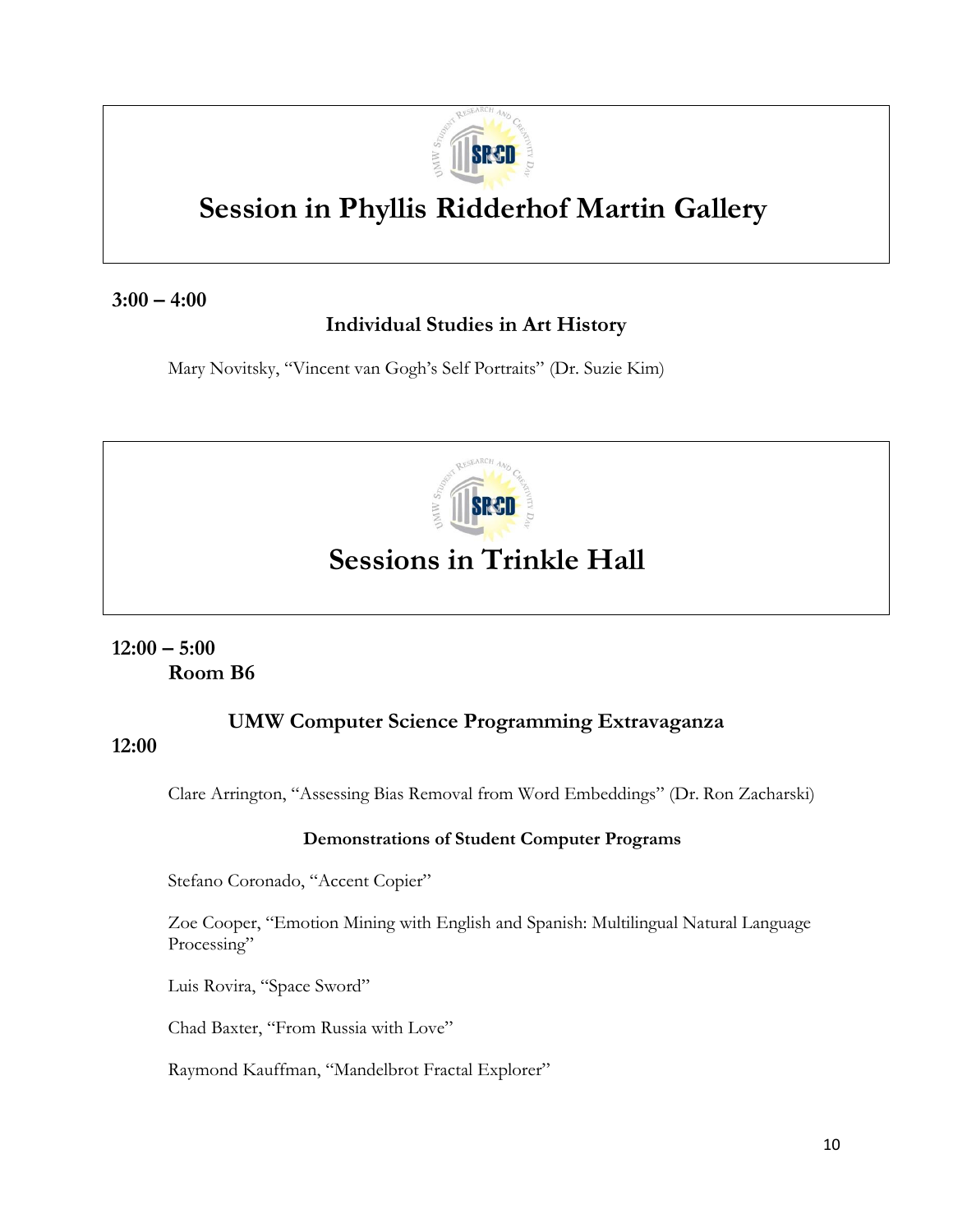David Miller, "RFID Music Player"

Michael Corbin, "Survival Video Game made with Unity"

Sandra Shtabnaya and Momal Juda, "Dancing Air Piano"

Kira Itzkoff, "Animal Information System"

Corey Staier, "Meditation in Virtual Reality-Biofeedback and Contemplative Practice in Virtual Environments"

Jessica Patrick, "Pong Game"

## **12:00 – 12:50 Room 204**

Students enrolled in EDUC 311, "Arts Integration in Action: Creating Content-Focused Children's Books for Local Elementary Classrooms", (Dr. Melissa Wells)



## **Sessions in Combs Hall**

## **William Kemp Symposium**

The English, Linguistics, and Communication Department's Fifteenth Annual William Kemp Symposium will take place all day on Thursday, April 25 & Friday, April 26, 2019 in Combs Hall. This symposium will be an opportunity for students who have taken courses in the department to showcase their original research projects and creative work. There will be nearly two-dozen different panels on a wide variety of topics. For a detailed program, stop by the ELC department the week of April 22 (Combs Hall, 3rd floor), or contact the symposium's organizer Professor Kate Haffey  $(khaffev@umw.edu)$  for a digital copy. All are welcome!

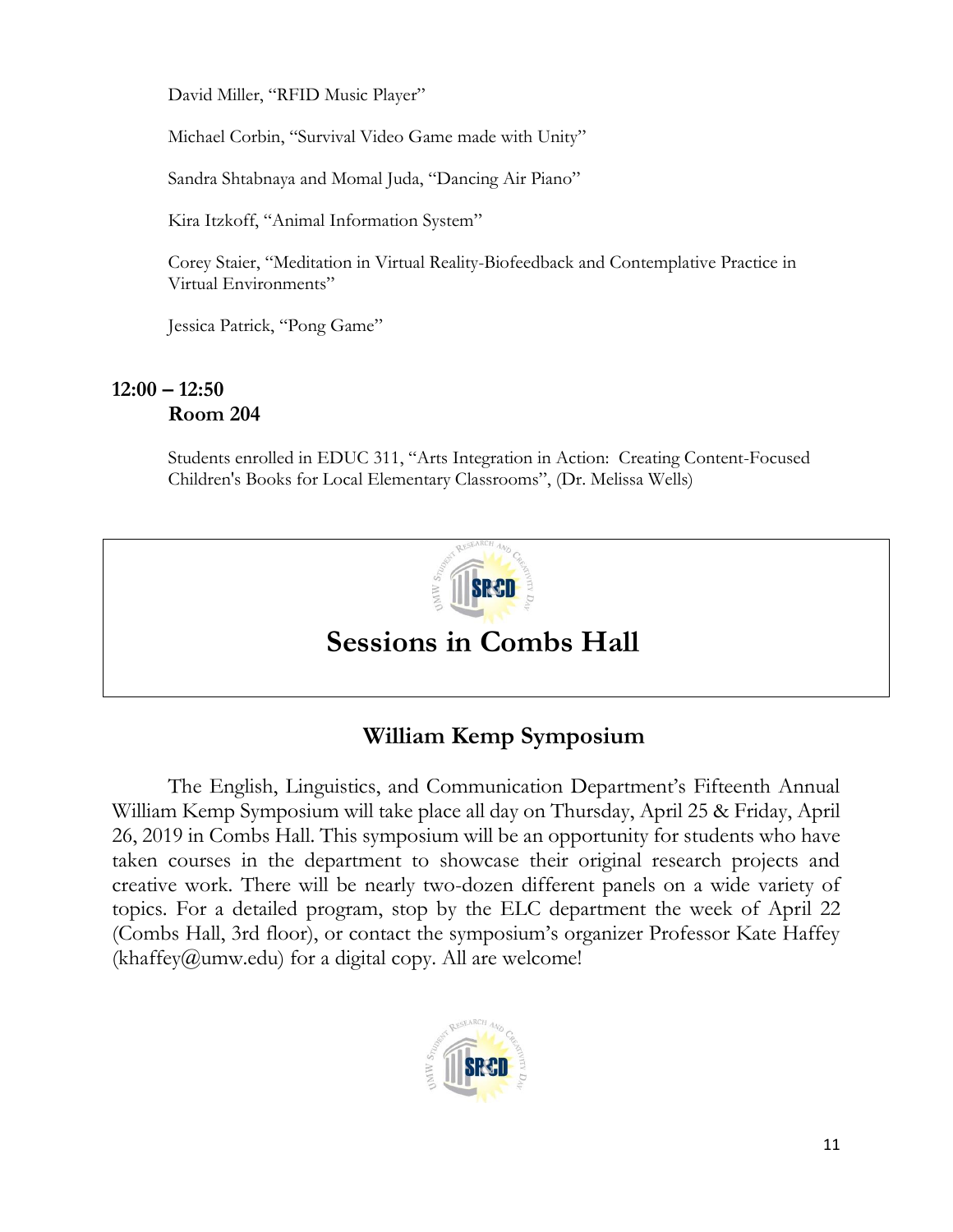

## **University Center**

## **9:00 – 7:00 Chandler Ballroom Foyer**

## **The Department of Art and Art History hosts their Annual Student Art Exhibit**

**Reception from 5:00 – 7:00 pm on Friday, April 26, 2019**

## **Exhibit Dates: April 23 – 28th, 2019**

## **Participating Students**

| Riley Anderson    | <b>Brandy Bodolay</b>  | Madison Caron   | AllyAnne Downs    |
|-------------------|------------------------|-----------------|-------------------|
| Anika Hussain     | Lindsay Innis          | Rachel Kirby    | Chrystalyne Knapp |
| Samantha McMullen | Kasey Mundy            | Eleanor Nielsen | Rachel Nobles     |
| Jeff Powell       | <b>Emily Siegfried</b> | Taylor Springer | Amber Tranter     |



**Monroe Hall**

## **Geography Symposium**

## **9:00 - 12:00 Room 204**

**9:00**

Marisa Payne & Lilly Lester, "Coastal Erosion in Louisiana"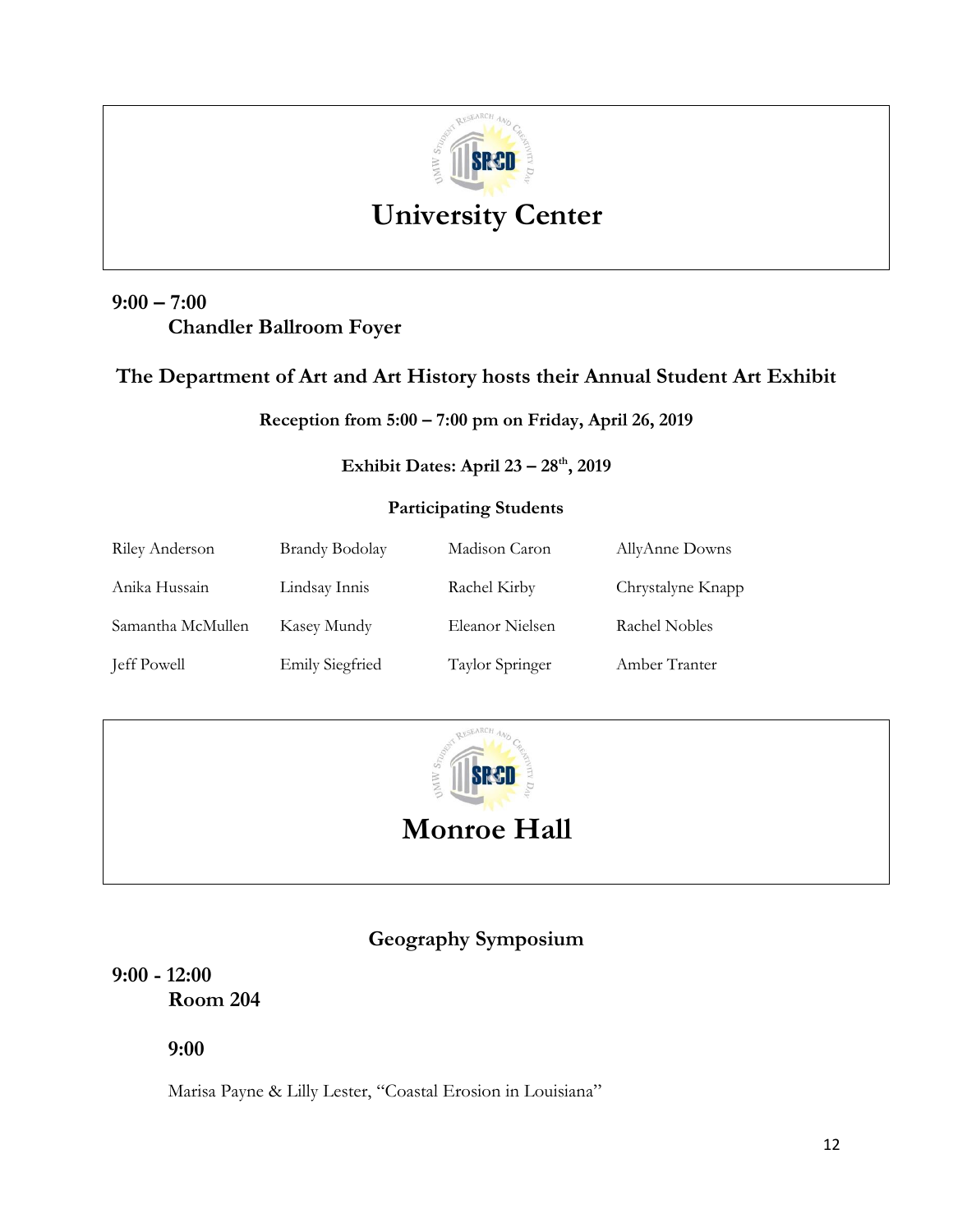Darby Libka, "#nolaeats: Marketing New Orleans' French Quarter Restaurants Using Instagram"

## **10:00**

Annie Sullivan, "Geography in Education"

Katie Boston, "Community Gardens in Richmond, VA: Their Impact on Community"

## **11:00**

Hannah Huggins & Sarah Hampton, "Jaguars along the US Mexico Border"

Richard Lewis, "Gentrifying the Fruit Loop: An oral history of Dupont Circle's Oueerspaces"

## **12:00 – 2:00**

## **Posters Room 319**

Brittanie Sadler, "HOLC Maps: An Analysis of Persistent Structural Inequality in Baltimore"

Alex Chrvala, "Extending Interstate 97 to Richmond to Fix Mid-Atlantic Transport Headache"

Owen Donovan, "Temporal Mapping of Green Book Locations in Richmond, Virginia, from 1940 to 1960."

Zachary Goshorn, "Digitizing early 20th century Richmond: Mapping Racial Segregation and Park Access"

John Lenox, "Surface and subsurface water flows at Crow's Nest Natural Area."

Jacob Palmer, "Representing People and Nature along the Rappahannock River."

## **1:30 - 4:00 Room 204**

## **1:30**

Sarah Giuseppe, "Picturing Urban 5th Grade"

### **2:00**

Natalie Davis & Jacob Palmer, "Bears Ears National Monument: A Reduction of Heritage."

Beth Devine & Jennifer Garrard, "Creating an Accessibility Map of UMW's Campus"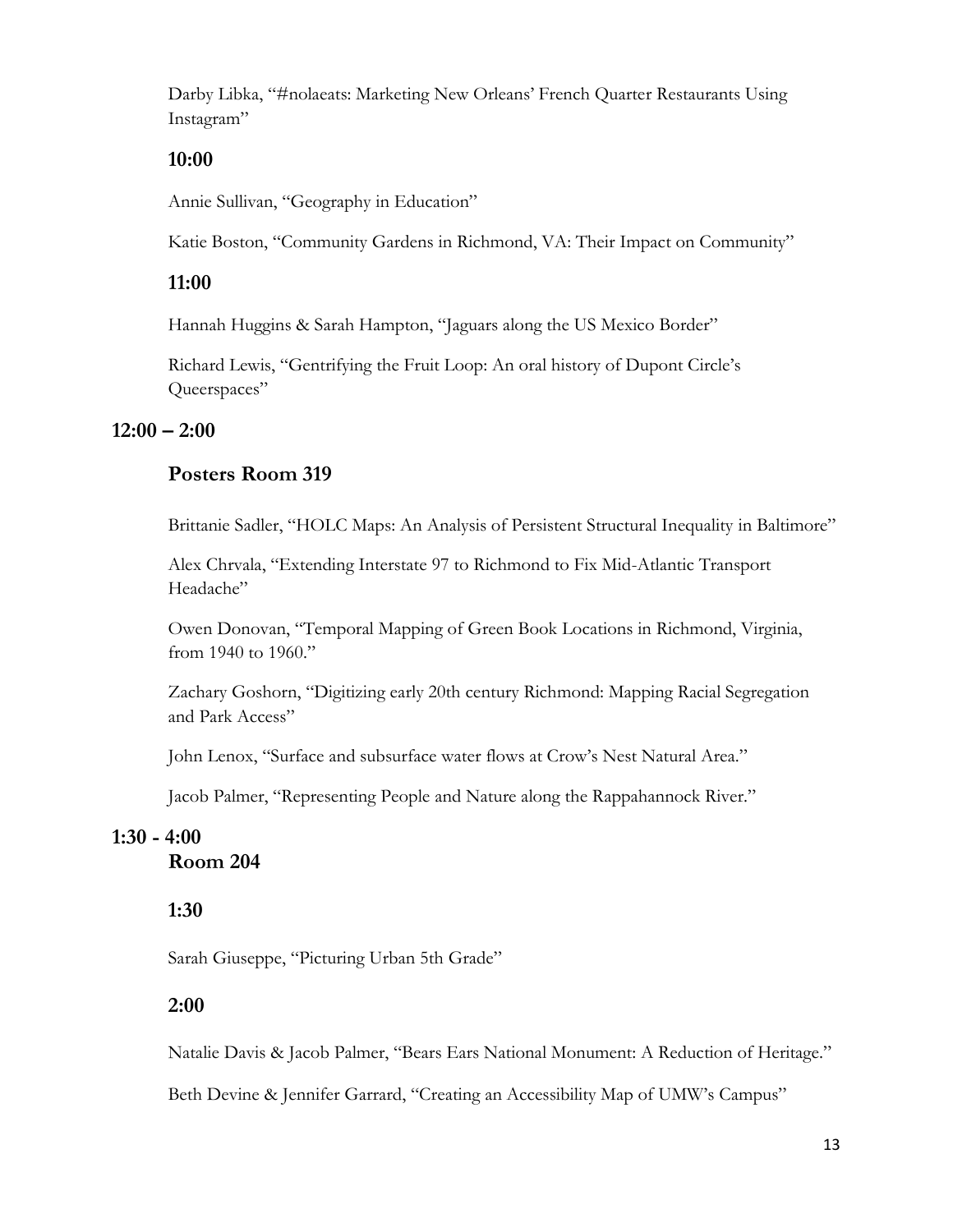### **3:00**

Rachel Bellamy, "Multivariate Analysis for Malaria Prevalence in Ghana" 3 pm

Gillian Snell, "Airbnb in New Orleans: a qualitative analysis of local reactions to the rise of short-term rentals"



## **Heslep Amphitheatre**

## **4:00**

## **The Pseudolus, by Titus Maccius Plautus (c. 254 - 184 BCE)**

Presented by the Roman Drama class (Latin 352A and Classics 492) in Latin, with some narrative assistance in English,

*Boy meets girl, boy loses girl, boy gets girl. A worried father. Some helpful friends. A greedy pimp. Some very clever slaves. In short, the usual Roman comedy. Fun for all, and no one gets hurt (except maybe the greedy pimp). Plautus inspired Shakespeare's comedies and Broadway's "A Funny Thing Happened on the Way to the Forum." See the original!*

Free admission. Open to the public. Questions? Call (540) 654-1023.

CAST ROLES

| Ariane Akhand      | Ballio I Leno (Pimp)                                     |
|--------------------|----------------------------------------------------------|
| Emma Asbury        | Simo Senex (Old man)                                     |
| Abigail Brock      | Phoenicium Meretrix (Prostitute)                         |
| William Carpenter  | Calidorus Adulescens, (Youth) & Callipho Senex (Old man) |
| Emma Eichenberger  | Pseudolus II Servus (Slave)                              |
| Margaret Hinson    | Hedylium Meretrix, (Prostitute) & Narrator II            |
| Matthew Nelson     | Pseudolus I Servus (Slave)                               |
| Lauren Rosenberger | Puer II Servus (Slave)                                   |
| Lillian Salamone   | Simia Servus (Slave) / Miles (Soldier)                   |
| Cayce Walker       | Ballio II Leno (Pimp)                                    |
| Ruth Wilmot        | Harpax Miles (Soldier), & Charinus Adulescens (Youth)    |
| Kalina Zizulka     | Puer I Servus, (Slave) & Narrator I                      |
|                    |                                                          |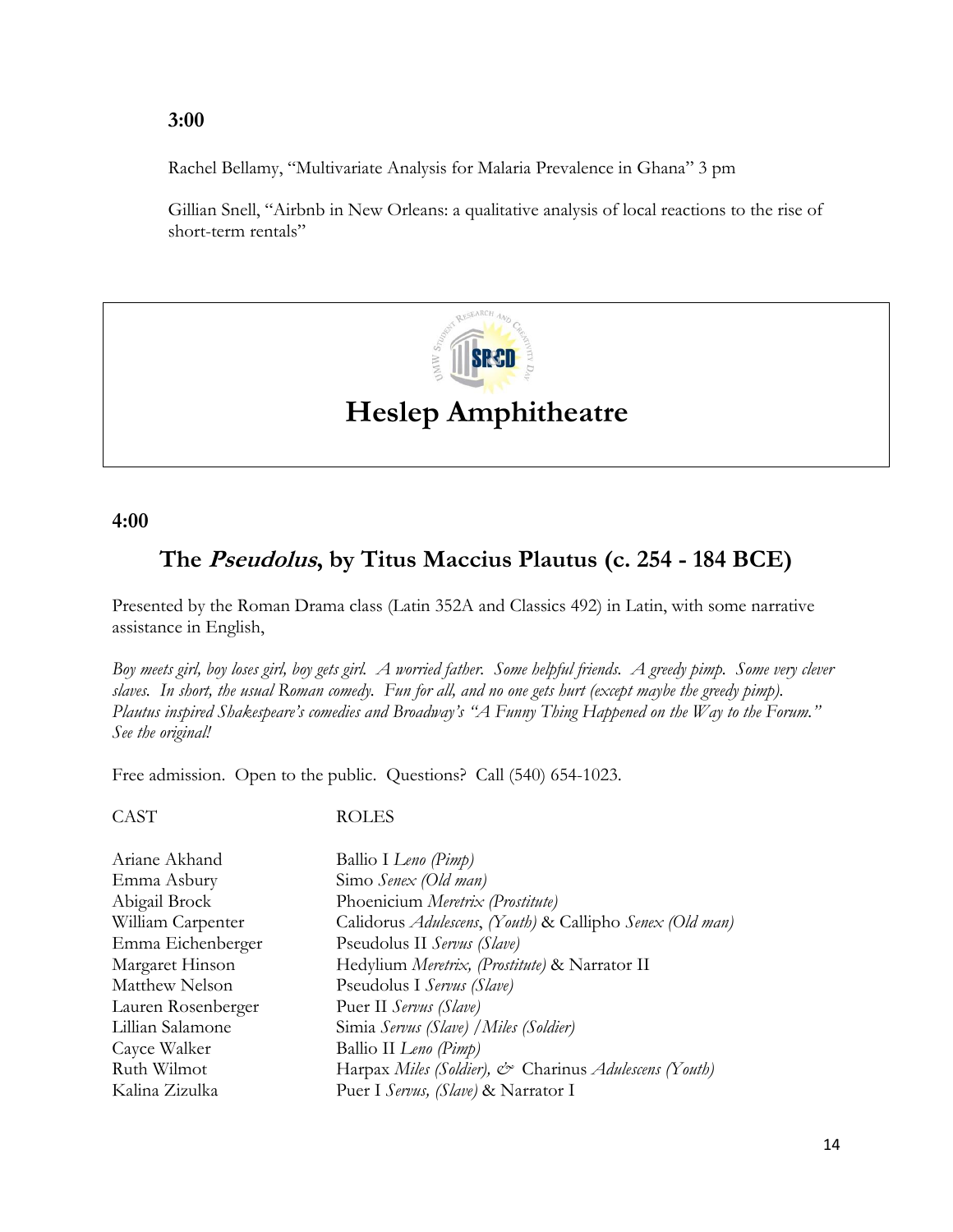

# **Abstracts**

Listed Alphabetically By Student Researcher

**Student researcher(s): Will Albritton, Carina Martin, Autumn Flemming, Morgan Noland, Nicklaus Wohler** 

#### **Major: Biology**

#### **Research Mentor(s): Dr. Parrish Waters**

**Project Title: Determining the physiological effect of unstable environment on anxiety behaviors and CRH receptor density in mice** 

Mice raised in an enriched environment display lower levels of anxiety than mice raised in impoverished environments (Rogers, 2017). To examine the impact of instability on anxiety levels in mice, we will expose mice to a stable or destabilized enriched environment to understand the potential effect of stability. To understand the physiological effects of this experiment we will measure corticotropin-releasing hormone (CRH) receptor density in the bed nucleus of the stria terminalis (BNST). We will also analyze anxiety levels via approach-avoidance behavior. We will raise 16 male mice in two groups which will be duplicated, for a total of 4 groups. Duplication will ensure that the results of the study are not due to interactions between cage-mates. The control group will have an enriched environment according to IACUC guidelines on mouse enrichment (IACUC). The experimental group will initially be exposed to the same environment as the control group; however, the items composing the enrichment in the experimental environment will be exchanged for different items of enrichment, biweekly. This will create an unstable environment for the mice, which has been found to exhibit strong nesting behavior (Deacon, 2006). Anxious behavior will be quantified using a light-dark box test and an elevated plus maze. Longer amounts of time spent in the dark box versus the light box will indicate increased anxiety. In the elevated plus maze, data will be quantified for the number of entries into open/closed arms, the time spent in open/closed arms and the time spent in the central square. After an 8-week period, the mice will be retrieved from the cage. We will euthanize them in accordance with IACUC guidelines, and density of CRH receptors in the BNST will be determined using a CRH1 ELISA from AVIVA Systems Biology. A standard t-test will be used to interpret any significant differences between the control and experimental groups.

#### **Student researcher(s): Kira Alfano, Krista Beucler, Laurel Davidson, Anna Elmore, Shaheen Fazel, Gabby Gallier, Matthew Geczy, Bucky Goforth, Paige Hildebrand, Meggie Hinson, Juliet Landeck, R.J. McKenna, Alli Pryor, Jordan Skillman, Hannah St. Onge, Alexa Steele, Cara Wissinger Major: Art History and Museum Studies**

## **Research Mentor(s): Dr. Marjorie Och**

#### **Project Title: …what the mind and senses conceive… Margaret Sutton**

Margaret Sutton, a 1926 graduate of the State Teachers College in Fredericksburg, now the University of Mary Washington, settled in New York City in the early 1930s and immersed herself in the city's dynamic art schools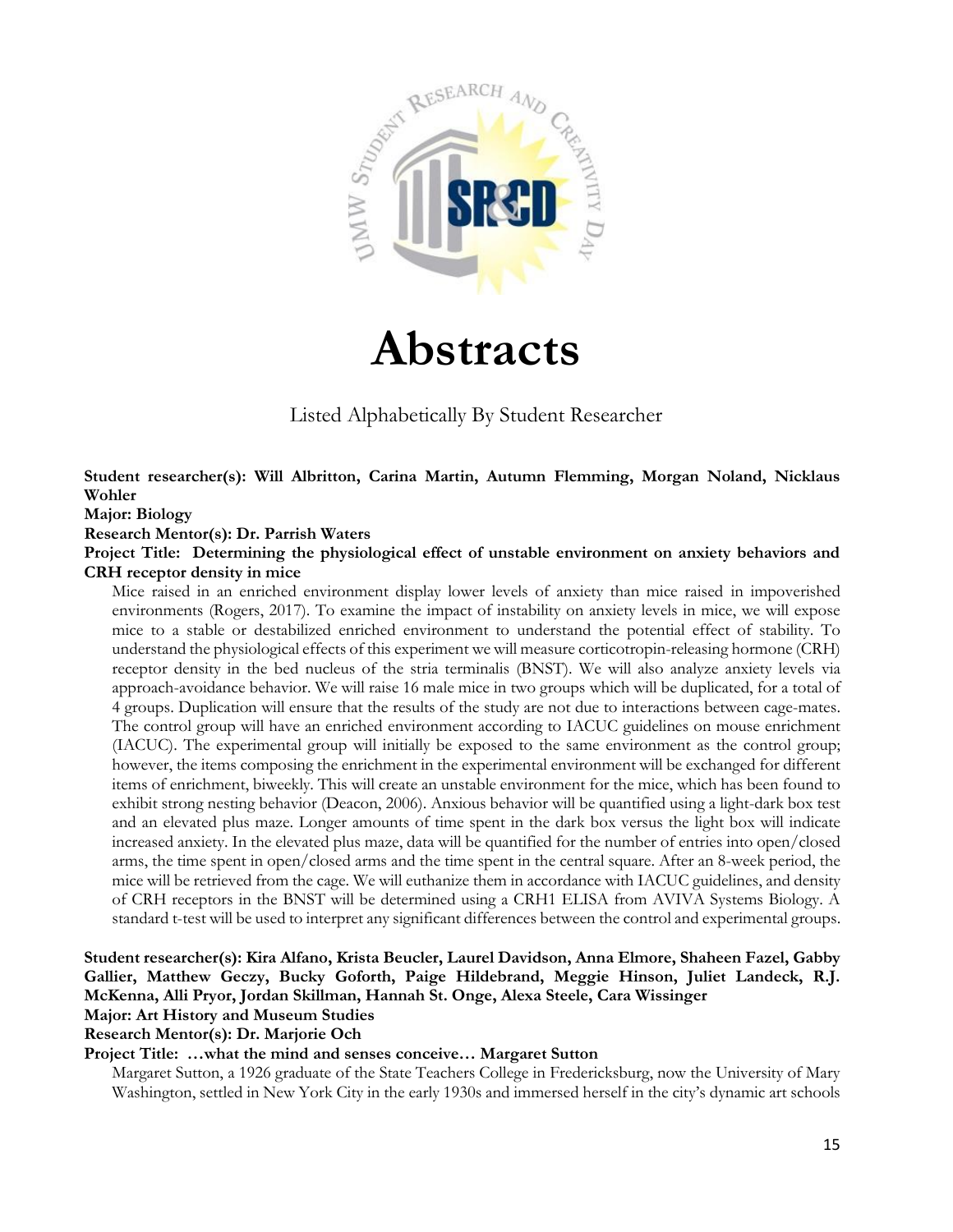and gallery scene. After earning her master's in fine arts education from the Teachers College at Columbia University, Sutton studied with Hans Hofmann (1880-1966) first at the Art Students League then in his own school in Greenwich Village.

Most of the works in this exhibition are dated to the 1940s, a decade that witnessed Sutton's continued exploration of cubism and surrealism and her initial forays into abstract expressionism. Sutton's focus on color suggests that Hofmann's teachings were never far from her mind. Indeed, Hofmann's emphasis on color relationships led to her deeper appreciation of the painters Henri Matisse (1869-1954), Wassily Kandinsky (1866-1944), Paul Klee (1879-1940), and Piet Mondrian (1872-1944), whose influences are evident in many of the works shown here.

Throughout her life, Sutton explored Eastern religions and philosophy, theories of art, psychology, and dreams. In an undated note, she wrote "I have never been interested in replicas of what the eye sees but what the mind and senses conceive. They will become the basis for a more perfect and aesthetic form." Whether her attention was focused on the human figure, fantastic landscapes, geometric patterns, or wild animals in nature or at the circus, Sutton never merely represented. Always interpreting, Sutton filtered what was before her through her deep knowledge of the history of art, keen engagement with contemporary practice, and a celebration of human imagination in her pursuit of "a more perfect" art.

#### **Student researcher(s): Chris J. Amurrio**

**Major: Biochemistry** 

#### **Research Mentor(s): Dr. Davis Oldham**

#### **Project Title: Optimizing the Kinetic Enzymatic Resolution of 2-Ethyl-1-Hexanol**

Plasticizers such as phthalates are chemicals commonly added to plastics to make them stronger. Studies have revealed that phthalates may be toxic to living organisms, and in humans, phthalates behave as endocrine disruptors. One common phthalate is di(2-ethylhexyl) phthalate (DEHP) which exists in three stereoisomeric forms. Upon ingestion, DEHP is metabolized into mono(2-ethylhexyl) phthalate (MEHP). As the body can be sensitive and selective between chiral molecules, DEHP and MEHP must be synthesized in pure stereoisomeric forms to study their chiral toxicology. The precursor 2-ethyl-1-hexanol is needed to synthesize the phthalates for study. Thus optimization of the chiral resolution of 2-ethyl-1-hexanol is necessary. Esterification of the alcohol via kinetic enzymatic resolution utilizing lipase and succinic anhydride has led to 94% enantiomerically pure (R)-alcohol. The enantiomer (S)-alcohol has been extracted at 84% purity. In an alternative reaction under cold conditions, using vinyl acetate instead of succinic anhydride, the (R)-alcohol has been detected at 99% and the (S)-alcohol at 80% but at a greater completion rate. Additionally, enzymatic hydrolysis of 2-ethylhexyl hemisuccinate at room temperature has seen consistent levels >75% (S)-alcohol over time. Future studies will involve the "re-purification" using substrates already in enantiomeric excess instead of racemic mixtures. Additionally, the optimization of the extractions will be carried out as the chiral purity of the extracted product is typically lower than that of the detected value.

#### **Student researcher(s): Clare Arrington**

**Major: Computer Science**

#### **Research Mentor(s): Dr. Ron Zacharski**

#### **Project Title: Assessing Bias Removal from Word Embeddings**

As machine learning becomes more influential in our everyday life, we must begin addressing potential shortcomings. A current problem area is word embeddings, a group of frameworks that transform words into numbers, allowing the algorithmic analysis of language. Without a method for filtering implicit human bias from the documents used to create these embeddings, they contain and propagate stereotypes. Previous work has shown that one commonly used and distributed vector trained on articles from Google News contained prejudice between gender and occupation. While unsurprising, the use of biased data in machine learning models only serves to amplify the problem further. Although attempts have been made to remove or reduce these biases, a true solution has yet to be found. Hiring models, tools trained to identify well-fitting candidates, show the impact of gender stereotypes on occupations. Companies like Amazon have abandoned these systems before due to flawed decision-making, even after years of development.

I investigated whether the current technique of word embedding adjustments made a difference in the results of an emulated hiring model. After collecting and cleaning a corpus of resumes and job postings, I performed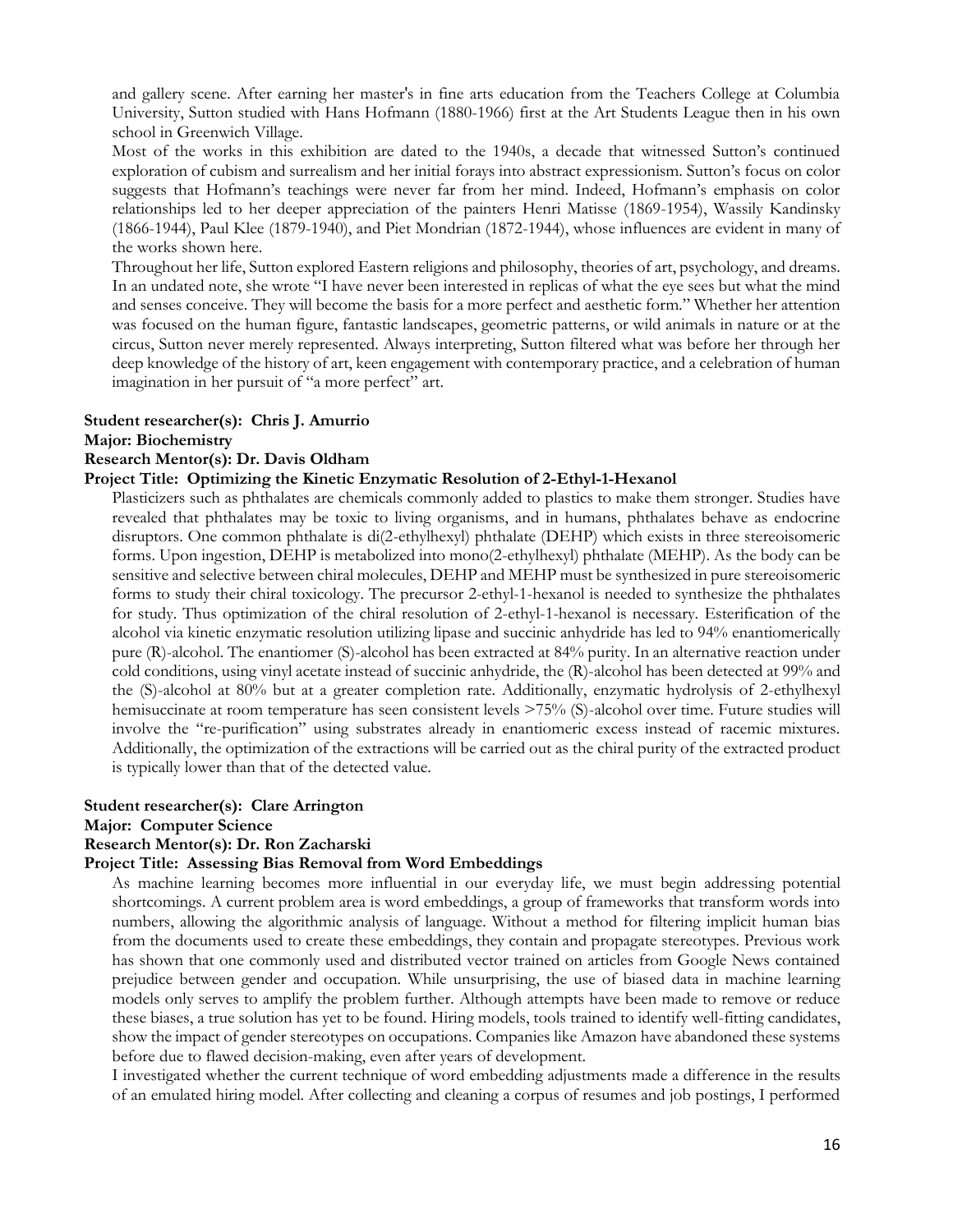two machine learning tasks. The first was finding new candidates for a job based on a training set of resumes from those already hired. The second task was sorting a candidate into a specific job category based on language used in job postings from that category. Each task used a set of different word embedding algorithms, including the original and adjusted word2vec embedding. Results are expected to show some form of bias on classification. However, due to the small scale of data used, the extent of present prejudice may be difficult to identify.

#### **Student researcher(s): Igor Asipenka Major: Computer Science**

#### **Research Mentor(s): Dr. Andrew Marshall**

#### **Project Title: Identifying Phishing with Interactive Methods**

The problem I have analyzed and studied in my research is the ever-prevalent phishing email. These emails are sent to billions of email addresses and have the goal of tricking the user into clicking a malicious link to go to a counterfeit copy of a trusted site, or downloading a virus disguised as a legitimate file. Phishing techniques are improving rapidly, but in my research, I noticed a similarity that many share. The target demographics for phishing emails have a large age variance; however, people that are less technologically skilled are very prone to falling victim to the scam. Although email spam filters are able to catch some of these emails, many are still able to slip through. Additionally, many users overlook these protection mechanisms because they believe the emails are credible due to not identifying the core inconsistencies in the email's information. This educational website will provide companies and the public with valuable information to better acquaint themselves with common and identifiable signatures and inconsistencies shared by the majority of phishing emails. Furthermore, there is an included interactive mock email client that will allow users to personally identify problems with emails in order to encourage them to thoroughly examine all email components in their day-to-day lives.

#### **Student researcher(s): Aminata Bangura and Josie Jerge Major: Biology**

#### **Research Mentor(s): Dr. April Wynn**

#### **Project Title: Effect of phosphorus on root hair number in the Arabidopsis thaliana mutant Axr2-1**

Phosphorus availability is a one of the main constraints of plant growth throughout the world. Arabidopsis thaliana exhibits increased extension of root hairs and a higher number of root hairs in response to low phosphorus growth conditions. Auxin and ethylene are the two main hormones that control root hair growth. The axr2-1, an auxin signaling mutant, is a darker green dwarf plant that has delayed root development, few root hairs, and gravitropic root defects. Wild-type and the axr2-1 mutants treated with high levels of phosphorus were examined to determine the effects of increased phosphorus on root hairs. It is expected that the axr2-1 mutant will have no root hairs while the wild-type will have a reduced number of root hairs. Gene expression analysis of auxin response genes will indicate if reduction of root hairs correlates to changes in auxin levels as a result of high phosphorous levels.

#### **Student researcher(s): Rachel Bellamy**

#### **Major: Biology; GIS Certificate**

#### **Research Mentor(s): Dr. Marco Millones-Mayer**

#### **Project Title: Multivariate Analysis for Malaria Prevalence in Ghana**

Climate has a direct influence on the lifecycle of the Anopheles mosquito and thus can be a determinant for malaria incidence. Mosquito breeding sites and habitats are sensitive to water content, humidity, and temperature. Identifying suitable mosquito habitat areas will therefore be necessary in the process of investigating the spatial patterns of malaria prevalence. Malaria transmission varies highly according to the ecological zone and season. Plasmodium falciparum is the primary malaria parasite in Sub-Saharan Africa, accounting for the vast majority of Sub-Saharan African malaria mortality and making up more than 95.0% of the parasite species in Ghana. Since malaria prevalence can be the product of many complex variables, including climate, land cover, and socio-economics, among others, it is necessary to conduct a multivariate analysis, which will give light to which factors are more influential than others. The aim of this study is to describe malaria prevalence trends and analyze the impact of environmental variables on malaria prevalence in Ghana. This project will model Falciparum malaria prevalence in Ghana using data from the Malaria Atlas Project (MAP) at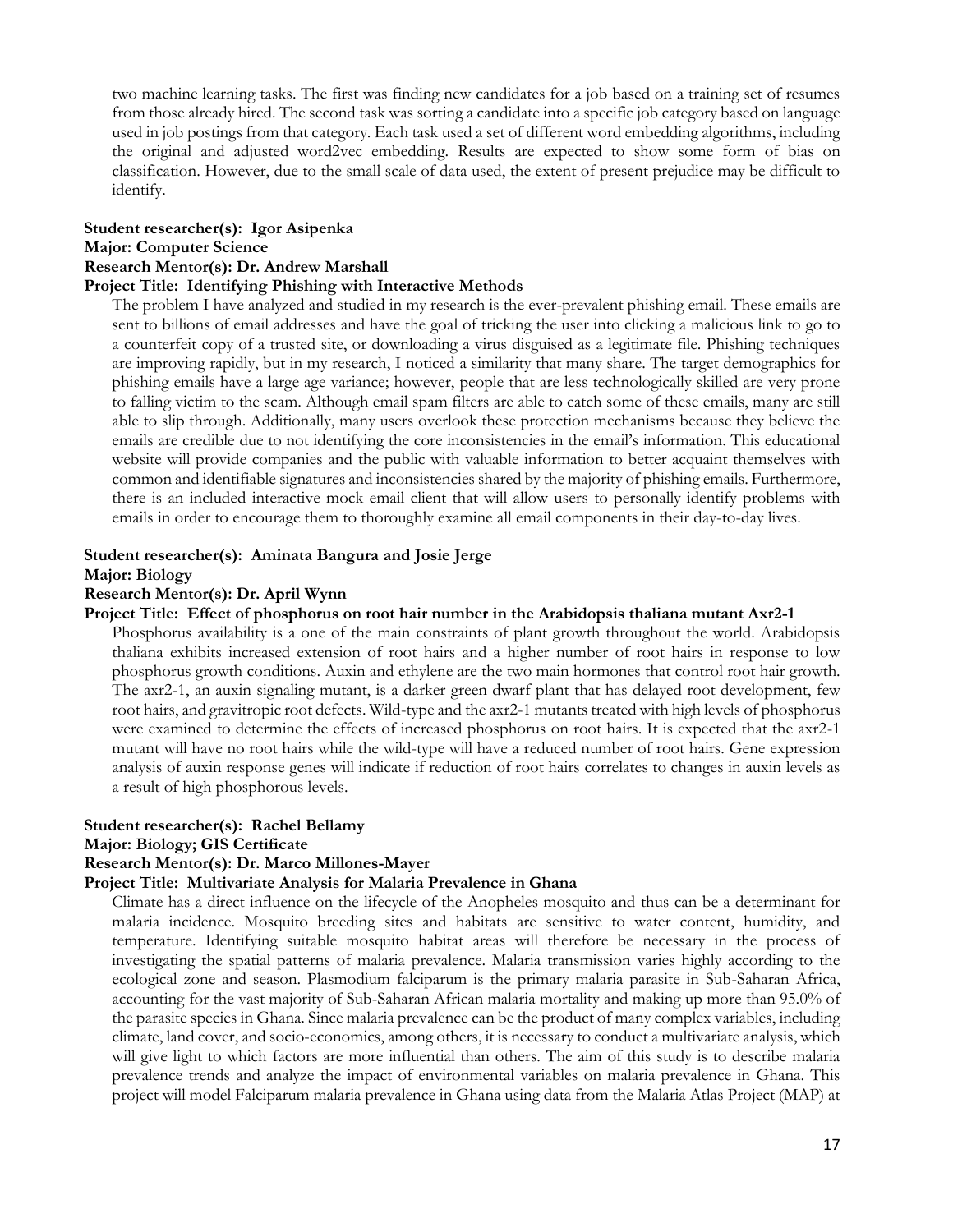the district level. In addition, a Land Use and Land Cover (LULC) dataset will help to evaluate how different land cover areas and land cover changes from 2000 to 2013 affect malaria prevalence. Results are expected to replicate the spatial patterns found in the MAP. Based on prior studies, it is expected that malaria prevalence will correlate with areas involved in agricultural activities, settlement areas, and the Upper West Region, which is the poorest and one of the most affected by malaria burden.

#### **Student researcher(s): Arnita Best**

**Major: Mathematics Studies** 

#### **Research Mentor(s): Dr. George Meadows**

#### **Project Title: Teaching Coding to School-Age Students**

Coding is a basic literacy skill in the digital age, and it is important for kids to learn and be able to work with and understand the technology around them. Having children learn coding at a young age prepares them for the future. Coding helps children with communication, creativity, math, writing, and confidence. For IDIS 407, coding materials researched that teachers can use in their classrooms (apps, books, robots) were used in a real world setting with school-age students to teach them coding. The on-site teaching was provided at Hazel Hill Apartments as a STEM night every other week for an hour as part of their after-school homework assistance program for diverse, low-income elementary and middle school students. Students were first taught pre-coding skills with the use of toys such as Ozobots, Botley, and the Code and Go Mouse. They were later introduced to block-like coding language with Scratch Jr. and Scratch on iPads and Chromebooks provided to them. They were then exposed to and learned how to program robots like Dash and mBot using block-like coding languages. As a result of students' interest in making their own robots, they made Brushbots just by attaching toothbrushes, pager motors, and batteries together. As demonstrated by the elementary and middle school students in the Hazel Hill after-school program, coding is fun and educational. The students were excited to participate in the STEM nights. There was active student engagement as they learned to code. Coding is an extremely creative activity and the students enjoyed the reward of seeing their code come to life. These opportunities to learn the basics of coding as a young student can lead to a stronger future in STEM.

## **Student researcher(s): Olivia Blake**

**Major: Biology** 

#### **Research Mentor(s): Dr. Deborah O'Dell**

#### **Project Title: Dopamine Receptor Expression in Worker Honey Bees in Response to Queen Mandibular Pheromone**

Honey bee queens regulate worker bee behavior and physiology by releasing Queen Mandibular Pheromone (QMP). In the absence of QMP, dopamine receptor (AmDOP1) levels increase in the brains of worker honey bees which is associated with behavioral changes in the bee (Beggs et al. 2007) and ovariole development in queenless bees (Harris and Woodring 1995). Abdominal ganglia in queenless worker honey bees also show growth (O'Dell 1995) with ovariole development, however, the mechanism underlying this growth is unknown. This study examines whether the increase in the abdominal ganglia size is similarly accompanied by increases in dopamine and dopamine receptor expression. The hypothesis is that worker honey bees (Apis mellifera mellifera) reared in the absence of QMP will show an upregulation of the dopamine receptor (AmDOP1) mRNA and tyrosine hydroxylase (TH) mRNA within the abdominal ganglia compared to those workers which have been exposed to QMP. This was tested by physically measuring the A6 and A7 ganglia in honey bees reared under two conditions (+QMP or -QMP) and using RT-qPCR to examine gene expression of AmDOP1 and tyrosine hydroxylase (TH). Measurements of A6 and A7 abdominal ganglia consistently demonstrated that the -QMP bees had larger ganglia than those treated with QMP. Only A7 ganglia showed statistically larger growth ( $p \le 0.001$ ). Bees in the absence of QMP displayed downregulation of AmDOP1 but upregulation of TH when compared to +QMP bees. This is contradictory to expectations, and suggests that the structural increases in abdominal ganglia of Apis mellifera mellifera is mediated by a different pathway than what is seen in the brain. Further study is necessary to establish the role of QMP on the changes in the abdominal ganglia.

#### **Student researcher(s): Ilana Bleich, McKinley Groves, Amy Guzulaitis, Paige McLachlan, Rachel Thayer**

**Major: Historic Preservation**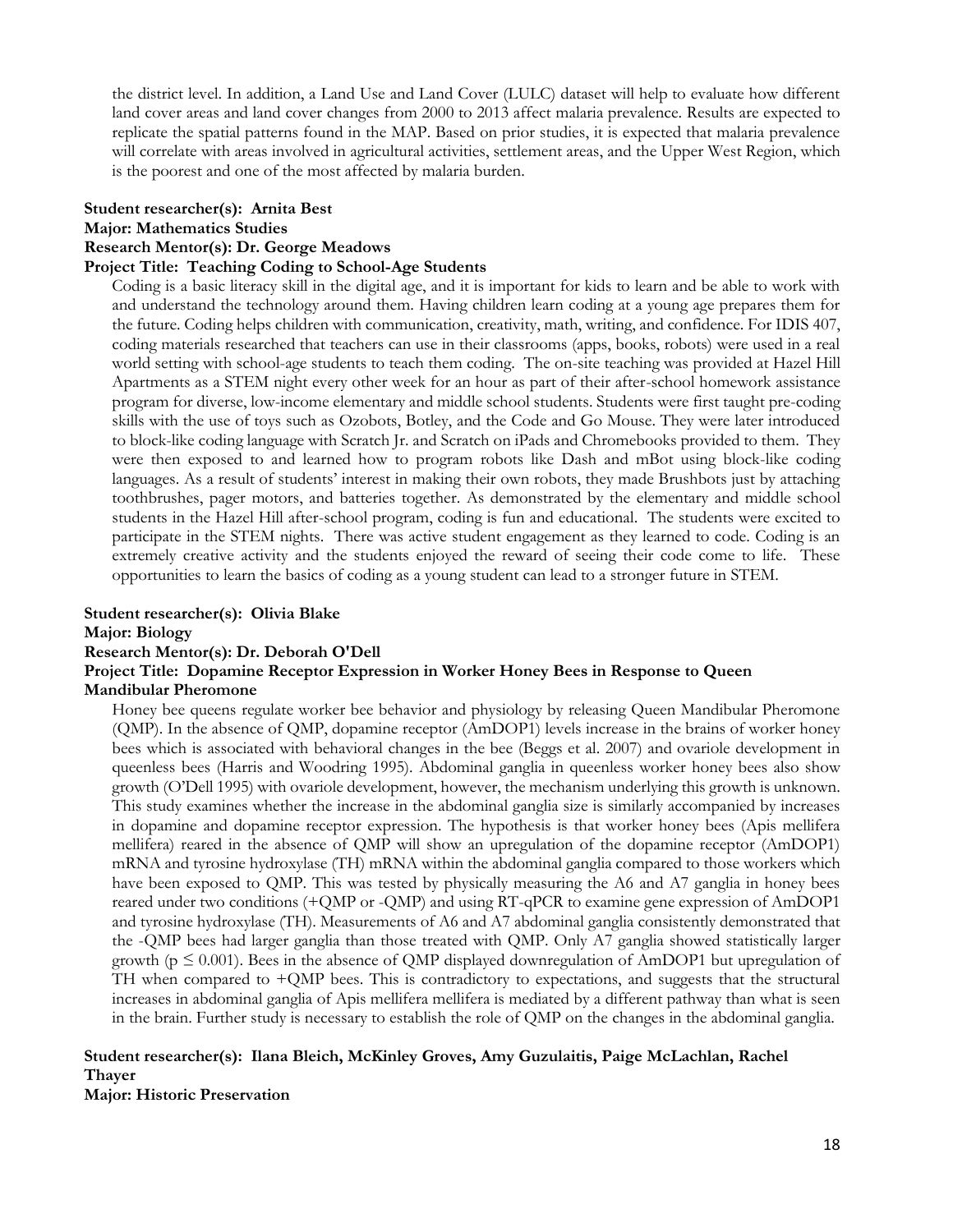#### **Research Mentor(s): Dr. Andrea Smith**

#### **Project Title: Waste Management in Fredericksburg, Virginia**

Trash management is an invisible force behind the health and image of a city. Americans produce more than 250 million tons of trash per year with no sign of that growth slowing, and coupled with the disappearance of recycling programs, trash management is becoming a major issue for city planners. In this senior-level Historic Preservation Planning lab, ten students worked with Dr. Andrea Livi Smith to prepare a new trash management plan for downtown historic Fredericksburg in partnership with city officials. This process involved academic research, a geographic survey of Fredericksburg's waste receptacles, interviews with public officials in similar cities, conversations with local business owners and stakeholders, and surveys of passersby in downtown. Based on the results and analysis, the final report presents suggestions for strengthening waste management to be implemented in Fredericksburg, including increasing the number of trash and recycling receptacles in high foot traffic areas and parks, promoting opt-in initiatives such as a city-wide water bottle refilling program, redesigning and distributing educational materials, and improving public policy to better suit the needs of business owners. If implemented correctly, these recommendations will improve life for residents and visitors of Fredericksburg.

#### **Student researcher(s): Shannon Bremer Major: Historic Preservation Research Mentor(s): Dr. Lauren McMillan Project Title: A Soldier's Words: Literacy and Writing at Sherwood Forest Plantation During the Civil War**

Sherwood Forest Plantation (44ST615) in Stafford County Virginia was occupied from the mid-19th century through the late 20th century. During the Civil War, specifically during the Battle of Fredericksburg, Sherwood Forest was used by the Union Army as a general encampment, a field hospital, and a reconnaissance station. Through the University of Mary Washington field school during the summers of 2015 until 2017, we discovered various objects related to writing and literacy, including several inkwells, master inks, and glass stoppers. In this paper, I will discuss the writing related artifacts found on the site and what they can tell us about the importance of literacy, letter writing, and diary writing during the Civil War, and more specifically, how that is related to what we know about Sherwood Forest from an officer's and surgeon's perspectives.

#### **Student researcher(s): Renee Brittigan Major: English with a concentration in Creative Writing and Psychology Research Mentor(s): Dr. Warren Rochelle Project Title: The Residual: a Novel**

Brittigan will read an excerpt from the two chapters of the novel she wrote this semester, entitled The Residual. The novel is a fantasy about a young woman named Maron whose best friend mysteriously disappears and just as mysteriously reappears months later, changed. Maron is confronted by odd and mystical runes, foreboding powers, and best friend's sanity.

#### **Student researcher(s): Kelsey Burham Major: International Affairs Research Mentor(s): Drs. Chad Murphy and Robert Barr Project Title: Supply and Demand: Understanding Continued Opioid Drug Trade Between Latin**

#### **America and the United States**

An analysis of the Opioid Epidemic at home and abroad, and why the War on Drugs has yet to generate any positive results. The theory of Supply and Demand is applied to the epidemic to better explain the problem and how it should be addressed by the American government. This project will have an in depth analysis of the effects of the epidemic and drug trade on US and Latin American citizens and governments. It will also apply economics while considering this issue and explain why solutions or improvements have not been made toward the Opioid Epidemic or the "War on Drugs" in general. My thesis proposes the hypothesis:

H1: Government policies directed at addressing and treating opioid addiction within the United States will decrease society's demand, and in turn this will decrease the trade of illicit drugs.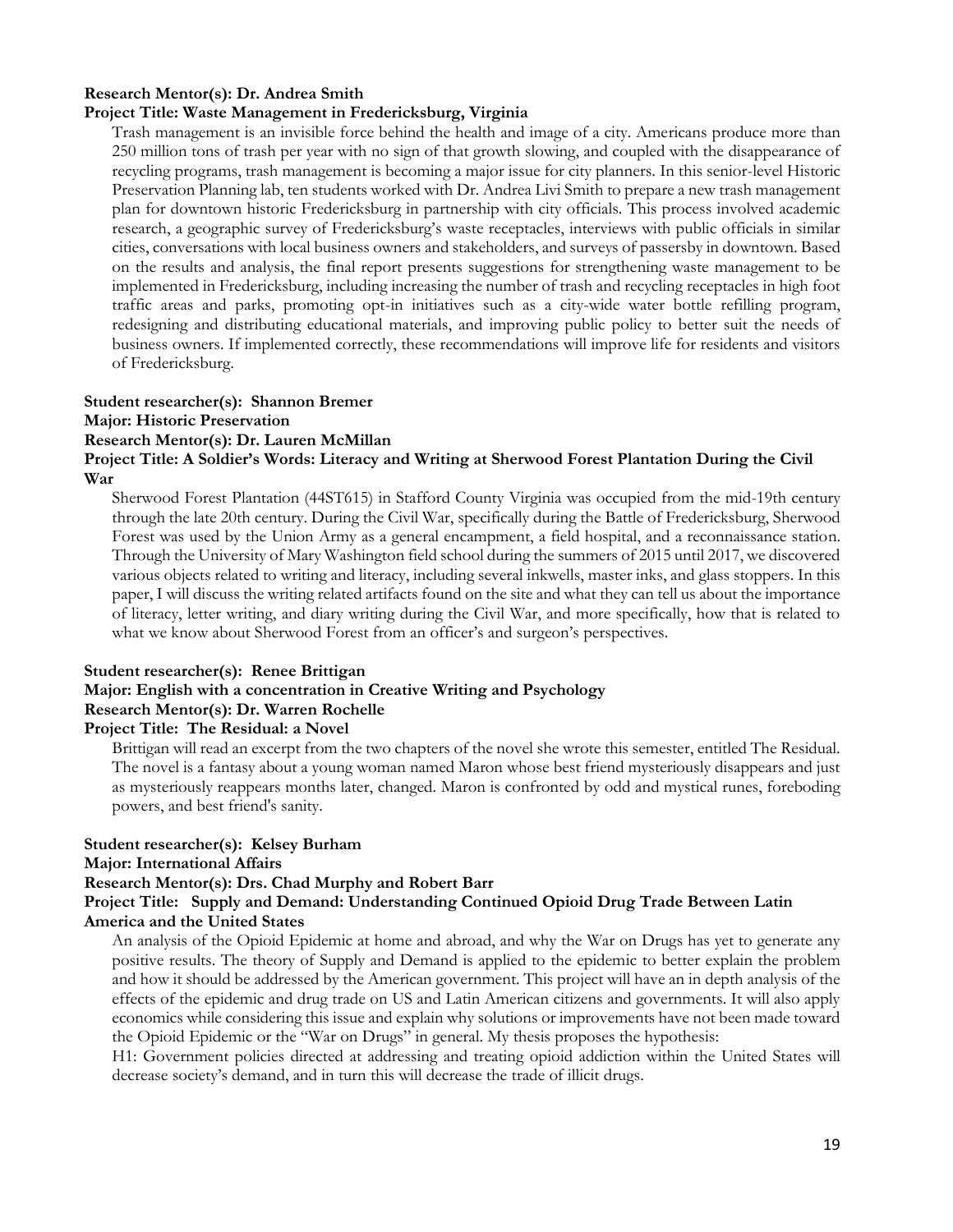Results generated using R Studio are expected to show that addressing demand by increasing treatment possibilities within the US will in turn decrease opioid use among Americans, thus negatively impacting the Latin American supply according to the laws of Supply and Demand.

#### **Student researcher(s): Cecelia Burkett Major: Business Administration - Marketing Research Mentor(s): Dr. Lance Gentry**

#### **Project Title: Trends and Effects of Advertising Legal Addictive Substances in the United States**

Legal addictive substances advertised in the United States include sugar, caffeine, alcohol, and tobacco. Alcohol and tobacco advertising are of special significance since their consumption is leads to high risks of addiction and is known to cause adverse health effects. The existence and use of alcohol and tobacco has existed since ancient times; the historical presence of both substances are examined in this report. Consumer attitudes towards alcohol have ebbed and flowed through waves of religion and morality. Attitudes towards tobacco have developped from acceptance in ceremonial and psychological use to wariness due to health concerns. Although advertising spending of alcohol has more than quadrupled in the last century, consumption remains relatively stable. Tobacco advertising for cigarettes and for cigarette alternatives has increased over the last century. While alcohol use remains stable with an increase in advertising spending, tobacco consumption over time remains varied. Tobacco advertising expenditures are increasing, while cigarette sales drop and sales of other forms of tobacco consumption, such as e-cigarettes, increase. The advertisement of tobacco and alcohol in the United States raises questions regarding free speech, ethics, and corporate social responsibility.

#### **Student researcher(s): Robert Byles**

#### **Major: Environmental Science**

#### **Research Mentor(s): Dr. Alan Griffith**

#### **Project Title: Quantifying Ecosystem Services of Landscaped Trees and Woodlots on the University of Mary Washington Campus**

Organisms have processes that they undergo for various reasons called ecological functions. While ecological functions inherently have no benefit to humans, humans can derive worth from them in the form of ecosystem services. Our study quantifies the ecosystem services of trees on the University of Mary Washington's campus, including carbon storage, carbon sequestration, energy effects, storm water runoff mitigation, oxygen production, and pollution removal. In addition, we will determine what effect specific species and locations have on the total benefit of ecosystem services. The two locations for comparison are landscape trees, trees planted and maintained by groundskeepers, and woodlot trees, trees on campus outside of active maintenance. After collecting tree measurements in the field (including species, diameter at breast height, tree height, and crown width), we will use i-Tree Eco (v6) software to estimate the values of the ecosystem services. Data requirements for the landscaped trees are simple, as a complete inventory of these trees exists. For a complete inventory, i-Tree Eco only requires two measurements: species and diameter at breast height. We will also include tree height and crown width in order to increase accuracy of estimations. Using a complete inventory is unfeasible for measuring the ecosystem services of woodlot trees due to the high number of trees and large area. We will randomly sample plots and record species, diameter at breast height, percent canopy cover, and percent of plot measured at each sample location. We will analyze the data on campus-wide scale as well as a per-species scale. The results of this study will be useful to UMW's Department of Landscape and Grounds, as they will be able to enjoy enhanced justification of expenditures on pruning, pest control, cabling, fertilizing, aeration, and protection from removal due to new construction.

### **Student researcher(s): Mandy Byrd, Cindy Ly, and Garrett O'Donnell**

#### **Major: Data Science**

#### **Research Mentor(s): Drs. Debra Hydorn and Melody Denhere**

#### **Project Title: Analysis of Environmental Performance by Region and Income**

We obtained data from a 2016 study from Yale University on the Environmental Performance Index (EPI) to investigate how the issue of environmental sustainability is affecting the world today. We were able to identify flaws in the interpretation of the EPI score due to the weighting factors used to combine variables that impact environmental sustainability. We examined their statistics with different methods including descriptive statistics,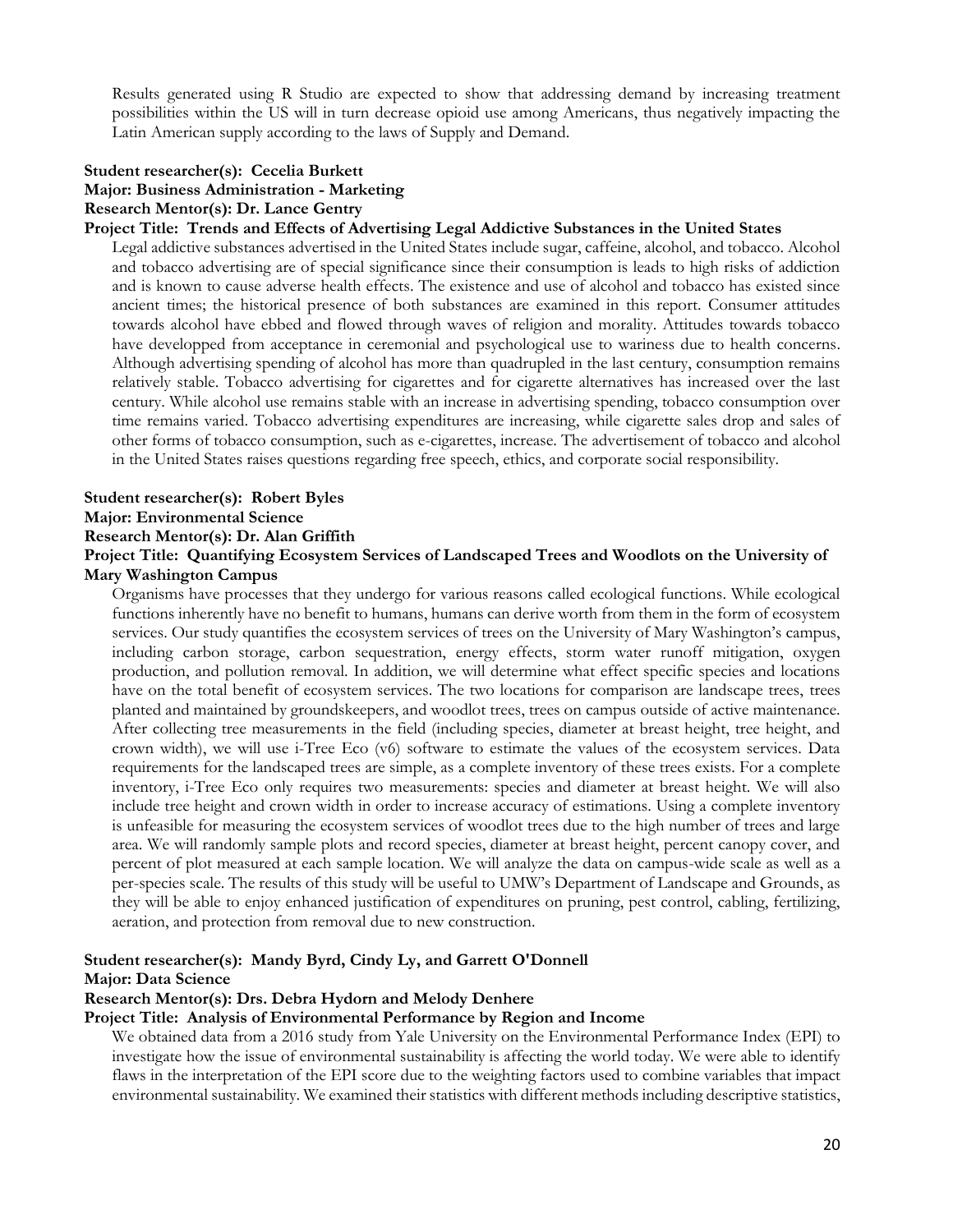Analysis of Variance (ANOVA), and Principal Component Analysis (PCA) to identify factors that may influence the results that did not appropriately account for the different income and region groups of the countries. Based on our research, we believe that the EPI score developed by Yale University was not entirely accurate because of their weighting system, the negligence to divide the countries into regional and income groups, and the lack of focus on differences between individual countries.

### **Student researcher(s): Emily Contompasis**

#### **Major: Biology**

#### **Research Mentor(s): Dr. April Wynn**

#### **Project Title: The Effects of Environmental Conditions on Expression of the ETTIN (ETT) Gene in perianthia (pan) Mutant Arabidopsis thaliana**

This experiment investigated how light exposure and temperature effect expression of the ETTIN (ETT) gene in perianthia (pan) mutant Arabidopsis thaliana plants and examines the penetrance of pan mutant-related floral patterning defects under different environmental conditions.

Arabidopsis with pan mutations produce flowers with floral patterning defects, notably additional petals. Reduced day length has been shown to compound these phenotypic defects. Previous studies analyzed the effects of day length on gene expression in Arabidopsis and found that light exposure influenced expression of genes that govern floral patterning like PAN and ETT. I propose that stressful environmental conditions (including reduced light levels) will reduce ETT expression in pan mutants and thus cause the exhibited floral patterning defects. ETT is a gene thought to have partially redundant function with PAN with regard to floral patterning, but ETT expression in pan mutants has not previously been analyzed. This experiment assessed whether changes in environmental conditions resulted in variable penetrance of the pan mutant phenotype (5 instead of 4-petal flowers). Following the idea that without PAN function, the variable phenotype is the result of variable ETT expression and its ability to compensate for the loss of pan function. This research aimed to assess three main objectives. The first was to determine the effects of the reduction of day length (from 16 to 8 hours) on expression of ETT in pan mutant flowers compared to wild-type, the second was to determine the effects of heat and cold stress on expression of ETT in pan mutant flowers compared to wild-type, and the third was to determine the frequency of pan mutant phenotypes under each stressful environmental condition compared to optimal growth conditions.

#### **Student researcher(s): Emily Contompasis and Abbi Conklin**

#### **Major: Biology**

#### **Research Mentor(s): Dr. April Wynn**

#### **Project Title: MWCF Herbarium Digitization: Plant Preservation in the Age of Technology**

The University of Mary Washington Herbarium (MWCF) houses a collection of more than 8,500 preserved plant specimens, some of which are more than a century old. The Herbarium digitization is an ongoing project that involves scanning each specimens and uploading high resolution images and the corresponding plant information to two databases Eagle Scholar (UMW repository for special archives) and SERNEC (SouthEast Regional Network of Expertise and Collections), which is an NSF funded consortium of 233 herbaria in located in 14 states in the southeastern United States. In addition to the databases, the MWCF Herbarium has established an Instagram page as a public outreach and education effort to teach about plant biology and the importance of specimen preservation. This year, students enrolled in Honors 201 (The Honors Program service learning course) and Herbarium volunteers have helped to collect, press, preserve, and digitize approximately two dozen newly collected specimens with the goal of adding more plants from the University of Mary Washington campus and surrounding areas in Fredericksburg including Gari Melchers' Estate (also known as Belmont) in Falmouth, VA.

#### **Student researcher(s): Reed Cornwell, Jillian Stone, and Andrea Abell**

#### **Major: Chemistry**

#### **Research Mentor(s): Dr. Randall Reif**

#### **Project Title: Quantification of Free Chlorine Residue on PVC Pipes By Uv-Vis Spectroscopy**

PVC pipe is made from PolyVinyl Chloride, a mixture of plastic and vinyl, of which the main reagent used in the production of PVC pipes is Chlorine gas. PVC piping most often is used to hold high pressure water in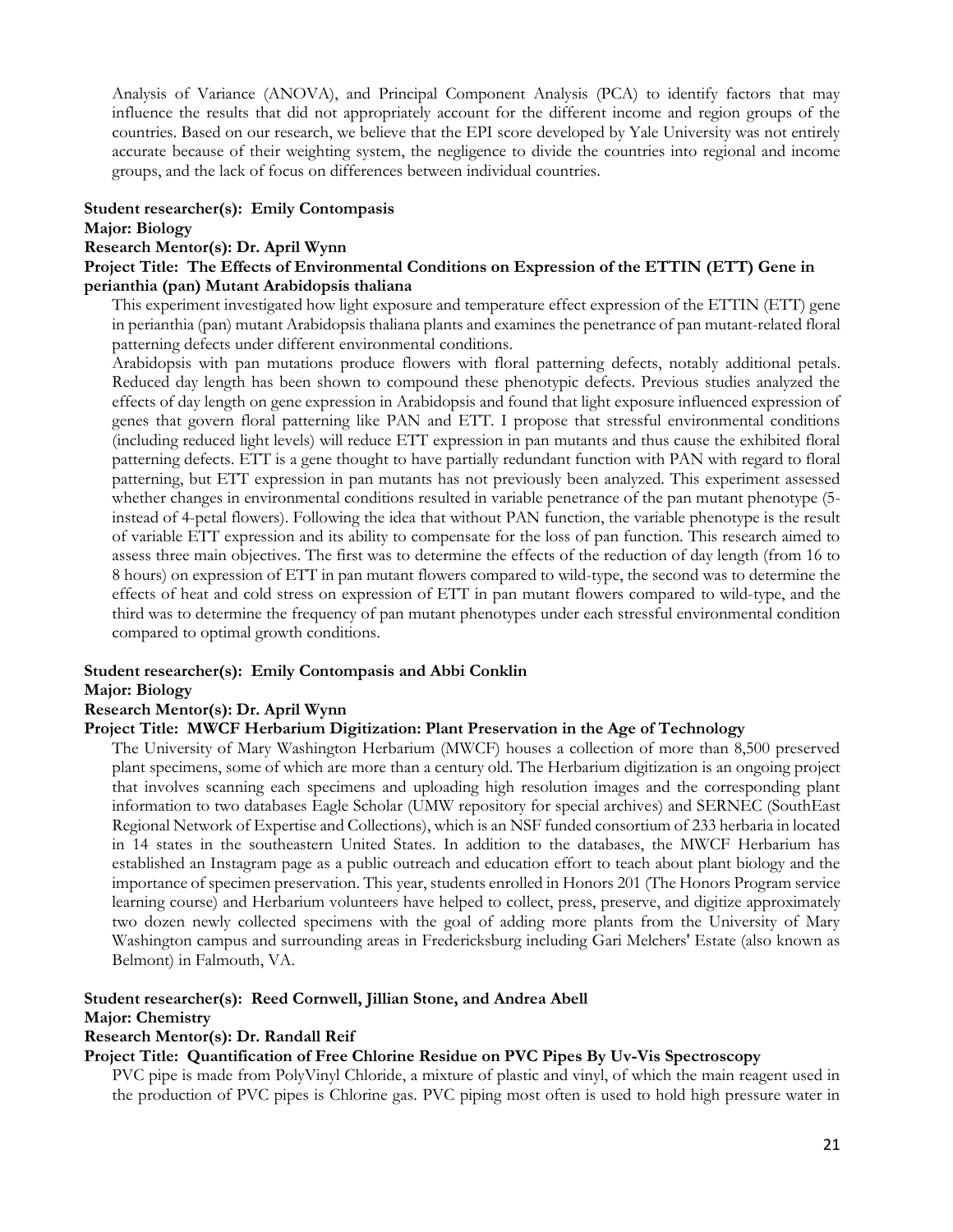main water supply lines. Potentially high concentrations of Chlorine can contaminate drinking water, leading to major health effects such as respiratory and heart problems. By leaching PVC pipes in Nanopure Water, we hypothesize that the Chlorine residue will react with the water to create Chlorine, environmentally Hypochloric acid. Chlorine is colorless; thus, DPD Free Chlorine Reagent Powder Pillows will be used to react with the Chlorine to produce a magenta dye that absorbs light. The concentration of the DPD is directly proportional to the concentration of Chlorine. Using the magenta dye, standards of various concentrations will be analyzed using UV-Vis Spectroscopy. The wavelength of maximum absorbance will be measured for each standard and plotted against their concentrations. DPD will also be added to a small portion of the PVC leached water and run through using the same analytical technique. The calibration curve will be used to determine the concentration of the analyte in the sample. The expected results will be from 0-1 ppm.

#### **Student researcher(s): Peyton Crickman**

#### **Major: Psychology**

#### **Research Mentor(s): Dr. Emily Stanley**

#### **Project Title: Perfectionism as it relates to Error Related Brain Activity**

The Error Related Negativity (ERN) is an Event Related Potential (ERP) that is associated with making mistakes. The ERN has been shown to have a higher amplitude for those with anxiety disorders, and in those who report high levels of worry. However, even after successful treatment, the ERN maintains its high amplitude, which suggests that the ERN may be related to more stable biological factors. The present study examines the relationship between the ERN and several facets of perfectionistic personality traits. Personality traits tend to be more stable over time than anxiety symptoms, so they may be a more stable correlate for the ERN. The results revealed that two facets of perfectionism, doubt about actions and planfulness, are significant predictors of the ERN. These facets seem as though they are most related to error-monitoring.

#### **Student researcher(s): John Cronin**

#### **Major: Political Science**

#### **Research Mentor(s): Dr. Stephen Farnsworth**

#### **Project Title: The "Will of the Voters": Examining Legislative Repeal of State Ballot Initiatives**

Direct democracy plays a significant role in 24 states across the country. The process of allowing the public to gather signatures, place an issue on the ballot, and then approve it represents the purest form of democracy and provides the ultimate check on unresponsive legislatures. However, in some cases ballot initiatives are repealed by state legislatures after being approved by voters. This research paper asks the following question: are there identifiable trends to the legislative repealing of direct ballot initiatives after they have been approved by the majority of the voting public? After considering past arguments and history surrounding initiatives, this paper observes five case studies that state legislatures tried to repeal. It finds that the legislature tends to using outside entities to justify repeal (blaming out-of-state groups and utilizing the judiciary), and that if repeal is taken up, total repeal bills are generally introduced first. It also observes that states with less rules surrounding legislative alteration will introduce repeal easier, and can apply "emergency clauses" to pass repeal bills with no possibility of voter referendum. Finally, it finds that the governor's role in the repeal process is less about party and more about optics. This is distinct from the state legislature, whose members will usually side with their party even if their constituents hold the opposite opinion. Based on these trends this project proposes solutions— most notably increased oversight of emergency clauses and more voter awareness of the process. It also gives recommendations for future research in the subject.

#### **Student researcher(s): Damon Dixon Major: Business Administration**

## **Research Mentor(s): Dr. Kashef Majid**

#### **Project Title: Quantifying Creativity with Facebook Marketing**

Prior to 2012, businesses easily survived without any advertising online. Companies did not have departments set up for online customer relationship management. They also did not need an online footprint. However, times have changed for many businesses. Consumers now actively search the Internet for everything they need. For entertainment, research, and buying consumers spend hours on the internet for information. Even if they need to go to a store to pick it up after they've completed their search. For most people, (especially the younger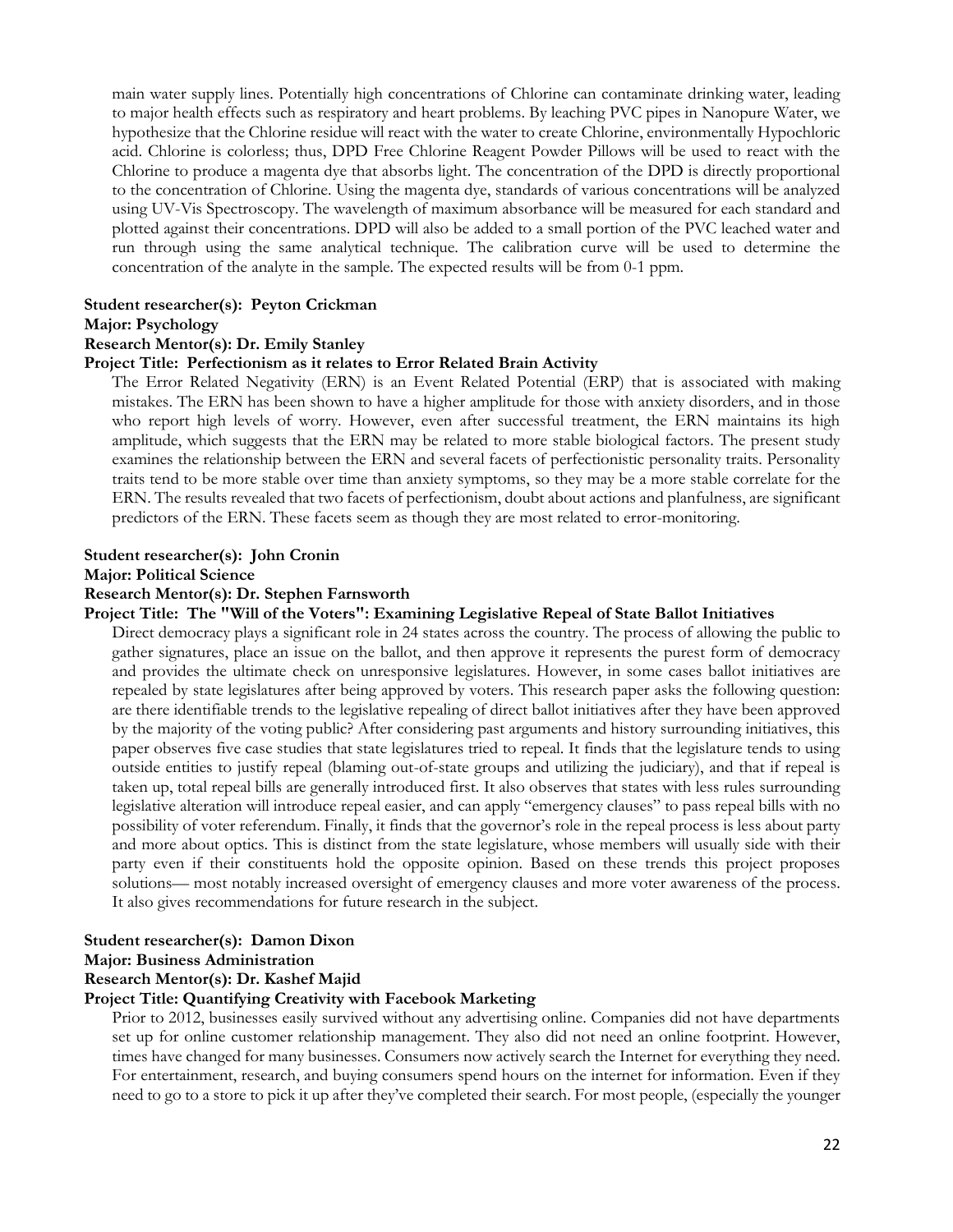generation; millennials and the generation Z), the rule is: "If you're not online, then you don't exist". One of the online networks that have remained dominant for years is Facebook. For businesses, both big and small, it is a recommended platform for advertising because of its worldwide membership. This large reach has a positive effect on CPM's for advertisers. CPM or Cost Per Thousand Impressions, is the key metric in determining how expensive it is to serve an advertisement to an audience. At scale, Facebook Advertising offers business a unique offering to reach large parts in their exact target markets. By creating technical backend marketing funnels combined with high quality social advertisements, businesses are able to generate sustainable amounts of sales. All while having every single dollar accounted for and tracked with proper website pixel tracking.

#### **Student researcher(s): Thanh-Binh Duong**

#### **Major: Earth & Environmental Sciences**

#### **Research Mentor(s): Drs. Tyler Frankel and Ben Kisila**

#### **Project Title: Microplastics: Presence, concentrations, and influence on toxicity of methoxychlor to Daphnia magna**

Microplastics (MPs) are defined as plastic particles <5mm in diameter which are generated through the manufacturing of microbeads for cosmetics and personal care products, as well as from the physical and chemical fragmentation of larger plastic pieces. MPs primarily enter aquatic environments through wastewater treatment plant (WWTP) discharge, where they can remain suspended and navigate into connected waterways or deposit into sediments. Due to their small size they are easily ingested by aquatic organisms, resulting in detrimental health effects such as digestive tract obstructions, feeding debilitation, and overall energy depletion. MPs have also been suspected to sorb and mobilize chemicals such as pharmaceuticals and pesticides, suggesting that interactions between these two types of pollutants may result in an altered biological response compared to the effects of each individual contaminant. This study assessed 1) the presence and concentrations of MPs in sediment samples obtained downstream from a wastewater treatment plant and 2) the potential synergistic or antagonistic effects of polyethylene MPs and the organochlorine pesticide methoxychlor on the viability and behavior of Daphnia magna. Water and sediment samples were obtained from the Little Falls WWTP outfall (Stafford, VA) and the presence, type, and quantity of MPs were assessed using light microscopy. Adult D. magna were exposed to either 1) virgin 10-20 $\mu$ m polyethylene pellets or 2) methoxychlor for 48hrs using a static exposure method. Mortality and mobility were assessed every 24hrs for all treatments, as well as the degree of ingestion by each individual for the MP treatments. Future studies will examine the effects of the toxicants combined. Thus far, few studies have examined the ability of MPs to influence the toxicity of organochlorine pesticides and other chemicals. Our findings will help to expand what is known about the impacts of MP pollution on aquatic environments.

#### **Student researcher(s): Students in EDUC 311**

#### **Major: Varied**

#### **Research Mentor(s): Dr. Melissa Wells**

#### **Project Title: Arts Integration in Action: Creating Content-Focused Children's Books for Local Elementary Classrooms**

Children's literature is a powerful tool for instruction in elementary classrooms, but sometimes the resources to teach certain content areas using age-appropriate books simply don't exist. Students in EDUC 311 partnered with local elementary teachers to identify a need for a curriculum-focused children's book. They then worked in groups to research the topic and create a piece of children's literature using famous children's book author/illustrator Eric Carle's collage technique. Students will share their process and product, along with reflections on their growth as future educators integrating the arts through this community engagement project.

#### **Student researcher(s): Kathleen Elliott**

#### **Major: Environmental Geology**

#### **Research Mentor(s): Dr. Pamela Grothe**

#### **Project Title: The Seasonality of Oxygen and Hydrogen Isotopes of Rain, Stream and Groundwater in Fredericksburg, VA**

Stable isotopes of oxygen and hydrogen, δ18O and δD, are tracers of climatic changes within the hydrologic cycle, and thus are a potential link in the relationship between climate-influenced changes to the hydrologic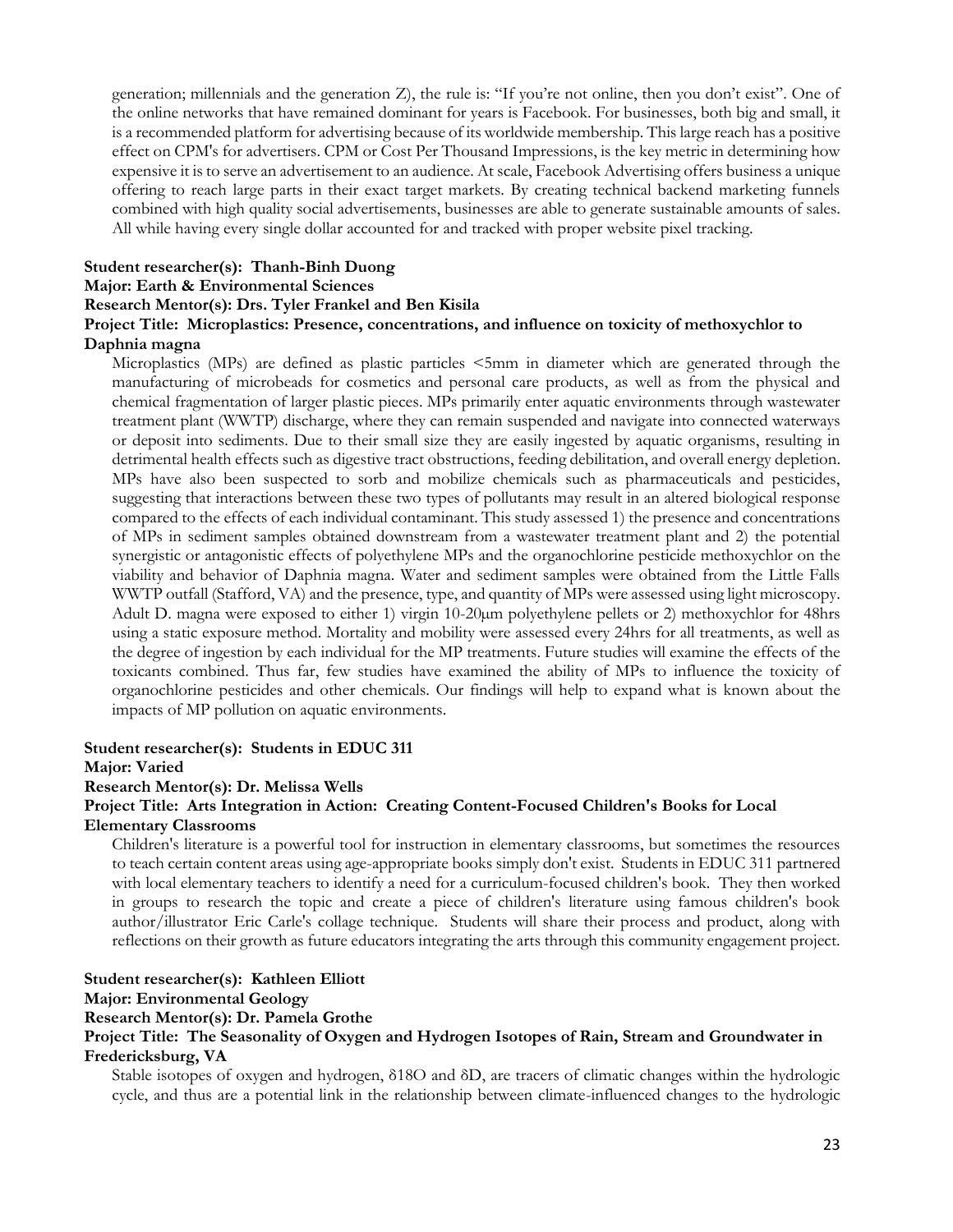cycle and modern and paleoenvironments. Studies have shown that the isotopic content of surface water and groundwater parallel meteoric water (e.g. Dutton et al., 2005), a relationship expected to be reflected in marine paleoclimate archives, such as those from the Chesapeake Bay, which are sensitive to freshwater input from rivers (e.g. LeGrande and Schmidt, 2009). In this study, we establish a baseline of isotopic composition of precipitation, stream, and groundwater in Fredericksburg, Virginia. The isotopic content of water in the Fredericksburg region was analyzed over the course of a year to understand the seasonality of the δ18O and δD of precipitation, and its relationship between the isotopic values of river water and groundwater. Surface water samples were collected from the Rappahannock River and Hazel Run tributary in Fredericksburg, VA, and precipitation and groundwater samples were collected on the University of Mary Washington campus. We expect to find that precipitation in winter months are more depleted in heavy isotopes than in warmer months. We also expect to see a correlation between the δ18O and δD values of precipitation and river water, with river water values reflecting averaged meteoric water values; however, periods of prolonged dryness may result in deviations from this trend due to high rates of evaporation. This work will provide the foundation of using δ18O and δD of meteoric water to study changing precipitation patterns as climate changes in the local Fredericksburg, VA region, as well as understanding the controls of the δ18O and δD of surface water for more robust interpretations from proxy records in regional paleoclimate studies.

#### **Student researcher(s): Will Everett Major: History**

#### **Research Mentor(s): Dr. Claudine Ferrell**

**Project Title: "The Sacred Fire of Nationality:" Irish Public Opinion of Irish Nationalism in the Wake of the Easter Rising of 1916** 

Irish public opinion on Irish nationalism changed in the wake of the 1916 Easter Rising. Two primary reasons for this shift are the cultural and historical significance of the rationale of the rebels who led the Rising, and the harsh response of the British government. The rise of the Irish nationalist movement in the aftermath of the Rising is a direct result of the increase in popular support for Irish nationalism from the end of the Rising on April 29, 1916 through the end of that year.

#### **Student researcher(s): Isabel Faust, Allison Burgess, Riley Manthey**

#### **Major: Environmental Science**

#### **Research Mentor(s): Dr. Melanie Szulczewski**

#### **Project Title: Analysis of Drinking Water Quality in Buildings at the University of Mary Washington**

Today, less than 1% of the Earth's water is freshwater available for drinking. This percent is expected to decrease over the next decades due to climate change, a decrease in hotspot biodiversity and heightened natural disasters. This makes it important to protect and maintain safe drinking water quality. This project analyzed drinking water from buildings on the campus of the University of Mary Washington in Fredericksburg, Virginia, for pH, chlorine, and various metals including: aluminum, arsenic, beryllium, cadmium, copper, iron, lead, manganese, nickel, selenium, vanadium, and zinc. Water was collected from bathroom sinks from each building on campus using the EPA Quick Guide to Drinking Water Sample Collection by running the water for two minutes, rinsing bottles three times, and filling them. Samples were tested on-site for free available chlorine and total residual chlorine using EPA Approved test kits. Then, the pHs of all the samples were recorded before being stored in a fridge at 4°C. The samples were then analyzed for metals using inductively coupled plasmaatomic emission spectroscopy (ICP-AES). Results show that pH ranged from 6.26 to 7.80, with a distinct decrease in pH occurring in all samples collected after November 18th; free available chlorine ranged from 0.1ppm to 2.0ppm; and total residual chlorine ranged from 0.8ppm to 3.0ppm. The EPA recommends pH to be between 6.5 to 8.5, total residual chlorine to be less than 4 ppm, arsenic to be less than 0.01 ppm, cadmium to be less than 0.005 ppm, and lead to be at 0 ppm. The source of the water is the same for all campus buildings, and as a result the city of Fredericksburg gets its water from the Rappahannock River through Spotsylvania County Utilities so these variations might be a result of campus infrastructure. Possible trends and correlations will be determined with SPSS statistical analysis.

**Student researcher(s): Lilly Fawcett Major: Anthropology Research Mentor(s): Dr. Jason James**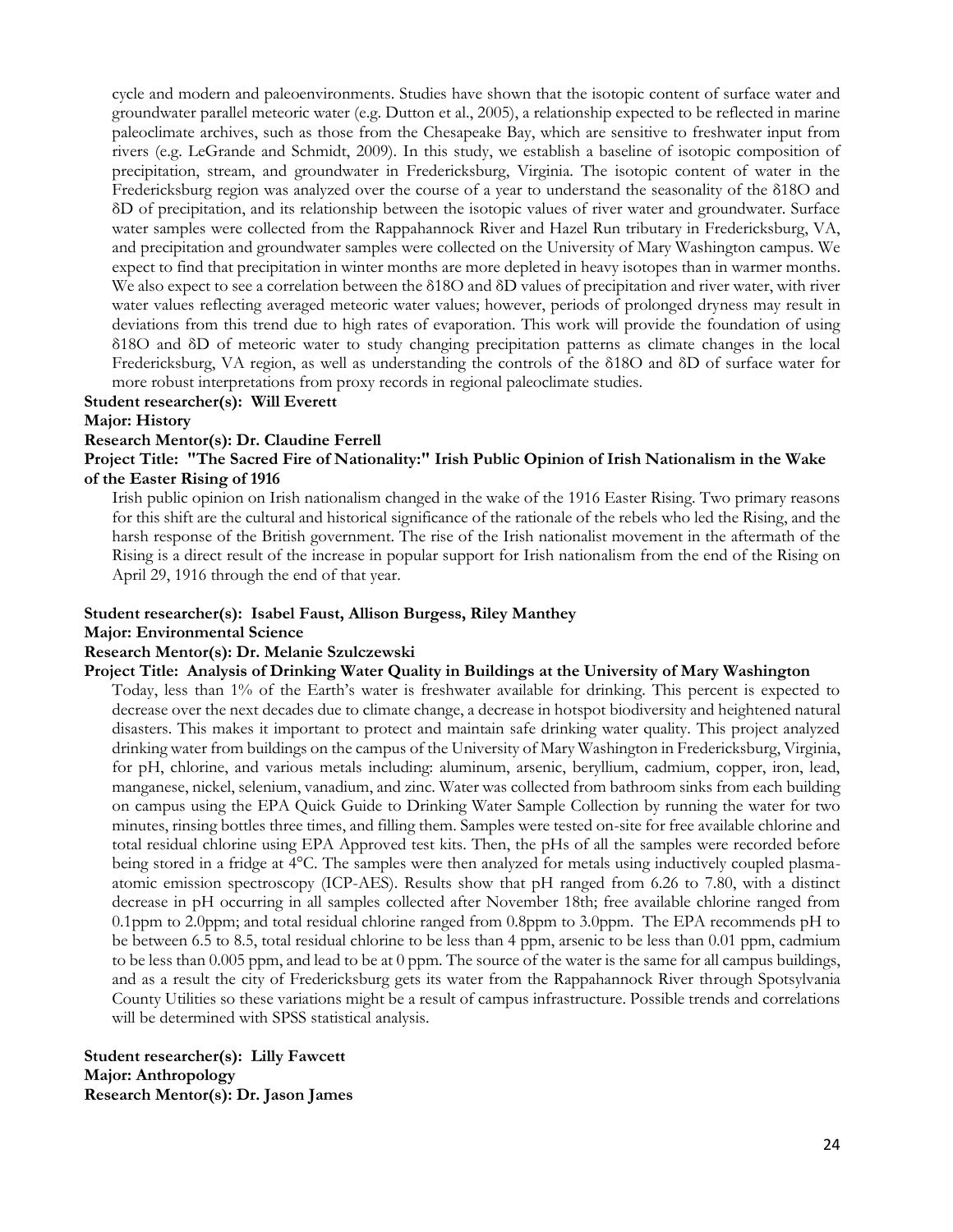#### **Project Title: An Anthropological Study of American Girl Dolls**

The American Girl Company has been in business since 1986. Their company information states that they aim to provide a "doll for every girl;" however, there seems to be a divide between the company's statements and their actions. There have been a number of controversies caused by American Girl's decisions on what type of dolls to produce, the characters' races, and even the heads used to make the dolls themselves. I studied the doll collector community's response to these issues as well as American Girl's official product information to learn more about them; with a specific focus on the anthropological concepts of identity and imagined community.

#### **Student researcher(s): Stacey Feindt**

#### **Major: Political Science**

#### **Research Mentor(s): Dr. Rosalyn Cooperman**

**Project Title: Detained by Data: A Critical Analysis of the Virginia Pretrial Risk Assessment Instrument**  This research is a critical analysis of criminal justice policy in Virginia, specifically, the use of the Virginia Pretrial Risk Assessment Instrument (VPRAI), a computer application designed to help judges make objective pretrial detention and release decisions. Although the VPRAI was originally intended as a tool to further criminal justice reform in Virginia, there has been very little independent inquiry into its use. My research seeks to gather qualitative data through interviews with professional stakeholders and former defendants to address this gap in knowledge, and identify the benefits, consequences, and challenges associated with the VPRAI. I conclude that, at the present time, it is not effectively contributing to reform efforts, and I propose several policy modifications that could improve its use as a tool to eliminate cash bond, lower incarceration rates, and produce unbiased pretrial detention decisions.

#### **Student researcher(s): Sara Fioretti**

#### **Major: Biology**

#### **Research Mentor(s): Dr. Rosemary Barra**

#### **Project Title: Combined Effects of Chemotherapeutic Agents and Statins on HNSCC**

Worldwide, head and neck squamous cell carcinoma (HNSCC) is the sixth most common cause of cancer with a five-year survival rate of 40-50%. Common treatments include a variety of chemotherapeutic agents and radiation, however only 50% of patients respond to conventional treatments. The high morbidity and mortality rates come from the malignant nature of HNSCC. The overexpression of RhoC GTPase, involved in cell signaling, gene expression, cytoskeleton organization, and cell proliferation, mediates HNSCC metastasis. For RhoC GTPase to function, it must be prenylated to form an association with the cell membrane by HMG-CoA reductase. This enzyme is also involved in the synthesis of cholesterol and is inhibited with the commonly prescribed high cholesterol drug Atorvastatin. Previous studies have shown that inhibiting RhoC GTPase prenylation with Atorvastatin limits HNSCC cells metastatic capability. The purpose of this study is to analyze the effect of statins on the effectiveness of the chemotherapeutic agent cisplatin. SCC15 cells were treated with various concentrations of cisplatin and Atorvastatin. Cell viability was then determined using MTT assay. Preliminary results indicated a decrease in cell viability with Cisplatin but no significant effects with Atorvastatin.

## **Student researcher(s): Takesha Foster and Stephanie Weigert**

### **Major: Biology**

#### **Research Mentor(s): Dr. Parrish Waters**

#### **Project Title: The Effect of Partial Sleep Deprivation on Long-term Memory and Anxiety in Mice**

Sleep plays a large role in mood and the consolidation of memories. Our experimental goal is to detail the effects of sleep deprivation on memory and anxiety using a laboratory mouse model. We focus on the hippocampus as this is the area concerned with both anxiety and memory. We assessed memory by the number of errors in the same Lashley maze before and after sleep deprivation. We analyzed behaviors in the maze, such as hyperactivity, self-trauma, and aggressiveness in handling to identify possible stress and anxiety induced by lack of sleep. Neurologically, memory loss is associated with decreased levels of Cyclic Adenosine Monophosphate (cAMP) in the brain. cAMP is an important intermediary to protein kinase A (PKA), which plays an important role in cell signaling and gene modification for hippocampal function. Decreases in this enzyme results in memory loss. Sleep deprivation also causes increased levels of cortisol in the body, which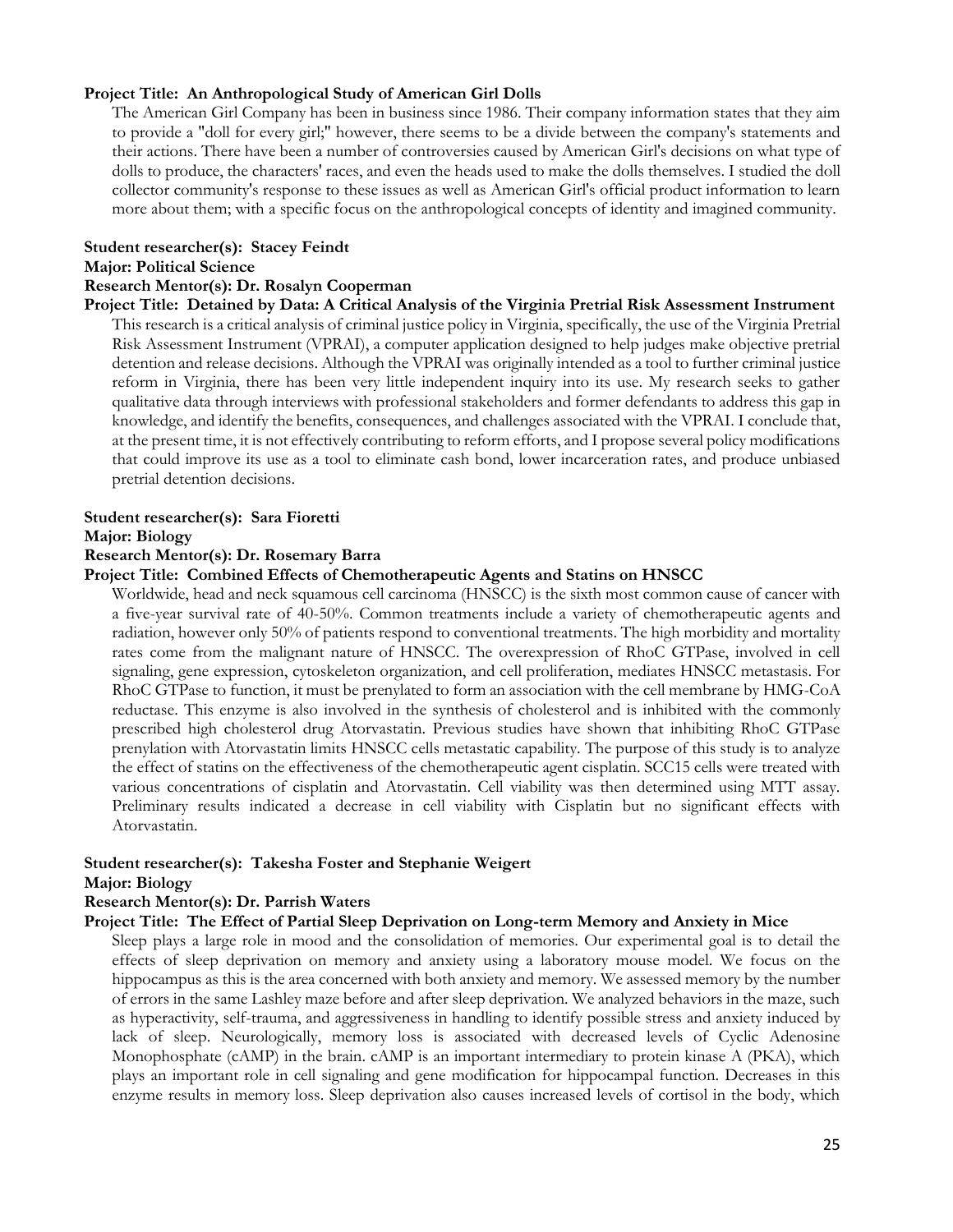leads to stress, anxiety, and cognitive impairments. We observed cAMP in the hippocampus and cortisol levels in blood post-mortem using ELISA assays.

## **Student researcher(s): Rachael Friedenberg**

### **Major: Historic Preservation**

**Research Mentor(s): Dr. Christine Henry** 

## **Project Title: "The Many Features Women Want:" The Design and Marketing of Houses towards**

#### **Women at the Turn of the Twentieth Century**

During the first half of the twentieth century, houses were designed and marketed towards women in a way that enforced gender stereotypes and the idea of an "ideal woman" (one who cooks, cleans, and takes care of the home). This Honors capstone project explores secondary research about women and the home, consumerism, and mass-produced houses during the first half of the twentieth century. This project mainly focuses on analysis of primary sources (including newspaper articles and advertisements in women's magazines) from this time period that enforced stereotypes of women and ideas about a typical, middle-class, female consumer. It also examines how some people during that time resisted these stereotypes about women and the domestic sphere. This research is important because it is interdisciplinary and connects feminist ideals with the built environment.

#### **Student researcher(s): Jackson R. Gardner**

#### **Major: Biology**

#### **Research Mentor(s): Dr. Parrish Waters**

#### **Project Title: Preferential Responses of Young Rats to Palatable Food vs. Social Play**

Social play, also known as rough-and-tumble, is a type of social behavior that that has been observed in most mammalian species. In rats, as in humans, this behavior is most prevalent from the juvenile phase until midadolescence and is a highly rewarding activity. Though it has been shown to be an effective incentive, it is unknown how the rewarding value of social play compares to that of palatable food, a very salient reward. This can be tested by means of a Conditioned Place Preference Test, in which the rats are conditioned to associate each of two different chambers with a different stimulus – in this case either social partner or palatable food (fruity pebbles cereal). To ultimately test each rats' preference, each rat is allowed to freely explore both chambers while the time spent in each chamber is recorded. During conditioning, some rats will be housed in pairs while others will be housed in isolation in order to determine if isolation increases motivation to seek a social partner. We expect rats to spend similar or greater amounts of time in the social play chamber, and that this preference will be enhanced by isolation housing. This would indicate that young rats' motivation to seek social play is comparable to their motivation to seek palatable food. This could suggest that social play may be as much a necessity for the development and survival of rats as other highly rewarding activities such as eating and sex, the functions of which are more obvious.

#### **Student researcher(s): Hannah Gautsch**

#### **Major: English & Classical Civilizations**

#### **Research Mentor(s): Drs. Kate Haffey and Shumona Dasgupta**

#### **Project Title: Hearing Silences in Cereus Blooms at Night and Tide Running**

Caribbean authors Shani Mootoo and Oonya Kempadoo use silence within their novels to reveal the ways that silence intersects with rage, gender, and class and is capable of both reinforcing and destabilizing privilege. While Mala, the central character of Mootoo's Cereus Blooms at Night, uses her silence to release herself from her father's violent abuse, Cliff, the central character of Kempadoo's Tide Running, is isolated and imprisoned as a result of his inability to speak for himself. When the two books' use of silence is compared, the two characters' unique narratives reveal the ways that silence intersects with gender to allow Mala to use silence to burst patriarchal restraints, but also traps Cliff inside a self-defeating cycle of exploitation and violence. By identifying the ways Caribbean masculinity is confined within these interlocking systems of power, both authors attempt to articulate a space for healing and wholeness outside of the binary of masculine and feminine.

**Student researcher(s): Julia Gibbons Major: International Relations**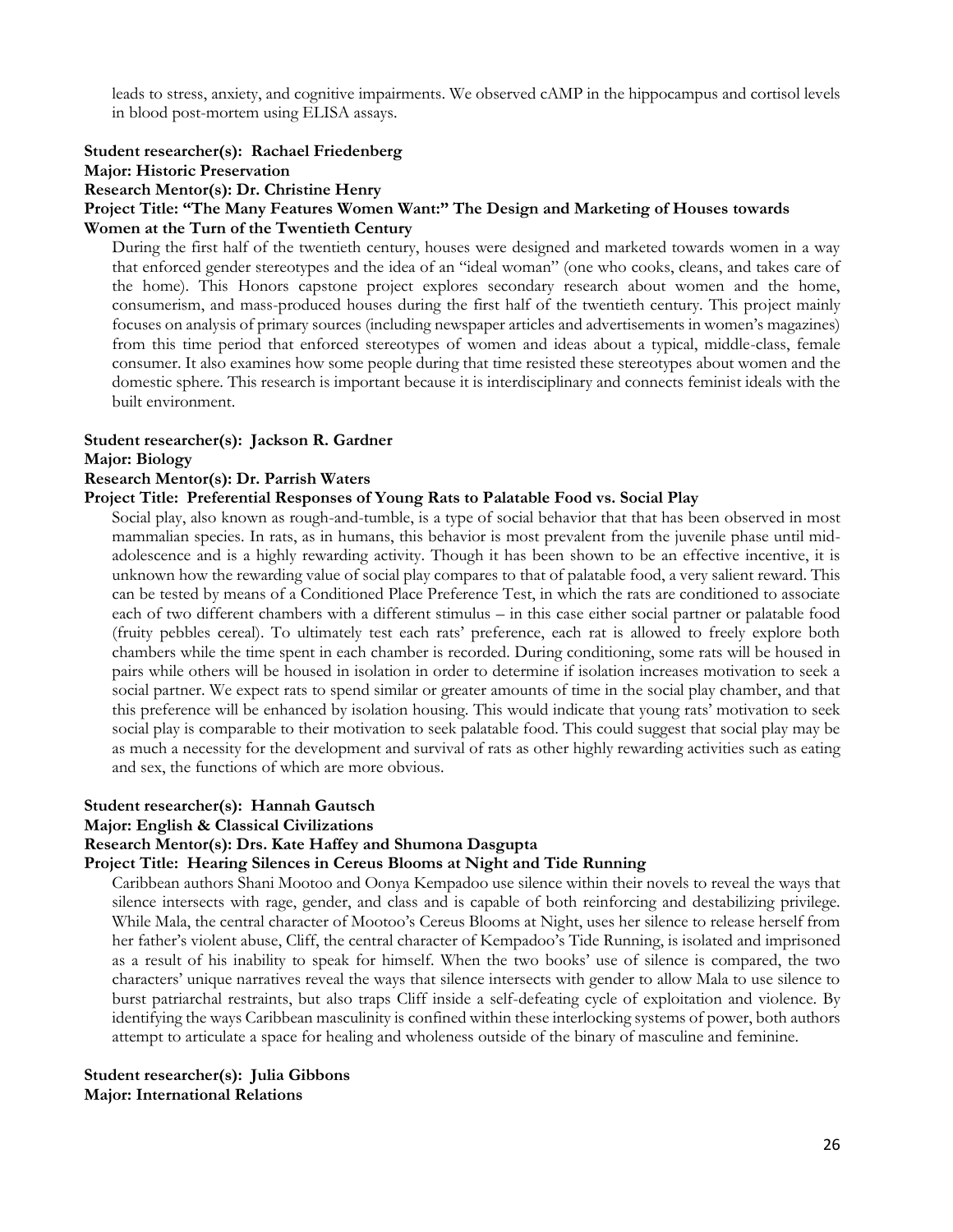#### **Research Mentor(s): Dr. Surupa Gupta**

#### **Project Title: Female Secondary School Stipend Programs in Pakistan and Bangladesh**

While many developing countries have reported gender gaps in education, Bangladesh has made remarkable progress and terminated the gender gap in secondary school enrollment through its national Female Stipend Program (FSP) in the 1990s. Conditional Cash Transfer programs (CCTs) like the FSP have become a popular development policy prescription, but the literature on CCTs in South Asia is surprisingly limited. A similar program to the FSP, the Female Secondary School Stipend, was implemented in the Punjab province of Pakistan in 2004 and had modest success, increasing secondary school enrollment for girls by 10%. This paper compares and contrasts the two programs and identifies four factors- program design, education system differences, political factors, and economic factors- in order to offer possible explanations as to why the Bangladesh's program was more successful. The paper draws upon what we can learn from Bangladesh's accomplishment, in order to provide insight and recommendations for the Pakistani program and contribute to the gap in the literature in South Asian CCTs. Results are discussed.

#### **Student researcher(s): Josephine Gray, Carmen Martinez**

#### **Major: Biology**

#### **Research Mentor(s): Dr. April Wynn**

#### **Project Title: Assessing differences in drought stress response between an heirloom tomato cultivar, Blue Beech, and a large-fruit tomato cultivar, Bigdena**

In a changing climate, crops are facing more stress than ever before, and agroindustry faces a much greater imperative to focus production on the most stress-resistant crops available. Drought stress is one of the most prevalent of these stresses, alongside temperature and salinity stress. Tomatoes (Solanum *lycopersicum*), the second most-consumed vegetable in the U.S., are especially vulnerable to drought stress. Interestingly, some cultivars of tomatoes appear to be significantly more drought tolerant than others. The reason for this is not always clear, and molecular techniques are being employed more and more to gain a better understanding for these differences. The sheer abundance of tomato cultivars- including those bred for high yield, shelf longevity, or great taste- prompted us to inquire into how breeding decisions may have shaped tomato plant fitness under drought stress conditions. One way to assess plant stress response is to measure the expression of stress response genes. Prior studies have shown that *le16* and *le25* are among a handful of tomato genes that are expressed under drought stress; in particular, as levels of the stress hormone abscisic acid (ABA) raise within the plant. In this manner, we have evaluated differences in drought stress response by comparing *le16* and *le25* gene expression between *Blue Beech*, an heirloom tomato cultivar, and *Bigdena*, a large-fruit tomato cultivar. We predicted that *Bigdena* would have less effective drought stress response, i.e., have lower levels of *le16* and *le25* expression compared to *Blue Beech*, due to a prioritization of reproductive growth over vegetative growth.

#### **Student researcher(s): Rachel Gunraj Major: Chemistry/Psychology Research Mentor(s): Dr. Janet Asper Project Title: IR Analysis of Microplastics**

Microplastics are plastics that are less than 5 mm in size. They enter the environment when plastic items are improperly disposed of and broken down by water or animals. Dr. Andrew Dolby and Thomas Bustamante (Biology) are collecting duck and goose carcasses and feces quantitative analysis of the microplastics in birds in the Rappahannock region. Chemistry can complement this work by identifying these plastics, potentially using infrared (IR) spectroscopy. This semester, I collected numerous consumer plastics from recycling bins and the roads surrounding UMW. These samples were cut, shaved or filed into microplastic sized particles and analyzed by attenuated total reflectance infrared spectroscopy (ATR-IR). I found that the plastics could easily be distinguished by IR. All of the spectra were saved into a "library" that will be used to identify the plastics from waterfowl next fall.

**Student researcher(s): Shivani Gupta Major: Physics Research Mentor(s): Dr. Maia Magrakvelidze Project Title: Optical Trapping of Nanoparticles**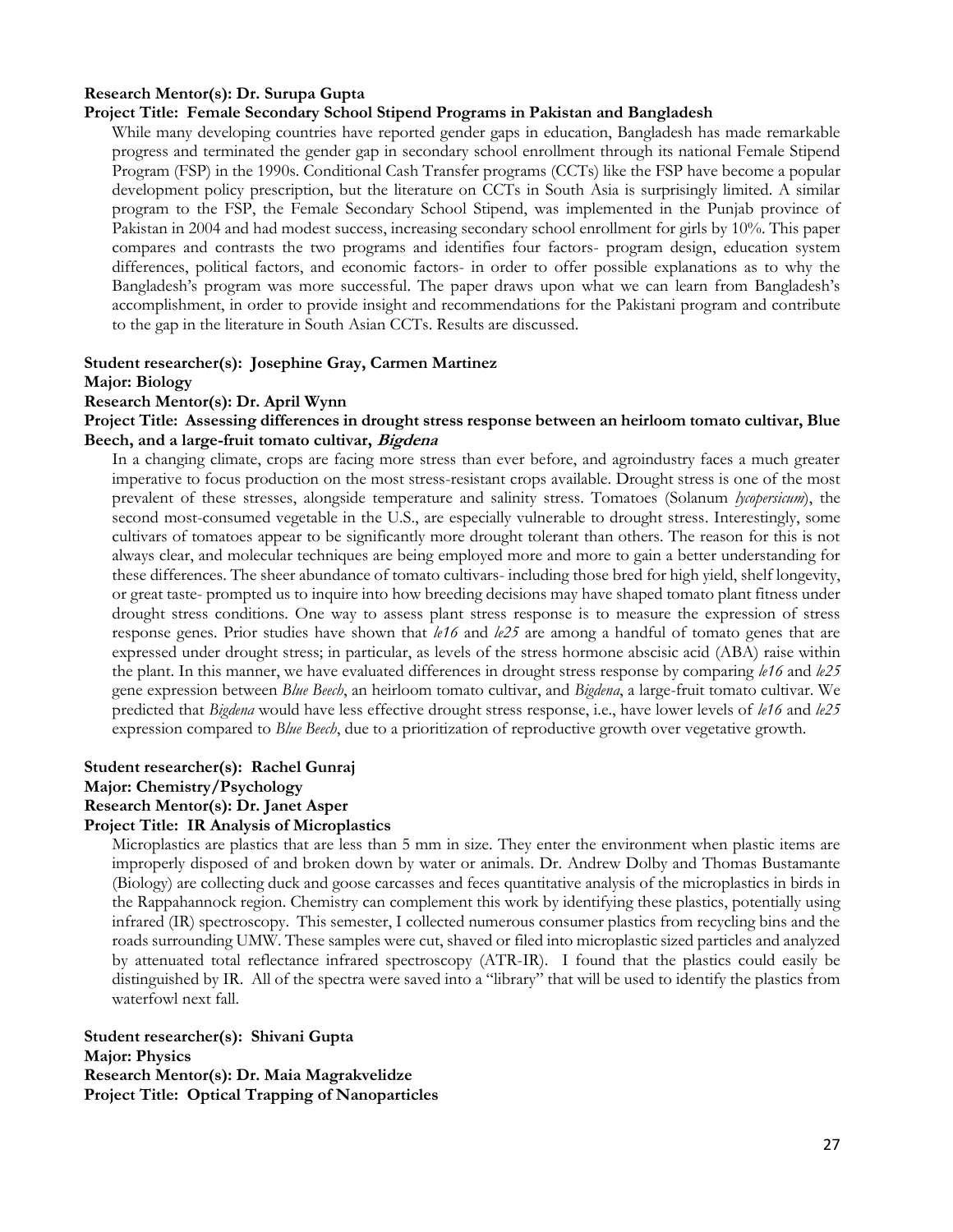Upconversion nanocrystals undergo the process of upconversion wherin the absorption of multiple photons results in the emission of higher energy photons. Of particular interest in medical research is the upconversion of Sodium Yttrium Fluoride Nanocrystals, which absorb incident infrared radiation and emit visible light. Potential applications include the ability to perform tissue imaging without exposure to dangerous higher energy radiation. Research protocols were developed for the study of upconversion in Sodium Yttrium Fluoride nanocrystals at specific incident wavelengths in the near-infrared range produced by lasers.

#### **Student researcher(s): Logan Hargis Major: Biology Research Mentor(s): Dr. April Wynn**

## **Project Title: Transgenic Arabidopsis**

The dinoflagellate, Lingulodinium polyedra, evolved a gene that allows it to bioluminescent that it known as Luciferase (LCF). The first type of this genetic trait was found in the firefly species, Photinus pyralis. Luciferase is the classification of enzymes that produce bioluminescence through an oxidative reaction. The LCF enzyme from the dinoflagalate L. polyedra has been examined in species, but not incorporated into a plant species. The experiment will entail isolating LCF from the DNA of the L. polyedra species and transferring it into a viral vector that will be used to infect Arabidopsis thaliana plants. The seeds harvested from the infected plants will be grown in a selective media so that only transformed seeds will grow. After the transformed plants have been grown to maturity leaves will be assayed for RNA expression of LCF.

### **Student researcher(s): Katie Hartraft, Chris Ringham, Mandy Byrd**

#### **Major: various**

#### **Research Mentor(s): Ms. Martha Burtis**

#### **Project Title: Domain Fellows: A Student Cohort about Domain of One's Own**

Over the past two semesters, a group of students have participated in Domain Fellows. Each student Fellow spent this time exploring their own digital identity on Domain of One's Own and creating onine projects on the platform that were intrinsically important to them. Projects include an online art portfolio, a podcast series, a creative storytelling exploration, and an online family history site.

In addition, the Fellows served as ambassadors for Domain of One's Own to the rest of campus. They hosted several Domain Day events, at which UMW students could sign up for their own domain, and they promoted the project and their program at Club Carnival in the fall and spring. Fellows also contributed to a group blog exploring issues of online identity and digital literacy.

#### **Student researcher(s): Sterling Heyns**

#### **Major: Physics**

#### **Research Mentor(s): Dr. Maia Magrakvelidze**

#### **Project Title: Virtual Solenoid Project**

The virtual solenoid is a theoretical machine that uses the electrodynamic properties of electrons to create an electromagnet. This machine, which we are creating a mathematical model for, is a vacated pressure vessel with an electron emitter attached to one side of it and perpendicular sets of wired solenoids running down its sides. A stream of electrons runs down the length of the pressure vessel and will be forced into a helical pattern by a magnetic field that is orthogonal with the electrons' velocities. These loops of moving electrons will form magnetic moments which will superimpose and give off a magnetic field just like a wired solenoid would. It may seem counterintuitive to create a virtual solenoid out of a combination of physical ones, but our calculations suggest that this formation creates a magnetic field stronger than the physical solenoids are capable of producing together. By producing a solenoid in this manner we can create a stronger magnet using less current than necessitated by the relations which dictate physical, wired solenoids. Since electronic parts that can withstand greater amounts of current are more expensive, the virtual solenoid can be used to make a more powerful electromagnet with cheaper parts.

**Student researcher(s): Mary Hoffman Major: Earth and Environmental Sciences Research Mentor(s): Dr. Tyler Frankel**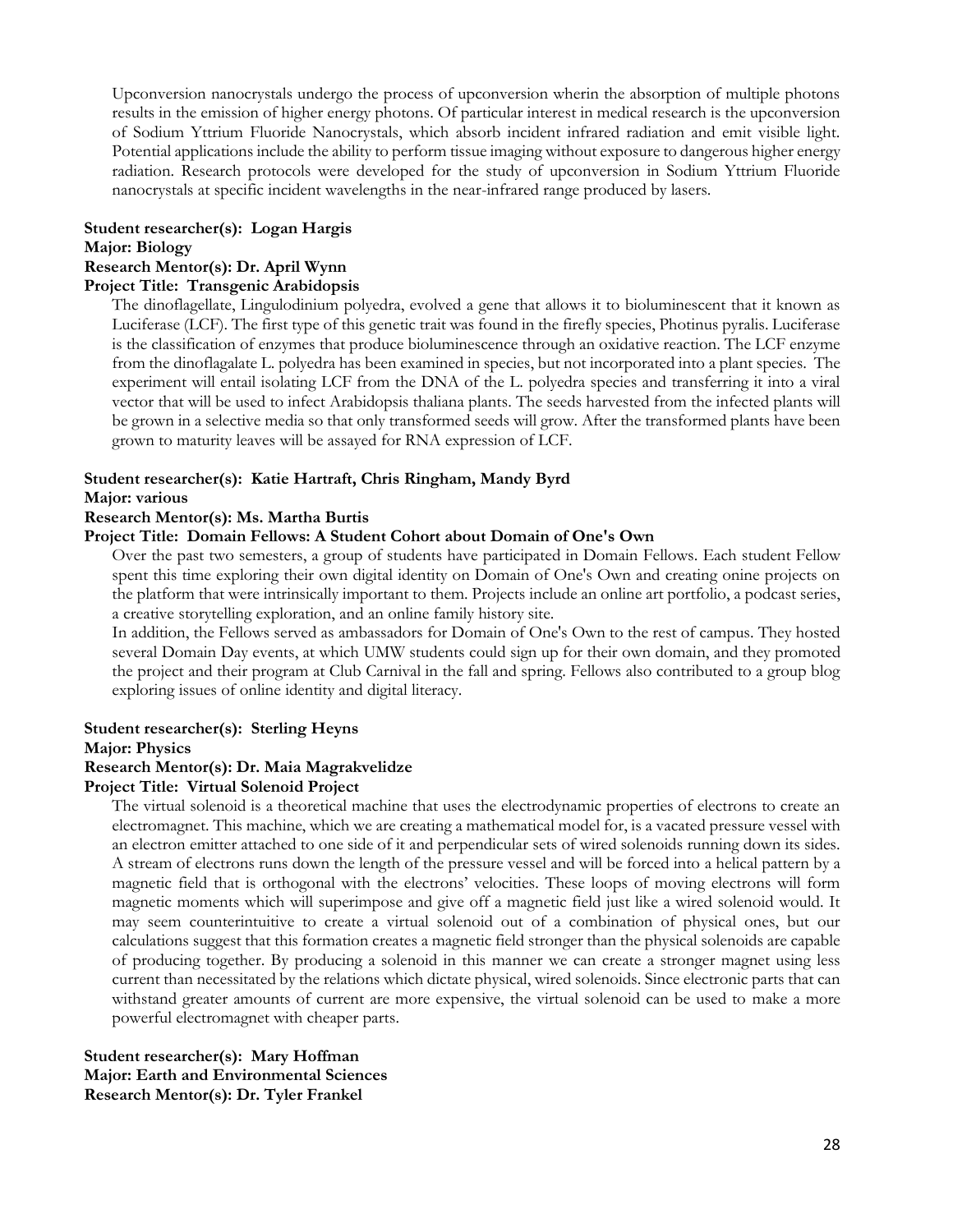#### **Project Title: Sublethal Effects of Sulfoxaflor on Behavior and Physiology of Daphnia magna**

Insecticides are widely used to control invertebrate pest populations that threaten crop health, and often enter nearby waterways due to improper application methods or as a component of agricultural runoff. Sulfoxaflor, a sulfoxomine pesticide that has recently been approved by the USEPA, has shown increased rotational use due to the lack of cross-resistance exhibited by many insect species. Sulfoxaflor binds to insect nicotinic acetylcholine receptors (nAChR), causing overactivation of these receptors which leads to paralysis and ultimately death. Preliminary exposure studies using rats and mice have shown neonatal abnormalities and the development of liver tumors, and slight effects to the growth of fathead minnow and moderate oral toxicity in birds have also been observed. Little research into the lethal and sub-lethal effects of sulfoxaflor on aquatic invertebrates has been conducted since its approval for use. As such, this study is designed to identify the potential effects of sulfoxaflor at 0, 0.1, 1, 10, 100, and 1000  $\mu$ g/L on Daphnia magna physiology and behavior. D. magna were exposed to treatments for 24hrs and the number of paralyzed or dead individuals assessed after 24hrs in order to identify sublethal concentrations. To determine the impacts of sulfoxaflor on mobility, adult individuals were assessed using ToxTrac behavioral analysis software. To examine effects on heart rate, individual adults were exposed for 24hrs and heartrate (bpm) assessed at the end of the 24hr exposure. While this research is still ongoing, it has been found that exposure to sulfoxaflor induces arrythmia and heart cessation in adult D. magna as well as having a negative impact on overall mobility at higher concentrations. Our results will help to elucidate the potential impacts of sulfoxaflor pollution on aquatic environments.

#### **Student researcher(s): Lindsey Jones**

#### **Major: Chemistry**

#### **Research Mentor(s): Dr. Davis Oldham**

#### **Project Title: Synthesis of piperidinol-based inhibitors of KasA: A novel treatment for Mycobacterium tuberculosis infection**

Tuberculosis is the leading cause of death from infectious disease in the world. Although tuberculosis drugs exist, the rise of multidrug-resistant and extensively drug-resistant tuberculosis has created a need for new research. Identifying novel, effective drugs for treatment of tuberculosis could reduce the cost of care and treatment time, saving millions of lives. The enzyme KasA, which synthesizes part of the bacterial cell wall, has been identified as an attractive drug target. A virtual screen using KasA discovered a compound, 4-(4 bromophenyl)-1-pyrenemethyl-4-piperidinol (1), which inhibited bacterial growth. In this research, derivatives of compound 1 were created for future testing with live bacteria. A lithium-halogen exchange reaction was used to attempt to create a piperidinone-based derivative with varied substituents, but the method yields were low and difficult to purify. A Grignard process was also attempted with similar results. Alkylation of 4-substituted-4-piperidinols was successful in creating derivatives with arylmethyl substituents in yields from 51-85%. A silane reduction to remove the 4-hydroxy group was also explored, but exhibited low yields. In future research, these derivatives will be tested in vitro to determine suitability for future tuberculosis drug research.

#### **Student researcher(s): Lindsey Jones and Erin Schaeffer**

#### **Major: Chemistry**

#### **Research Mentor(s): Dr. Leanna Giancarlo**

#### **Project Title: Kinetic isotope effect: Determining the mechanism of the rate determining step of the oxidation of 1-phenylethanol to acetophenone**

The kinetic isotope effect describes the different rates of reaction observed between two isotopomers of the same molecule. The primary effect is observed when the bond broken in the rate determining step of the reaction involves the isotopic atom and therefore will display a characteristic ratio of rates that can be predicted based on the different bond dissociation energies of the two different isotopes. In this study, the rates of oxidation of 1-phenylethanol and its isotopomer, 1-deuterio-1-phenylethanol, to form acetophenone were monitored by gas chromatography/mass spectrometry to find the relative rates of the reactions. The ratio of these rates is compared to the predicted ratio for a primary kinetic effect and shown to support the known mechanism of this oxidation, in which the  $\alpha$  hydrogen (or deuterium) to the hydroxy group is abstracted in the rate determining step.

#### **Student researcher(s): Kelly Keane, Marissa Howard**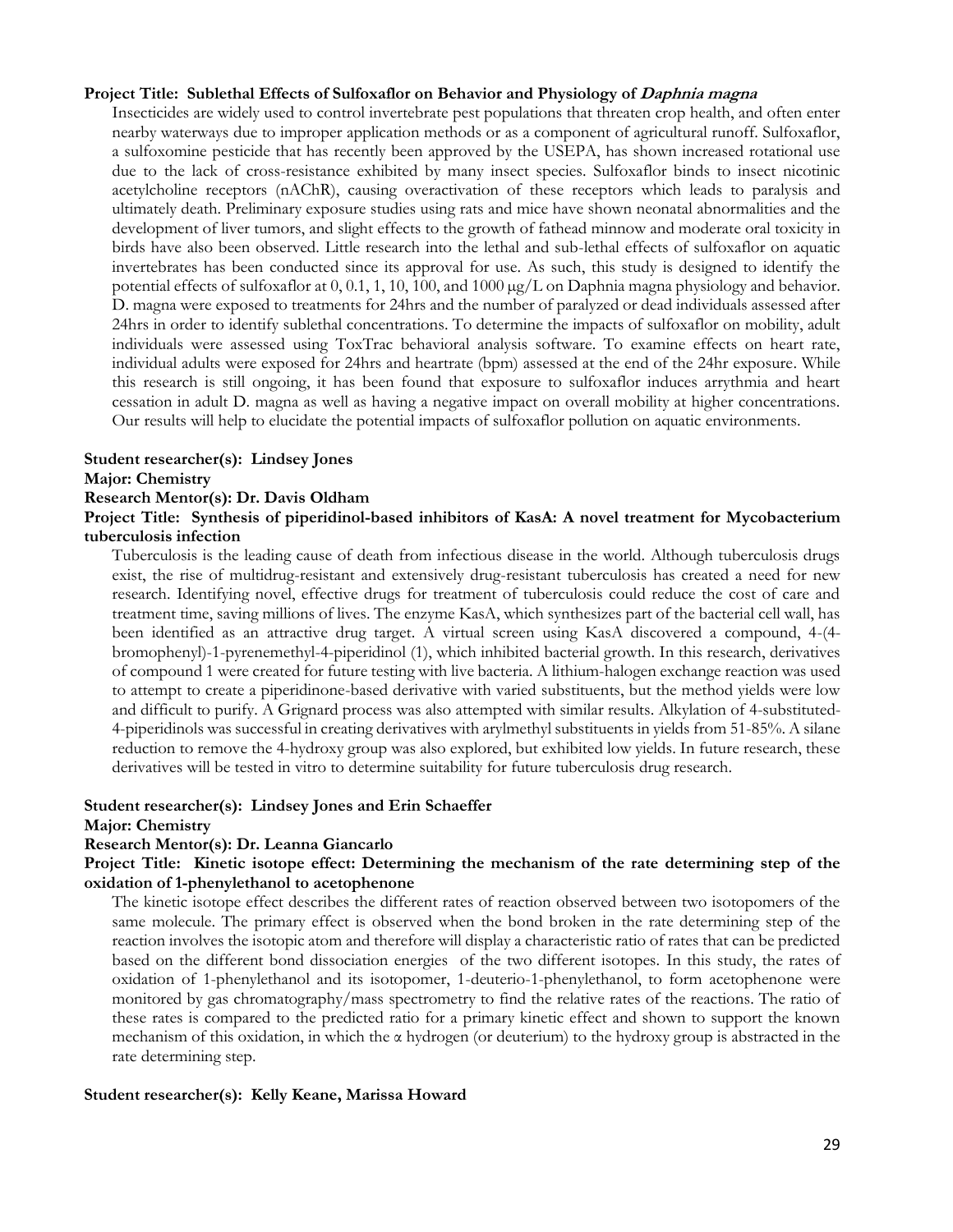#### **Major: Biochemistry, Environmental Science Research Mentor(s): Dr. Abbie Tomba**

#### **Project Title: The Effect of Clothianidin on the Ability of Crayfish to Respond to Food Odor**

Clothianidin, a Neonicotinoid pesticide, is commercially used as a seed coating on crops, has a high potential for runoff and at high doses has been shown to be fatal to some non-target aquatic invertebrates. It has also been shown to have adverse effects on invertebrates such as crayfish at lower levels. Crayfish are keystone species within their environments and rely on chemical cues to find food and establish social hierarchies within their communities. The objective of this study is to determine if there is an adverse effect of sub lethal levels of clothianidin on crayfishes' ability to respond to food odor. Male *Cambarus acuminatus* crayfish were sourced from Horsepen Run (Stafford County, VA), housed in tanks, given unique ID numbers, and randomly assigned to one of three trials, Control, Food odor alone, and Food odor after Clothianidin. Crayfish assigned to the clothianidin treatment were exposed to 15.0 ppb of Clothianidin for 48 h before behavioral trials. All crayfish were starved for 48 h before behavioral trials. Trials consisted of a 20-minute acclimation period followed by exposing crayfish to two odors sequentially and observing walking leg movement for 2 minutes after each. The control group received two injections of water. The food odor and clothianidin groups received water followed by food odor. Food odor was made from cod steeped in 200 mL of water for 1 hr. then filtered. We predicted that there would be a significant increase in walking leg movement in the food odor trial compared to the control and clothianidin would have an adverse effect on walking leg movement in comparison to food odor as clothianidin effects movement and sensory abilities of invertebrates. Current data is inconclusive; however additional trials are currently being run.

#### **Student researcher(s): Gary Kellenberger**

**Major: Economics** 

#### **Research Mentor(s): Dr. Don Lee**

#### **Project Title: Crime, Background Checks, and Politics. The effect of Firearm Background Checks on Violent Crime.**

Firearms are one of the most debated topics in politics for decades. This research uses data from 2008 through 2017 of all 50 States in the US plus Washington D.C. to include their political standing for their Governor, Attorney General, and Delegate Majority. In addition, it includes their federal background checks run for firearm purchases in each state to test the effect that the background checks have on the number of violent crimes in each state.

#### **Student researcher(s): Hannah Killian**

#### **Major: Physics**

#### **Research Mentor(s): Dr. George King**

#### **Project Title: Effect of Oxide Layer Thickness on Tunneling-Percolation Threshold in Nanoparticle-Polymer Composites**

Nanoparticle-polymer composites (NPC's) consist of an insulating polymer matrix containing nanoparticles. The amount of particles within the polymer can be described by a volume fraction. For NPC's containing metallic particles, the composite transforms from an insulator to a conductor at a specific volume fraction, known as the percolation threshold. Previous studies found NPC's to be conductive at low volume fractions, where the particles were not in contact, suggesting that electrons may be tunneling through the matrix. Additionally, all metallic particles have an inherent oxide shell. Since oxides are semiconductors, the addition of this third layer with different electrical properties increases the complexity of the nanocomposite. This research evaluated the effect of the oxide layer on particles in a nanocomposite through treatment of percolation and quantum tunneling theories to explore the conductive behavior of NPC's in RF fields. Quantum mechanics was used to evaluate the probability of an electron tunneling between two Cu or CuO particles in an insulating polymer matrix. The transmission probability for an electron to tunnel from one Cu nanoparticle to another in a PMMA matrix of a NPC with an electric potential of 60 V was found to be very high, with tunneling probable until approximately 200 nm particle separation. After the incorporation of an oxide shell, the probable tunneling distance between CuO particles increased to 300 nm. A percolation model was constructed in MATLAB, where the tunneling distances for Cu and CuO particles were incorporated to estimate the volume fraction of a NPC. The percolation threshold was found to be lower for composite containing CuO particles. Thus, the addition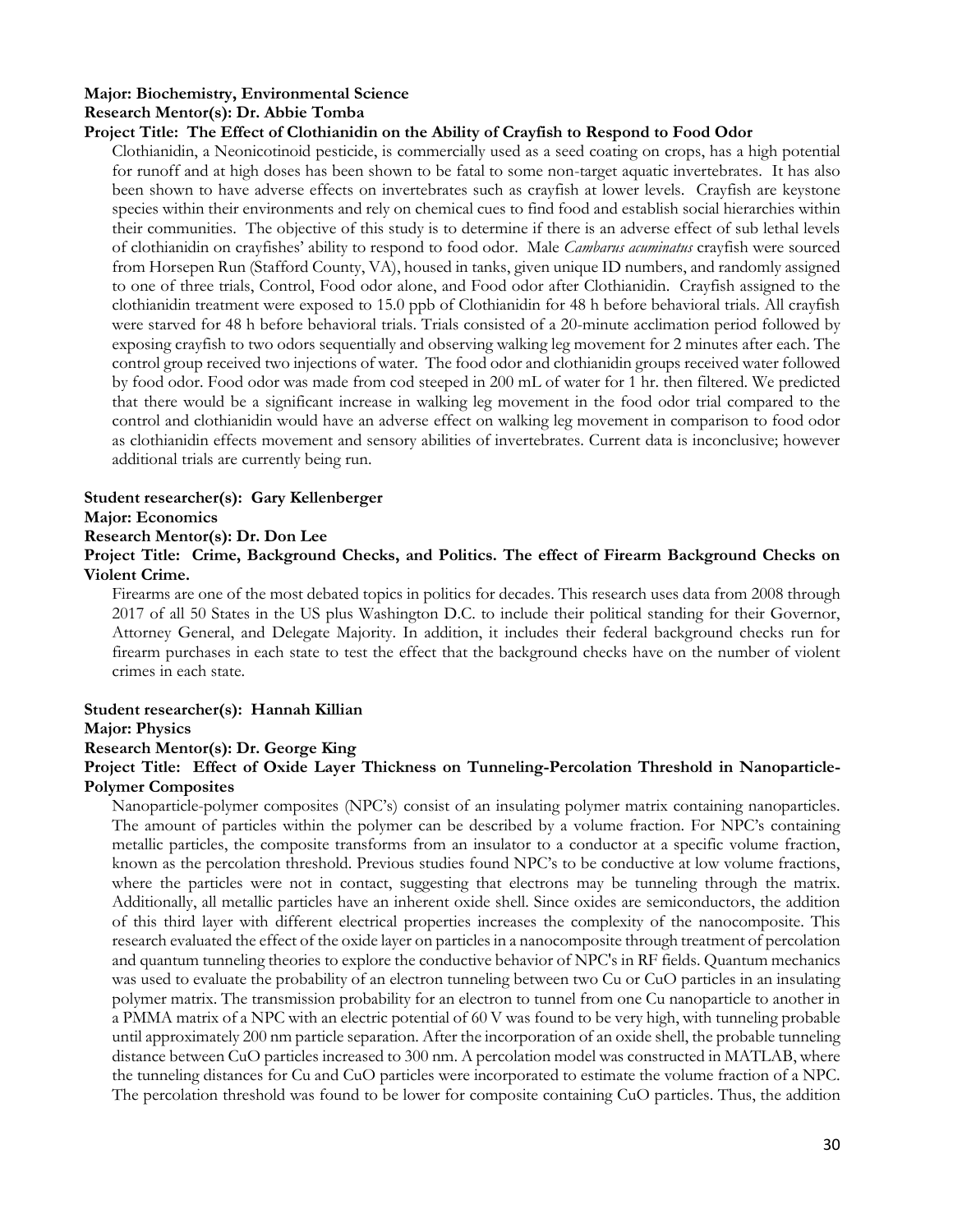of the oxide layer increased the tunneling distance between particles and decreased the percolation threshold needed to obtain a conductive NPC.

#### **Student researcher(s): Hannah Killian and Melissa Pampel**

#### **Major: Chemistry**

#### **Research Mentor(s): Dr. Leanna Giancarlo**

**Project Title: Evaluating the Transition States of the Wittig Reaction Mechanisms by Molecular Modeling**  The Wittig reaction is a vital part of organic synthesis, as it allows for the creation of a stereoselective alkene from the reaction of an aldehyde or ketone with a triphenyl phosphorus ylide reagent. Despite being a commonly utilized reaction, the exact mechanism continues to be debated. Here, two dominant mechanisms will be investigated. The classic mechanism involves the formation of a charged betaine intermediate following a nucleophilic attack on the carbonyl of an aldehyde or ketone by a charged ylide; however, recent NMR studies have suggested the betaine intermediate is not formed. An alternate mechanism has been proposed that indicates the cycloaddition of the two reactants forms an uncharged intermediate. This study seeks to investigate the effect of sterics and solvent composition on the Wittig mechanism by computationally evaluating the reaction thermodynamics and kinetics of both the classic and alternative reaction pathways using HyperChem molecular modeling software. By observing the collision of the reactants, the heat of reaction will be determined. The intermediates that are proposed to form the alkene product will be modeled to compare the stability of the intermediate. We hypothesize that by generating and analyzing energy profiles of each reaction pathway, the kinetic and thermodynamic properties will be distinct, and reveal that the alternate uncharged reaction sequence is more favorable than the classical mechanism.

#### **Student researcher(s): Emily Knerr**

#### **Major: Accounting**

#### **Research Mentor(s): Mr. Ken Machande**

**Project Title: Using Financial Data to Measure Effects of a Changing Economy: A Study of Homeless Shelters** 

Changes in the economy can have a large impact on businesses, both for-profits and nonprofits. However, nonprofit organizations are affected differently than regular for-profit businesses. Homeless shelters are an example of an organization that will be affected differently by upswings and downturns in the economy. The state of the economy at a certain point can be evaluated by a variety of factors. Some factors that specifically influence the financial performance of homeless shelters include the homelessness level, poverty rate, unemployment rate, median household income, and per capita disposable income. In this project, I wanted to see if a sample of homeless shelters responded to changes in the economy as expected based on the trends found in certain economic and accounting factors for a specified time period. In order to test this, I first assessed the performance of the economy during the three-year period from 2014 to 2016 by evaluating the five previously mentioned factors. I then researched the corresponding effect that the economic trends shown by these elements should have on the financials of nonprofit organizations, specifically homeless shelters. Finally, I compared the expected accounting trends to the self-reported data from 20 homeless shelters in the Virginia area on their Form 990s during the three-year period to see if they corresponded to the changes in the economy during that same period.

#### **Student researcher(s): Ethan Knick**

**Major: History and Historic Preservation**

**Research Mentor(s): Dr. Lauren McMillan** 

**Project Title: Facing a Mystery: Exploring the Presence of a Lone Native American** 

#### **Anthropomorphic Effigy from a 17th-Century Virginia Plantation**

This paper explores the presence of a single 17th century human effigy head found in a stratified midden on Virginia's Nomini Plantation. It considers post-contact migration, exile, and commerce, which may allow for the possibility of Susquehannock interaction spheres during a period when they were still producing anthropomorphic effigies just to the north of the Potomac and examines the craftsmanship of the piece to discuss where the artifact's maker might have found their inspiration.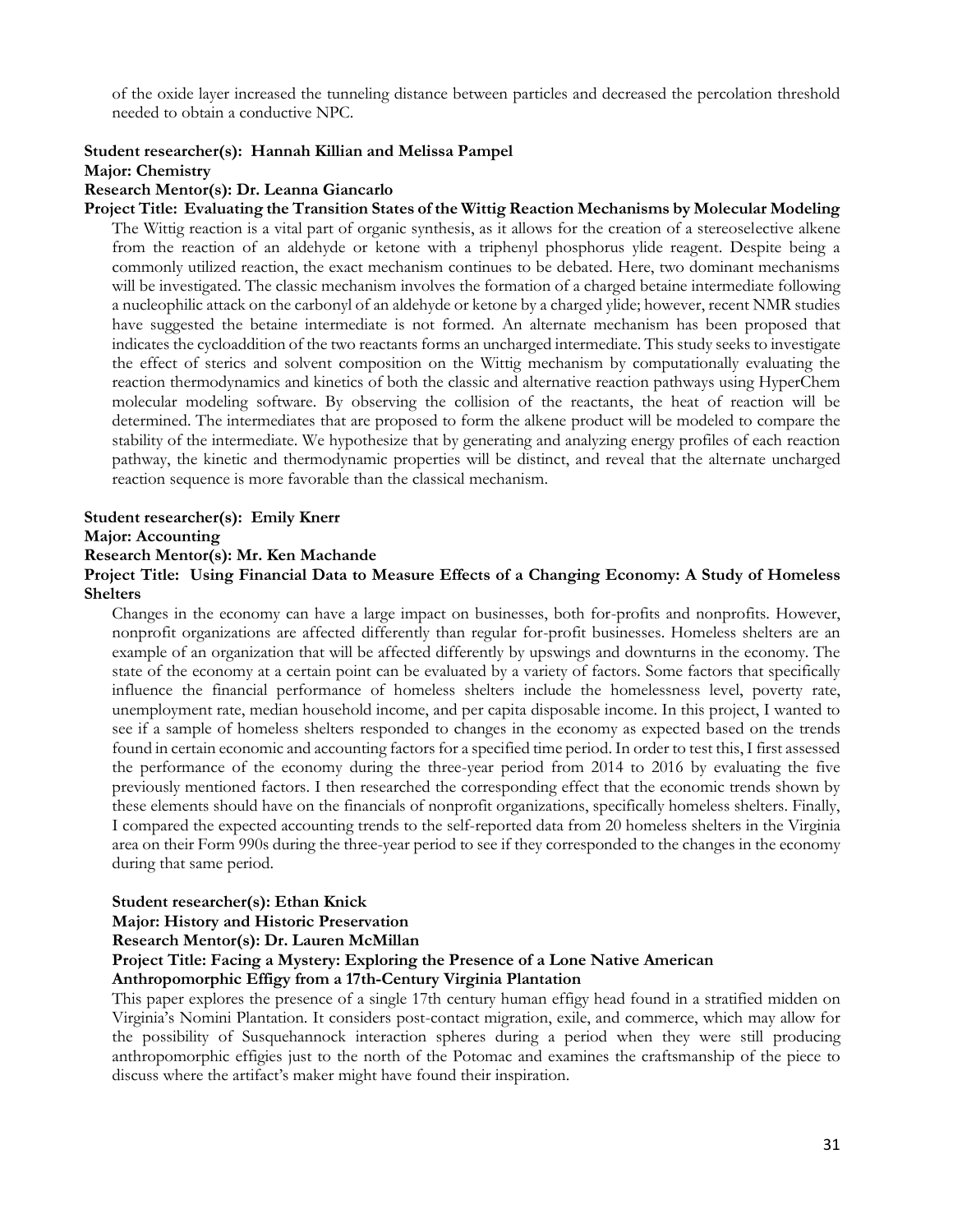#### **Student researcher(s): Juliana Kolba**

#### **Major: Biology**

#### **Research Mentor(s): Dr. April Wynn**

#### **Project Title: Magnolias of Virginia: Magnolia grandiflora and Magnolia virginiana**

Two Virginia native species of Magnolias, the Magnolia *grandiflora* and Magnolia *virginiana*, have specimens housed in the MWCF Herbarium. Both of these species have very similar properties such as the visual presentation of their flowers and reproduction habits. They were compared for geographic spread, visual and anatomical characteristics, growing conditions and uses. Specimens were examined for location of collection and date of entry using MWCF Herbarium entries in SERNEC. These species are important because they have iconic ornamental blooms. The wood of Magnolia grandiflora is used in furniture creation. They both are nectar sources for many types of beetles and moths.

#### **Student researcher(s): Ren Koloni**

#### **Major: Sociology and Women's & Gender Studies**

#### **Research Mentor(s): Dr. Tracy Citeroni**

#### **Project Title: Neuroqueering Gender**

Autistic women are much more likely to be misdiagnosed, undiagnosed, and underserved than autistic men, yet our relationship with our identities is much more complicated than simply "underdiagnosis." At least in part because we are not as interested in or responsive to social norms, we are more likely to be transgender, nonbinary, and/or gender non-conforming: some of us may not identify as women at all. Furthermore, because autism is a way of being that is uniquely different from allism (i.e., not being autistic), we are capable of experiencing gender in ways that are inherently unrelatable and inaccessible to allistic people. With increasing awareness of and support for the neurodiversity paradigm, which posits that autism is an expression of human biodiversity rather than a pathological condition, and increasing availability of queer and transgender resources, more and more autistic people are able to both access and express queer autistic genders. Working within the neurodiversity paradigm and drawing from queer theory and neuroqueer theory, which suggests that it is possible and even potentially positive to intentionally "queer" one's own neurodivergence, this study seeks to describe the ways in which autistic women and autistic woman-proximal people are neuroqueering gender. I establish the social and historical context in which autistics navigate queer genders and queer neurotypes, and examine existing writing about autistic woman-proximal gender. Given this context, I conduct qualitative interviews to describe how queer / non-cisgender, neurodiversity-oriented, woman-proximal autistics understand, create, and intentionally push the boundaries of our genders and our neurodivergences.

#### **Student researcher(s): Justin Kramp, Alex Ramirez-G'Arce, Austin Williams**

#### **Major: Chemistry**

#### **Research Mentor(s): Dr. Randall Reif**

#### **Project Title: Quantitative Analysis of Arsenic and Selenium pollution in the Potomac River from Power Plants by UV-Vis spectroscopy and verification by ICP-AES.**

Arsenic and Selenium carry severe health effects on human and fish populations and are strictly controlled by the EPA. Excess selenium and arsenic cause cardiovascular complications and cancer in humans, and mutations, infertility and food source restrictions in fish populations. Coal power plants have gone without oversight of pollution limits for over a decade, with reports indicating discharge levels up to 20-fold higher than legally allowed. To determine the discharge of these metals by power plants, water samples are collected aboveand below-stream of the power plant at three depths and analyzed. Arsenic and Selenium can be complexed with VANA dye to absorb light at 350-360nm in UV-Vis spectroscopy. The VANA dye will be made by organic synthesis and characterized spectroscopically. Due to the overlap in wavelength, the Arsenic concentration will be additionally determined using a Gallocyanine complexing agent, absorbing at 630nm. A dilution series of metal standards will be made to create calibration curves to determine total metal concentration from the VANA, and arsenic concentration from the gallocyanine. The concentrations determined by UV-Vis will be verified by ICP-AES to determine which method is more precise by comparing the standard deviations in samples analyzed. Samples are expected to range in concentration from 0.010ppm to 0.040ppm for Arsenic and 0.005ppm to 0.300ppm, where the lower end is the safe drinking water limit and the high end being the median concentration for plants not meeting safe discharge.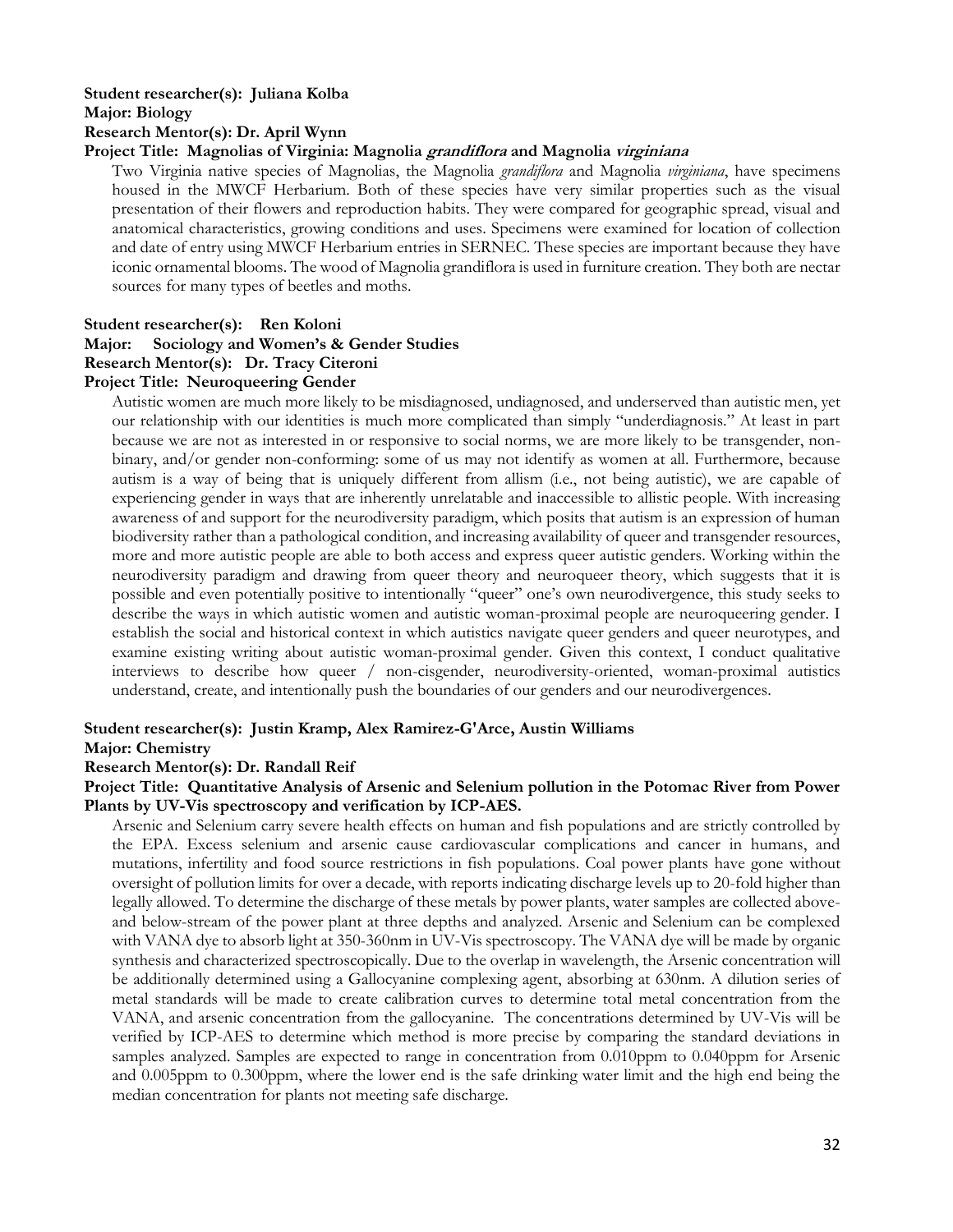#### **Student researcher(s): Andrew LaMarca Major: Economics**

#### **Research Mentor(s): Dr. Don Lee**

#### **Project Title: Rationality and Decision Making In the Origins of Mediterranean Commerce**

Early maritime insurance markets were crucial in the expansion of long-distance sea trade following the commercial revolution. Florence De Roover describes marine insurance as the "brick and mortar" of commerce. Without insurance in the age of pirates and warring states, long-distance trade would have been too risky to be profitable. Today, insurers use vast data banks with probabilities and demographics to deduce robust and fair premiums to charge. In medieval times, however, brokers did not have access to such data. In much riskier age with less information, insurers largely had to rely on experience; rumor; faith; and their own estimations. This study examines the rationality and determinants of premium rates. Data was collected from the Archivo di Stato di Prato. Using modern analytical techniques we find significant and sophisticated underlying patterns in the financial decision making of these medieval merchants.

## **Student researcher(s): Olivia Larson**

#### **Major: Historic Preservation**

#### **Research Mentor(s): Dr. Lauren McMillan**

#### **Project Title: Debitage Analysis: Burlington County, New Jersey**

In 2018 an archaeological excavation was conducted in Burlington County, New Jersey which reviled a Middle Archaic to Late Woodland-period site. Analysis of Phase II and III excavations indicate that there are high concentrations of Cuesta Quartzite reduction throughout its occupational period lasting almost 7,000 years. Debitage makes up a large portion of the artifact assemblage so there is a great deal of data to work with. This paper analyzes the debitage by size and form in hopes of identifying the stage of reduction and answer questions about the exploitation of the local material, Cuesta Quartzite, by indigenous groups in comparison to other nearby sites.

#### **Student researcher(s): Haley Lavach, Haley Garcia, Laura Leonard, Sarah Piper**

#### **Major: Biology**

#### **Research Mentor(s): Dr. Parrish Waters**

#### **Project Title: Analysis of BDNF Expression in the Hippocampus; How Diet and Exercise Affect Spatial Memory and Learning in Mice**

In this experiment we will be analyzing the effects of different diets paired with exercise on memory; mainly focusing on the effects toward the hippocampus and BDNF receptors. The experimental groups we will be comprised of four different combinations of high or low fat diets and be paired with either voluntary exercise or no exercise. There will be four separate groups of mice. Group one consists of four mice who are on a balanced diet with exposure to a running wheel and group two consists of four on a balanced diet who are not exposed to a running wheel. Group 3 had four mice that were subjected to a high fat diet and exposed to a running wheel. The final group, group four consisted of four mice as well and was not exposed to a running wheel but had a high fat diet regiment. The diet and amount of exercise are the variables being changed in the experiment. To test the memory of the mouse, after two weeks of being exposed to their diet and exercise plan, they were forced to complete a Barne's Maze. They completed the maze once a day for four days consecutively every week and the time it took the mouse to complete it each day was recorded; the number of errors per mouse per trial were also measured. It is expected that the mice who are exposed to a running wheel and are on a balanced diet will make fewer errors and complete the maze in the least amount of time each week.

#### **Student researcher(s): Emily MacIndoe**

#### **Major: Mathematics**

#### **Research Mentor(s): Dr. Leo Lee**

#### **Project Title: Analysis of Deterministic and Stochastic HIV Models**

We apply to Susceptible-Infected-Virus (SIV) model to the Human Immunodeficiency Virus (HIV). First, we give analytical solutions to two simplified versions of the model. The first simplified version includes only the infection rate and the virus production rate. Its analytical solution is given in the form of an implicit equation.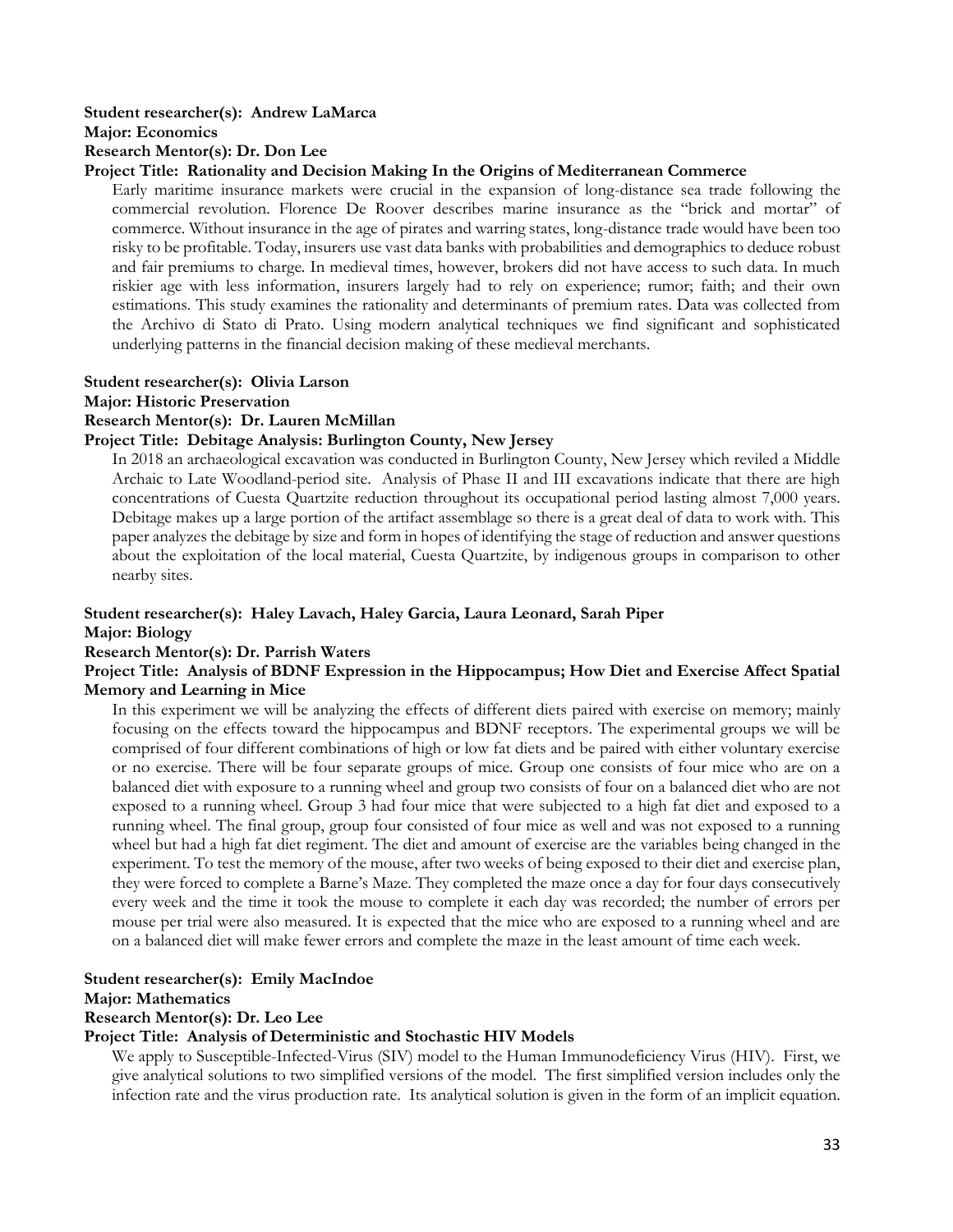The second simplified model includes the terms in the first model in addition to the infected cell death rate. Its analytical solution is obtained from an iterative method. Next, including all the terms in the system, we apply numerical methods to both the deterministic version (in which constants are assumed to be known exactly) and stochastic version (in which the death rate of the healthy cells is represented by a random variable). Our results give an illustrative picture of HIV in-host population dynamics in the absence of treatment. They also demonstrate how randomness can impact the progression of the disease.

#### **Student researcher(s): Rachel Mattozzi**

#### **Major: Biology**

#### **Research Mentor(s): Dr. April Wynn**

#### **Project Title: Characterizing Novel Escherichia coli Mutants**

Escherichia coli, commonly known as E. coli, was characterized to determine if Lactose operon mutation were Lac Y mutants or Lac Z mutants. The Lac operon is responsible for producing proteins that transport and breakdown lactose. Mutant characterization was conducted via a beta-galactosidase assay and plasmid complementation assay. The Lac Z protein is responsible for the cleavage of lactose (or the analog onitrophenyl-b-d-galactopyranoside that produces a yellow cleavage product). The Lac Y protein is responsible for transporting lactose or (o-nitrophenyl-b-d galactopyranoside) through the plasma membrane into the cell to be cleaved. Adding chloroform to a beta-galactosidase assay can act in the same capacity as the Lac Y protein allowing for the determination of potential Lac Y mutants. Lac Y mutants are characterized when the presence of chloroform is needed for o-nitrophenyl-b-d-galctopyranoside to be cleaved as indicated by a yellow color change. Lac Z mutants are suspected when the addition of chloroform is not sufficient to cleave o-nitrophenylb-d-galactopyranoside and there is no color change. The beta-galactosidase assay (utilizing appropriate controls) indicated the mutation was in the Lac Y gene. Transformation with a plasmid (circular extra-chromosomal DNA) containing a functional copy of the Lac Y gene was conducted to see if there was complementation. If the transformation restores the ability to process lactose and o-nitrophenyl-b-d-galactopyranoside after the plasmid was added, therefore becoming phenotypically wildtype (yellow color), there is more evidence for a Lac Y mutation. While transformation as unsuccessful, the beta-galactosidase assay indicates the mutants are Lac Y.

## **Student researcher(s): Grace McCauley Major: Women and Gender Studies Research Mentor(s): Dr. Debra Schleef**

## **Project Title: Who Rules the School**

The following research is based on the theory of the Glass Escaltor, specifically in public elementary schools. Even though there are far more female teachers than male there are still a considerable amount more male's in administration than females. The thesis of my research was to find if the construct of "masculinity" is valued more than "femininity" when it comes to positions like these. Through interviewing those in administration, current elementary school teachers, future elementary school teachers and surveying UMW College of Education students; I aimed to assess their leadership abilities and see if effects of traditional constructs of "masculinity" and "femininity" occurred. Through the survey questions this takes a small pool of future educators and notes if there is just a lack of women who want to become administrators.

#### **Student researcher(s): Cayley McGuire, Gemma Spicka-Proffit Major: Biology**

## **Research Mentor(s): Dr. April Wynn**

#### **Project Title: "An Investigation on the Correlation Between Dwarfism and Drought Resistance in Arabidopsis thaliana plants"**

As climate change becomes a greater problem, the possibilities of more frequent and more severe droughts are increasingly likely. Past research has shown a correlation between dwarfism and drought resistance in wheat, tomatoes, and Arabidopsis *thaliana*. Three cultivars of Arabidopsis *thaliana* were grown under either drought of standard growing conditions. The three cultivars were Col-0 (wild type), DWF1 (a dwarf caused by a brassinosteroid mutation), and ABA3-1 (a dwarf caused by an abscisic acid mutation). Brassinosteroids and abscisic acid are hormones involved in plant development. Brassinosteroids function in cell elongation and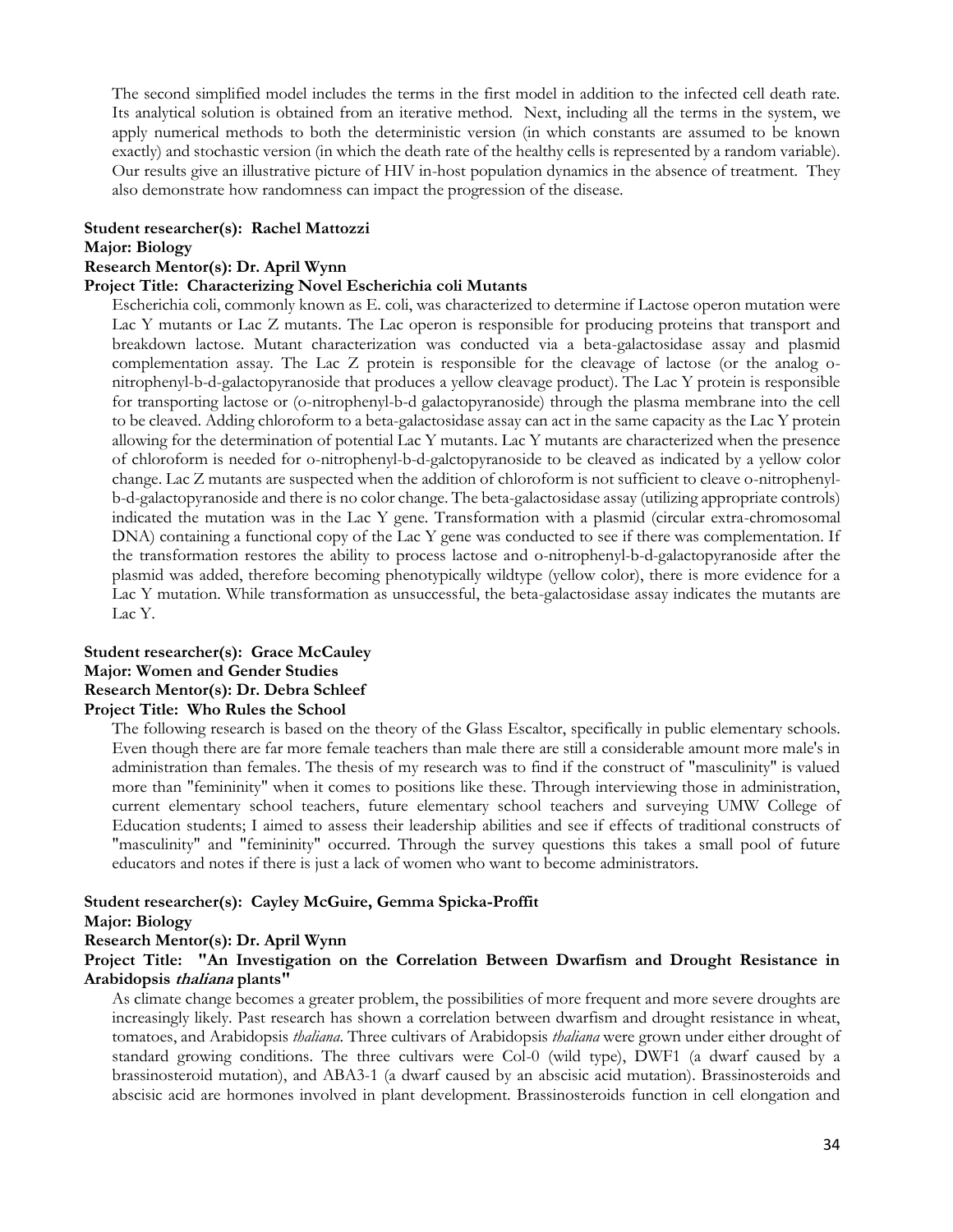abscisic acid functions in response to environmental stresses. Growth was determined by tracking plant height. Gene expression of Brassinosteroid and abscisic acid response genes were measured in leaf tissues using qRT-PCR to confirm mutants exhibited reduced hormone response.

#### **Student researcher(s): Phillip McNeil Major: Biology**

#### **Research Mentor(s): Dr. Alan Griffith**

#### **Project Title: The identification of ecological function values of native and non-native tree species on University of Mary Washington Campus using i-Tree eco V6**

The negative effects of non-native species have been heavily documented in journal research articles. The opposite can be said of research into the potential positive effects of non-native species. Data quantifying the benefits from ecological services of non-native plant species in urban environments is lacking. The objective of our project will be to quantify the abundances and ecological services of non-native and native tree species located on University of Mary Washington campus using i-Tree eco V6. Ecological services include: species diversity, carbon and nitrogen sequestration, storm water runoff avoidance, and management costs. The i-Tree analysis will also use tree structural measurements to quantify tree biomass of all species. The structural measurements of trees will include tree height, canopy size, and trunk diameter. Our results are expected to provide a perspective on the potential positive aspects of non-native species for landscape managers on the University of Mary Washington campus.

#### **Student researcher(s): Andrea L. Moore**

#### **Major: Environmental Geology**

#### **Research Mentor(s): Dr. Pamela Grothe**

#### **Project Title: Constraining the Mid-Holocene ENSO Minimum in the Central Pacific Using Geochemistry of a 5,000-year-old Porites Fossil Coral**

The El Niño-Southern Oscillation (ENSO) is Earth's most significant source of internal, year-to-year climate variability. However, the instrumental sea surface temperature (SST) record from the tropical Pacific is too short to fully validate climate model projections, and therefore, presents challenges in meaningfully forecasting future ENSO behavior under external (i.e., anthropogenic) forcing. Fossil corals from the northern Line Islands – a location geographically-sensitive to ENSO-driven temperature and precipitation changes – have been extensively used to study ENSO variability over the last 7,000 years (e.g., Cobb et al., 2013; McGregor et al., 2013; Grothe et al., in prep). Yet these records do not fully span the mid-Holocene, making it difficult to thoroughly characterize the influence of external (i.e., orbital) forcing on reduced ENSO variability during this time (Karamperidou et al., 2015; Emile-Geay et al., 2016; White et al., 2018). Here, we present a new ~50-yearlong, monthly-resolved oxygen isotope (δ18O) record from a Porites spp. fossil coral that grew at Kiritimati (01°58.673' N 157°21.056' W) during the mid-Holocene. Scanning electron microscope (SEM) images show only minor diagenetic alteration, which has been shown to have a negligible impact on coral geochemistrybased climate reconstructions (Sayani et al., 2011). Our new coral δ18O record exhibits clear seasonal cycles and ENSO activity, which we compare to present-day ENSO variability recorded in modern coral records from this site (Evans et al., 1999; Nurhati et al., 2009). We will also discuss ENSO variability recorded by this coral in context of the longer 7,000-year-long coral-based ENSO reconstruction from the Line Islands, and provide additional constrains on the timing of the mid-Holocene ENSO minimum.

#### **Student researcher(s): Joshua Morris, Chloe Morton and Colin Travis**

#### **Major: Chemistry**

#### **Research Mentor(s): Dr. Leanna Giancarlo**

#### **Project Title: Growth Kinetics of Zinc Oxide Nanoparticles for Use in Sunscreen**

Zinc oxide nanoparticles are transparent in visible light and opaque to UV light which makes them ideal for use in sunscreen. Nanoparticles' absorbance maximum increases with wavelength, or red shifts, with an increase in size; therefore, a method of measuring growth kinetics of a zinc oxide colloid was explored in order to optimize UV blockage. Using UV–vis spectroscopy, the cut-off wavelength was determined and the particle size was estimated by the Effective Mass Model, the Ostwald Ripening model, and the Stokes-Einstein equation. Using these models of colloidal nanoparticle properties, the expected growth kinetics was plotted in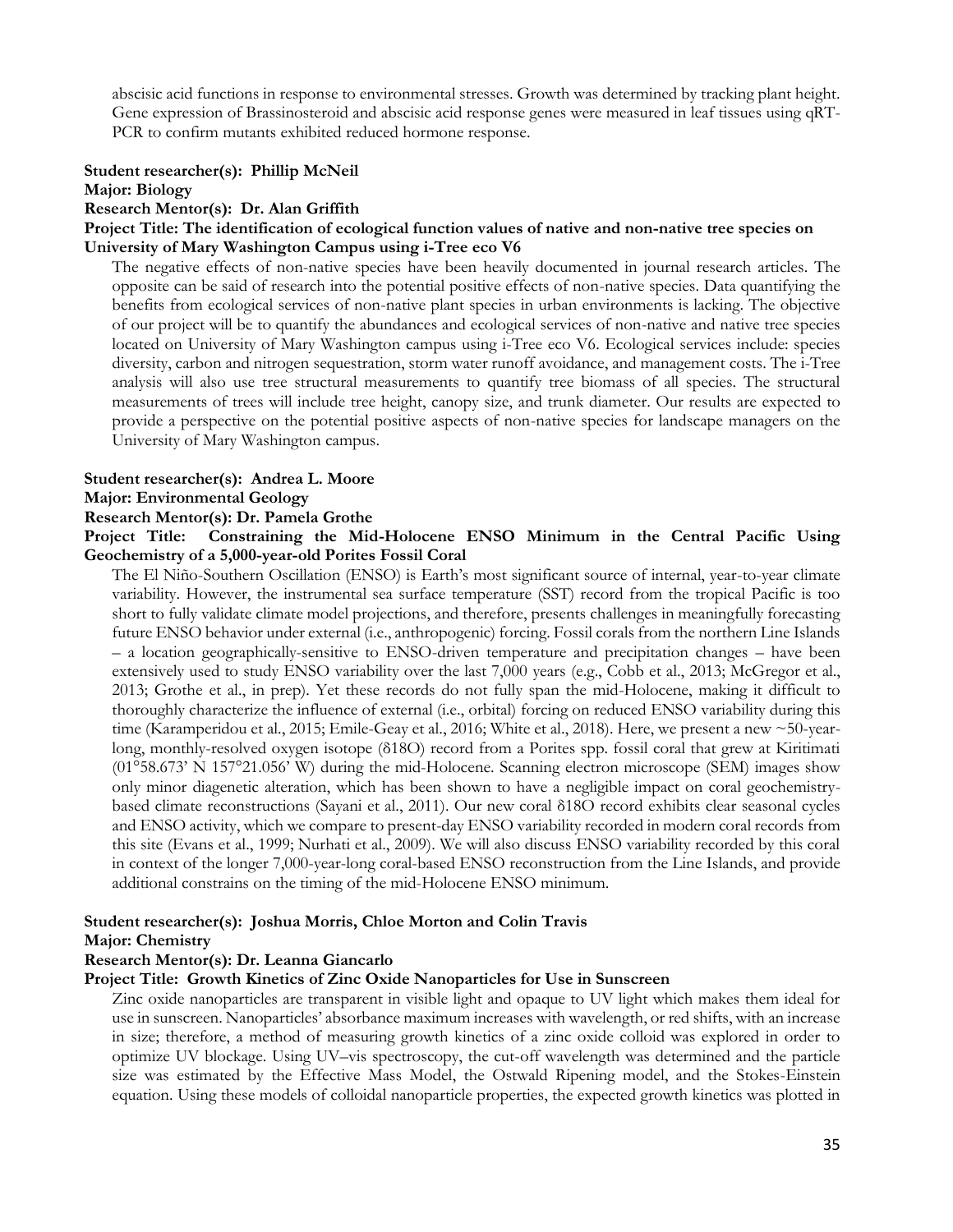terms of absorbance vs wavelength for a range of aggregation times and compared to the experimental curves. Nanoparticle size was then determined from the observed wavelength maxima. The effect of different parameters in the model such as particle size and refractive index were investigated. We predicted that a gradient of sizes would be required for the optimization of sunscreen in order to achieve broad spectrum protection (from UV wavelengths) due to the changes in wavelength absorbance corresponding to the changes in nanoparticle size.

### **Student researcher(s): Lisa Mosser and Katherine Sweeney Major: Business Administration and MBA (respectively)**

#### **Research Mentor(s): Dr. Alexandra Dunn**

#### **Project Title: A policy-capturing approach to individuals' decision to accept job offers: The role of support and demographic differences**

The purpose of the pilot study is to determine the cues necessary to formulate a policy-capturing study. The policy capturing study will assess the decision-making processes of job seekers. We are interested in understanding how support during the recruitment process from recruiters, hiring managers, and the organization (i.e., organizational rewards) effects decisions to accept an offer. The pilot study, specifically, helps us determine whether or not the cues used in the study will signal support to study participants. Applicants were asked to imagine that they are interviewing for a job and identify which type of support the cues provide. Additionally, they will be asked to rank the provided cues with regards to which plays a major role in deciding whether or not to accept an offer.

This pilot study aids further research supporting the integration of theories of organizational support and recruiting to examine how demographic differences in decision-making are related to accepting a job offer. The pilot study will help address two research questions: 1) does the likelihood of accepting a job offer differ based on if the applicant perceives the recruiting process as supportive or non-supportive? and 2) are the decision policies(i.e., the utilization of information in the decision-making process) for accepting an offer dependent on age, race, or gender?

#### **Student researcher(s): Mary Novitsky Major: Art History Research Mentor(s): Dr. Suzie Kim Project Title: Vincent van Gogh's Self Portraits**

This paper analysis the correlation of Vincent van Gogh's mental and physical state with his application and choice of color in his self-portraits. His life before art held a heavy influence over his self-perception throughout his artistic career. Van Gogh could not escape his sense of guilt from failing his family, and constantly felt like a burden on his brother, Theo, who sponsored his artistic endeavors. Through Theo's encouragement and work as an art dealer, van Gogh developed his own artistic style and met other popular artists from his time. His friendships along with his developing mental issues lead to an influx of development in the latter half of his career, when van Gogh delved more into the realm of color. He expressed his current emotional state through his works, through the combination of colors and the application of the paint. His brush strokes and color combinations varied depending on the mood he was evoking. The analysis of his correspondences developments a better understanding of his current mental state at the time of each self-portrait. By analyzing his self-portraits, a direct comparison with his changing view of self is drawn through the comparison of his current mental state. The depiction of self varies depending on the utilization of color and brush stroke, showing the varying intensity of emotions. By developing an understanding of his use of color in representing his current perception of self, the same concepts can be applied to understand his mental state in other works of art.

**Student researcher(s): Joshua Olbert Major: Environmental Geology Research Mentor(s): Dr. Chuck Whipkey Project Title: Heat Loss of UMW Buildings**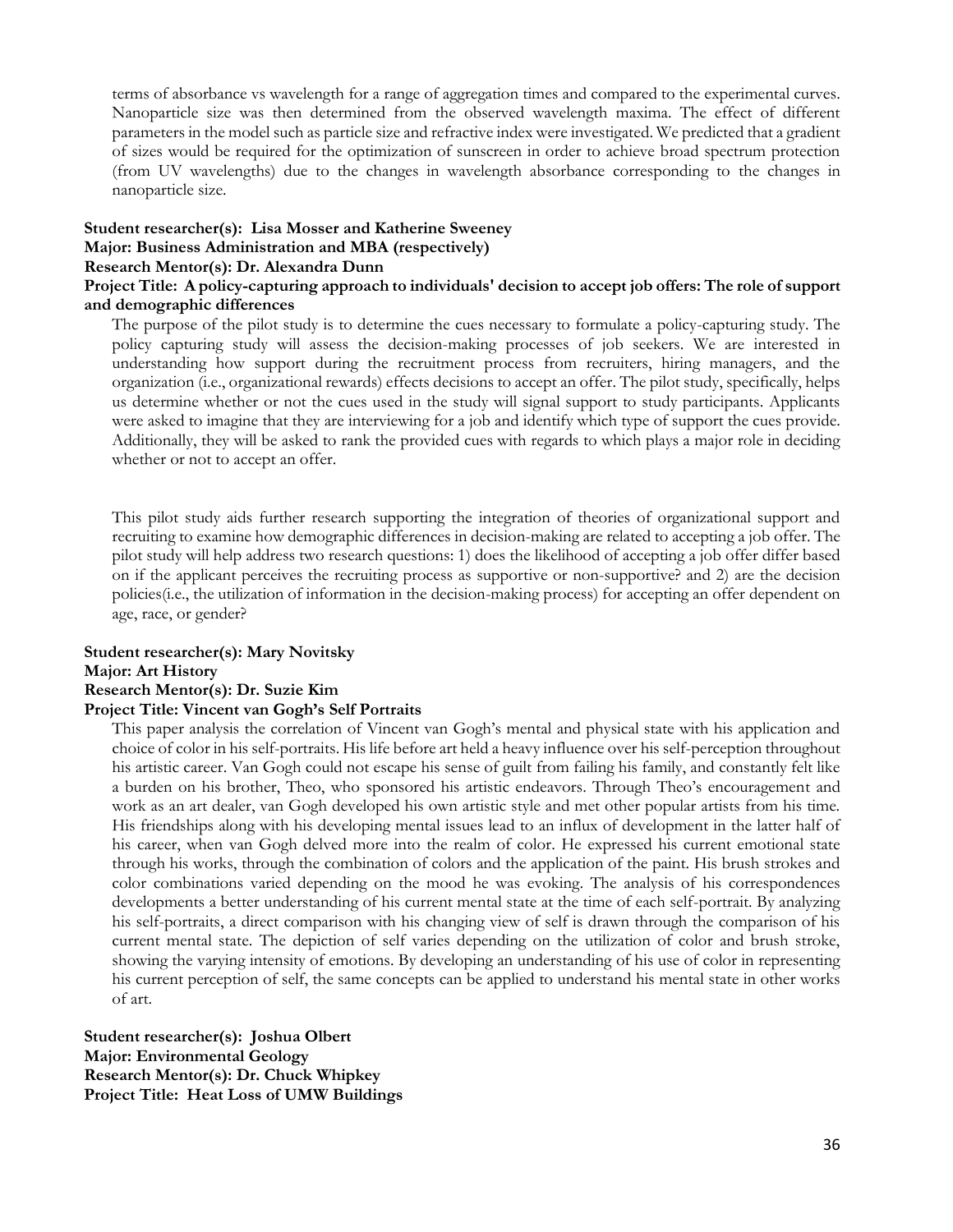The quality and type of windows affect how heat is either retained or lost in buildings. Older buildings may have single pane windows, which are inefficient at retaining heat. Newer buildings typically will have doublepane windows, perhaps argon-filled, that are more energy efficient. In order to determine how efficient a window is at retaining heat, a heat survey may be conducted. The University of Mary Washington campus has many buildings suitable for a comparative study of window heat loss in older and newer buildings. The buildings chosen for this study were George Washington Hall (GW Hall; built in 1939) and the University Convergence Center (UCC; built in 2015). The heat survey used a thermal imaging camera that indicates differences between the inside and outside temperature of the windows, from which heat loss can be calculated. Several windows were examined at each building. From the thermal images it was shown that single-pane GW Hall windows were inefficient at retaining heat as compared to double-pane UCC windows. However, the images also indicated an area of increased heat loss surrounding the UCC windows, while there is much less heat loss at the borders of the GW Hall windows. This result may indicate that details of construction and installation, not just window type, are important in overall heat loss.

#### **Student researcher(s): Cheyenne Palmo**

**Major: Environmental Science** 

#### **Research Mentor(s): Dr. Pamela Grothe**

#### **Project Title: Survey of Paired δ18O, δD and Salinity for the Chesapeake Bay and its Major Tributaries: Applications to Regional Paleohydrology**

The Chesapeake Bay region is affected by anthropogenic climate change, particularly from extremes in precipitation events causing large swings in salinity (Najjar et al., 2010). To quantify recent changes in the hydroclimate in this region, we need a longer baseline of natural climate variability beyond the instrumental era. The common eastern oyster, (Crassostrea Virginica), is a promising natural archive of climate change using the geochemistry (δ18Oand Mg/Ca) in its calcite shell (Surge et al., 2001; Surge and Lowmann, 2008). However, the Chesapeake Bay estuary is a complex, partially mixed estuary, complicating the δ18O-salinity relationship, which makes interpreting past reconstructions from this region challenging. In summer of 2018, we took paired measurements of δ18O, δDand salinity of the water along transects of the lower Potomac, Rappahannock, and James Rivers at surface and depth and at spot locations around the shore of the Chesapeake Bay in order to understand the relationship between water salinity, δ18O and δD. Salinity varied by 0.1804 (0.2251) ppt per km at surface (depth) in the Rappahannock River, 0.084 (0.16) ppt per km at surface (depth) in the Potomac River, and 0.3406 (0.387) ppt per km at surface (depth) in the James River. River discharge, a function of regional precipitation, seems to be the largest source of salinity variability. We expect to see linear mixing between river water and ocean water along a local meteoric line between the paired δ18O-δD-water salinity data; however, due to high rainfall variability during the summer of 2018, a disequilibrium in the trend is expected. Paired δ18O-δD-water salinity measurements will allow us to construct a calibration model that provides us with a better understanding of what drives salinity variations in this region, aiding in the interpretation of paleoclimate reconstructions using the geochemistry from the oyster shells.

#### **Student researcher(s): Kaitlyn Parker**

#### **Major: Biochemistry**

#### **Research Mentor(s): Dr. Davis Oldham**

#### **Project Title: Design and Synthesis of Indazole Sulfonamides as Inhibitors of KasA: A New Approach to Tuberculosis Infection**

Tuberculosis, an infection caused by Mycobacterium tuberculosis (TB), is a leading cause of deaths from infectious disease. Despite many commercially available drugs, TB continues to persist in part due to the rise of drug-resistant bacteria. One of the mechanisms of resistance in TB is its waxy coating, which is synthesized by a complex of enzymes including KasA, the enzyme responsible for M. tuberculosis cell wall creation. Recently, indazole sulfonamides have been shown to inhibit TB growth. To build on these lead compounds, we began to make derivatives. In the first step, 2-amino-5-nitrotoluene was reacted with sodium nitrite in glacial acetic acid to produce 5-nitroindazole. The product was extracted with dichloromethane, washed with saturated sodium carbonate, and dried over magnesium sulfate. A 199.0℃-199.5℃ melting range verified the identity of the product as 5-nitroindazole. The 5-nitroindazole then underwent an SN2 reaction with methyl iodide in tetrahydrofuran with NaOH, and a phase-transfer catalyst. The reaction stirred for a week and resulted in two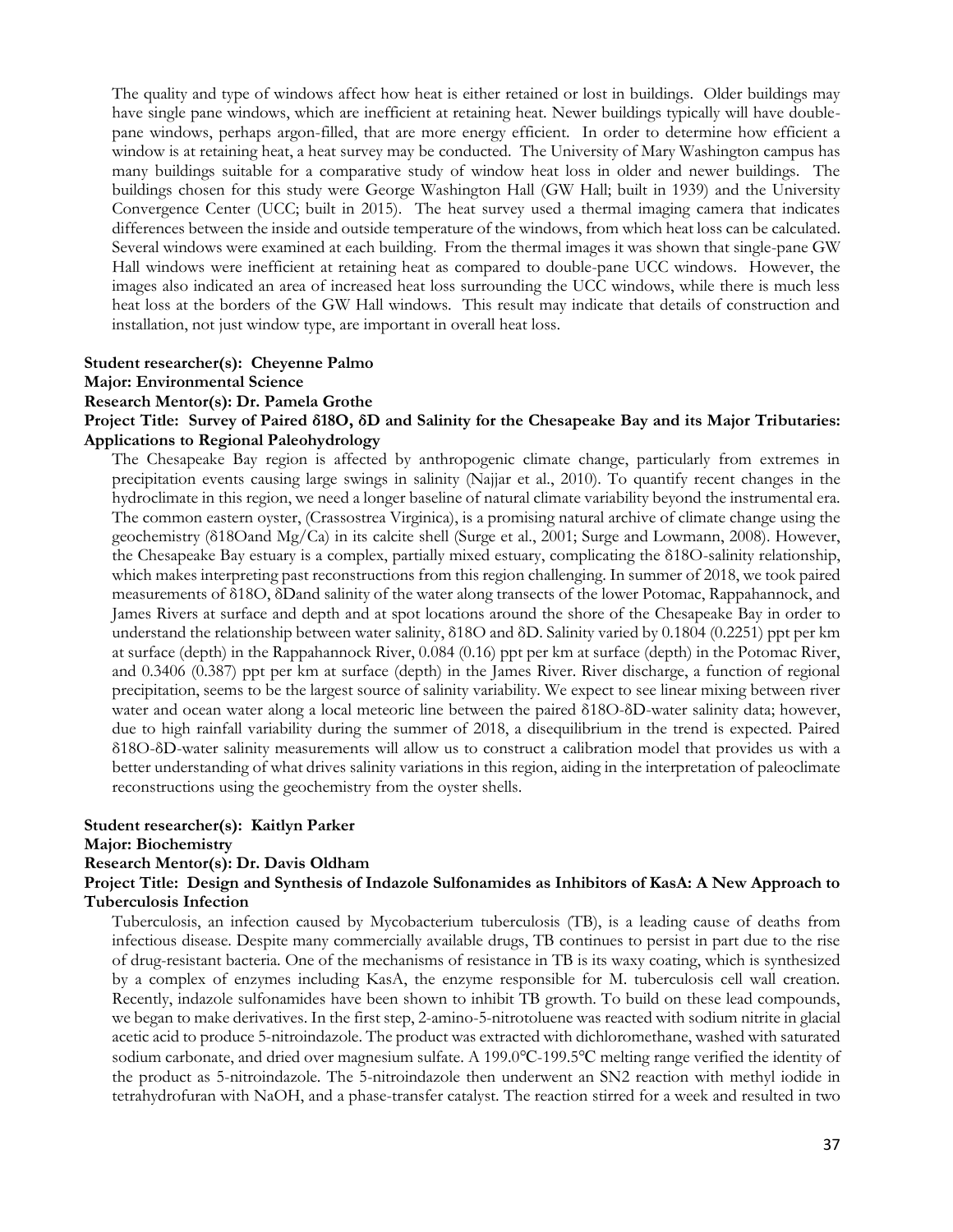products shown by another TLC plate. After isolation, the resulting solid was determined by GCMS to be 1 methyl-4-nitro-1H-indazole and 2-methyl-4-nitro-2H-indazole, as expected. From here, the products will be separated to obtain 1-methyl-4-nitro-1H-indazole. Each product will be turned into an indazole sulfonamide which will be tested for antibacterial activity.

## **Student researcher(s): Ashley Parkhurst and Emily Matuczinski**

#### **Major: Biochemistry**

#### **Research Mentor(s): Dr. Leanna Giancarlo**

#### **Project Title: Mapping the ultramorphological changes of SPION-induced cell death in Glioblastoma Multiforme**

In the last ten years, there has been little advancement in the treatment of the aggressive brain cancer Glioblastoma Multiforme (GBM). This research describes the synthesis of a superparamagnetic iron oxide (SPION)-based nanotheraputic complex for use in targeting and killing aggressive mesenchymal GBM cells. The average sizes and magnetic properties of the synthesized SPIONs are precisely tailored via a novel timecontrolled approach to a previously described electrochemical reaction. Through this synthetic method, the optimal particle size (OPS) where maximal thermal energy is released upon stimulation with an external magnetic field was determined to be 21 nm. The nano-complex was further modified to selectively target GBM cells by adding a heterobifunctional poly(ethylene) glycol polymer cross-linked to TWEAK (a GBM targeting peptide). Transmission electron microscopy and FITC Annexin V/propidium iodide fluorescent probe revealed that cells treated with the synthesized nano-complex showed markers positive for cellular apoptosis. Thus, these nano-complexes hold promise as a potential treatment agent for an otherwise untreatable disease.

#### **Student researcher(s): Brighton Payne**

#### **Major: Psychology**

#### **Research Mentor(s): Drs. Hilary Stebbins and W. David Stahlman**

#### **Project Title: The Relationship Between Latent Inhibition, Dopamine, and Creativity**

Research has shown that pre-exposure to a stimulus is less likely to reduce subsequent acquisition of a conditioned response (i.e., latent inhibition) in creative individuals. Additionally, both creativity and latent inhibition are correlated with striatal dopamine levels. Research connecting these variables, however, is sparse, and few studies have attempted to examine these correlations in non-clinical human samples. This study aimed to provide a more concrete link between dopaminergic systems, creativity, and latent inhibition in a non-clinical population. The Creative Achievement Questionnaire (Carson, Peterson, & Higgins, 2005), the Epstein (2008) Creative Competencies inventory, and an adaptation of Guilford's Alternative Uses Task (1967) were completed by participants to determine measurements of creativity. Participants also performed a latent inhibition task and electrooculography (EOG) was used to measure spontaneous eyeblink rate which correlates positively with striatal dopamine levels. We predicted that individuals with higher eyeblink rates will show higher scores on creativity measures and reduced latent inhibition compared to those with lower eyeblink rates.

#### **Student researcher(s): Abigail Phelps**

#### **Major: Historic Preservation**

#### **Research Mentor(s): Dr. Lauren McMillan**

#### **Project Title: Keeping the Tune: Jaw Harps and Colonial Music of the Chesapeake**

Located in Westmoreland County, Virginia, Nomini Plantation (44WM12) was occupied from the mid seventeenth century to the early eighteenth century. The two jaw harps found at Nomini Plantation date to the late 1700s, and are representative of the cultural and physical dependency of the American colonies on England for their musical traditions and exported goods. The jaw harp's role in seventeenth-century music is one that is often overlooked in both period and contemporary sources, but their commonality across sites in Europe and the United States suggest that they were used and discarded frequently. This research explores how these relatively cheap and simple instruments fit into plantation life in the Chesapeake, as well as their place in seventeenth-century music. Jaw harps played a musical role in the hands of their seventeenth-century owners, but today their role is also an instructive one, as some of the only surviving archaeological evidence of music in early colonial Virginia.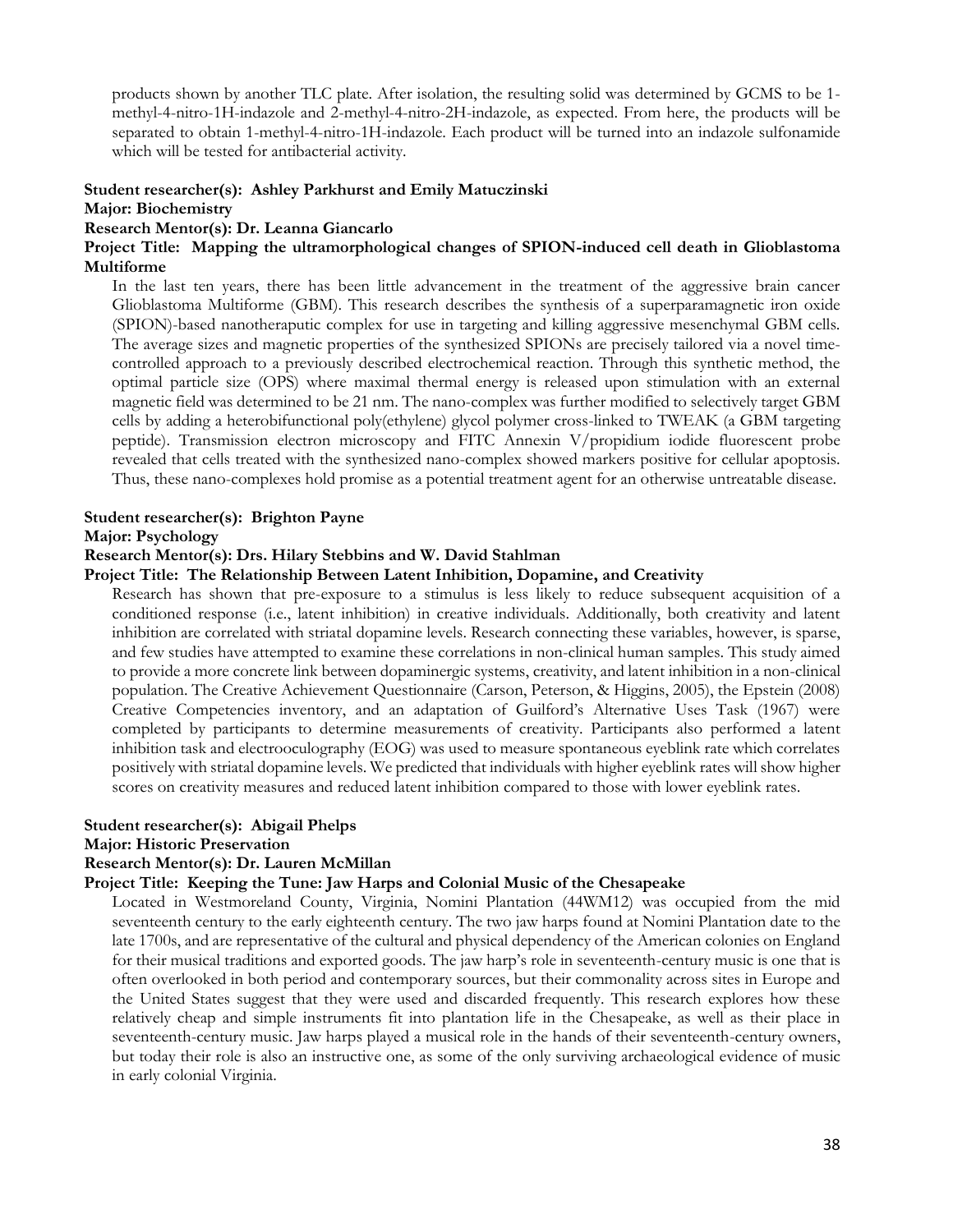## **Student researcher(s): Mackenzie Poust**

**Major: Religious Studies** 

**Research Mentor(s): Dr. Farhang Rouhani** 

#### **Project Title: A Woman's Place: The Role of Women Within Fundamentalist Interpretations of Islam and the Discourse on Autonomy**

Islamic fundamentalist groups have been the subject of recent discourse across multiple disciplines. Often emphasized is the role that women are given, take for themselves, or simply exist within in groups of this nature. While the position of women in any society changes depending on time and space, the beliefs, actions, and experiences of Muslim fundamentalist women in modern-day South and Southwest Asian societies create for the women new identities through both reviving the traditional and rejecting or reworking the modern. This place, in this time, is transformative for the region, the women, and ultimately, Islam. Fundamentalist interpretations of Islam allow for women to have a unique role, vastly different from their counterparts in more moderate or liberal approaches. Women either accept their position, finding a form of empowerment or attempt to rewrite it through protest, resistance, and reeducation. Their role in groups such as the Taliban of Afghanistan, Al Qaeda, and the Islamic State is affected by either method and, in turn, creates an evolving spectrum of religious expression and understanding as to where "women's places" exist, be that as mothers, wives, sisters, friends, believers, revolutionaries, or conformists. The experiences cannot be categorized in any monolithic terms - the discussion of women's autonomy in their own lives and the decisions surrounding religious belief and practice serve to challenge notions that universalize and essentialize any woman, any Muslim woman, and any Muslim fundamentalist woman across time, space, and belief.

#### **Student researcher(s): Megan Price**

**Major: Business Administration (Marketing)** 

#### **Research Mentor(s): Dr. Belleh Fontem**

#### **Project Title: Client Selection for a Risk-Constrained Commodity Option Underwriter facing Poisson Demand**

We consider an expected payoff maximization problem for a risk-sensitive underwriter of an option contract on a commodity with geometric Brownian motion spot price trajectories. Firms hoping to enter into service agreement with the underwriter each face Poisson demands that would be the underwriter's responsibility to satisfy. Subject to a variance risk budget, the underwriter's goal is to select the optimal combination of client firms to privilege with its option contract. We derive the optimal solution algorithm for the variance-constrained maximization problem. Then, we conduct extensive numerical experimentation on real and synthetic data to glean insights regarding how the contract's expected payoff responds to the risk budget and the parameter governing the stochastic evolution of the spot price of oil.

### **Student researcher(s): John Pruchnic, Steve Berrios, Zachary Zwierko**

#### **Major: Computer Science**

#### **Research Mentor(s): Dr. Ray Scott**

#### **Project Title: Chemical Equilibrium Visualization**

Chemical Equilibrium Visualization is a web application that allows students to understand the concept of chemical equilibrium. The product has a main interface that users interact with. The main interface contains a seesaw, a sliding fulcrum, and two weights. The weights are on each end of the seesaw. The main interface also contains inputs for the number of products, the number of reactants, and the equilibrium constant. The web application initializes with an unbalanced chemical equation and remains unbalanced until one of two things occur: 1) The user enters the correct balanced equation or 2) The user selects "automatic" mode, which will balance the equation with no further input from the user. Once the equation is balanced, resulting in a leveled seesaw, the user is able to reset the program to its initial configuration. An additional feature, the share functionality, enables a user to share a current interface configuration with another user.

#### **Student Researcher: Haley Randall**

**Major: Political Science**

**Research Mentor: Dr. Stephen Farnsworth**

**Project Title: Virginia Women and Politics: Party-Line Voting Patterns in the 2016 Presidential Election**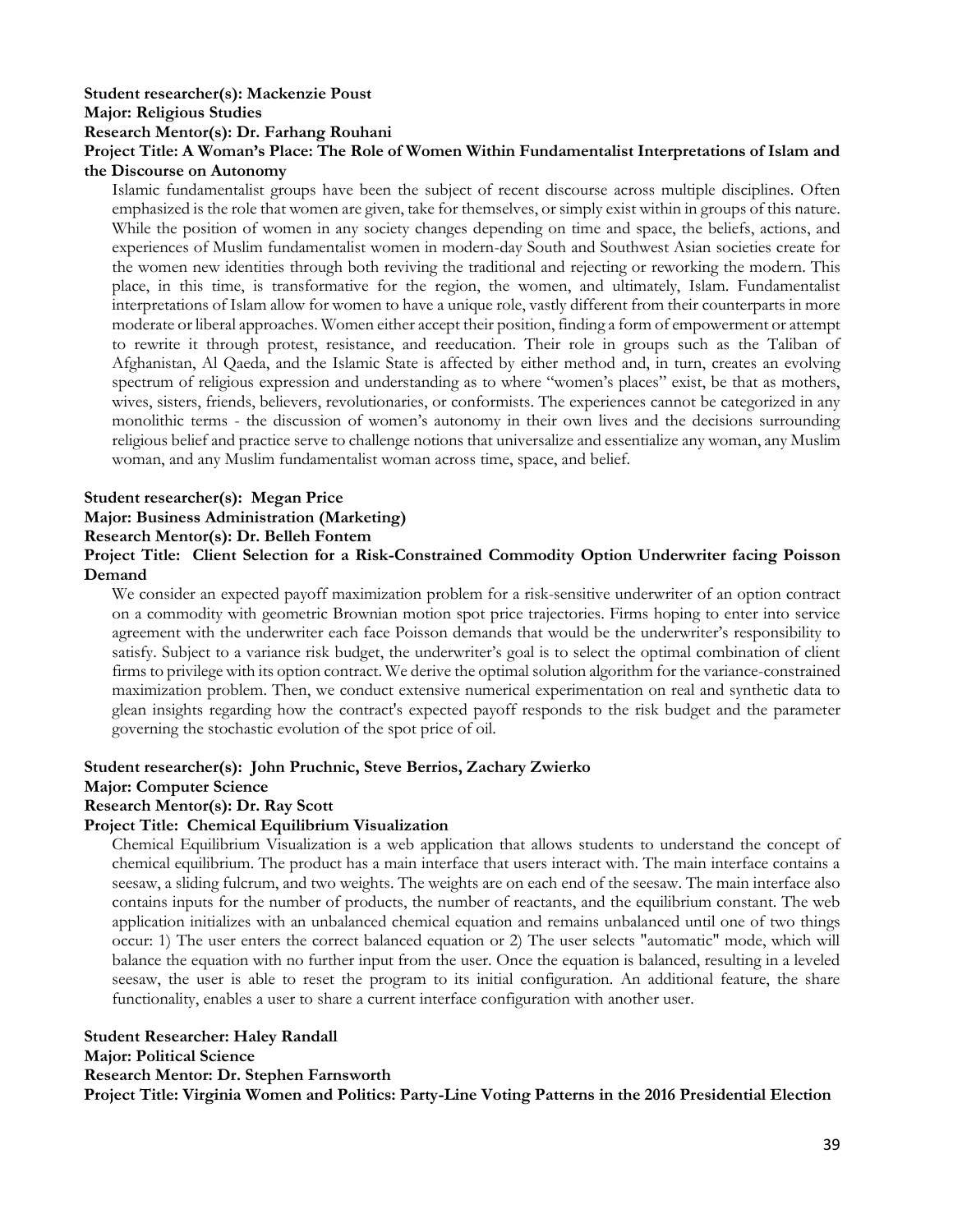In the 2016 presidential election, 42 per cent of women who voted in the U.S. voted for Trump, even amongst accusations of his disregard for women's interests as well as an option to vote for a female presidential candidate. My main hypothesis was that women vote along party lines, regardless of who the candidates of the party are, and that this was the main determining factor in how women voted in the election as opposed to the characteristics of any specific candidate. In analyzing this data, I hope to better understand why women vote the way they do in elections on all levels, and more specifically to see if the 2016 election was an anomaly for women voters in Virginia or if it followed usual voting trends of women in the state.

To test this, I will use the data collected from the Fall 2017 Virginia Politics Survey. These surveys asked at random different Virginia residents survey questions that related to state and national issues and elections. Bivariate and multi-variate data analyses in SPSS were used to collect data from these surveys. Voters included in this study voted for Trump in the 2016 Presidential election. The findings showed that while there was a gender gap in the election, the largest determining factor in the voting outcomes of women was in fact their party affiliation.

#### **Student researcher(s): Devin Rantz, Sam Mackin Major: Biology**

#### **Research Mentor(s): Dr. Alan Griffith**

#### **Project Title: Belmont Tree Survey**

Over the past few years the use of Geographic Information System (GIS) mapping technologies on historical and biological sites have risen to become a common technique utilized by biologists and historians alike in the collection of valuable geographic, historic, and biological data. The expansion in the use of GIS mapping technologies on larger more prominent historical and biological sites has become widespread. But, the use of GIS mapping and surveying techniques on smaller culturally significant landscape sites has been narrow in scope, and less common. Our research project has been organized at the request of our client, Beate Ankjaer-Jensen, Cultural Resource Manager of Gari Melchers Home and Studio on the Belmont Estate. Ms. Jensen requested we organize and begin a survey all outdoor artifacts on the cultural site. Our project this year was based on two parts; the construction of a geodatabase that will catalogue the different types of physical features on the estate grounds. These features were organized based on common feature characteristics. The features in our database include trees, shrubs, ground cover (vines), groves, perennial herbaceous plants, and buildings. The second part of the project focused on collecting and recording the size, location, and identity of the trees on the landscaped portion of Belmont Estate. We define the landscaped portion of Belmont Estate as the portions that are mown or harvested, at least biennially. All data are uploaded into the database for our client's to use in the future. We will describe details of our geodatabase and show maps of work completed on our survey of Belmont Estate trees. While our survey has moved forward nicely this year, data collection and artifact cataloguing will continue in the future.

#### **Student researcher(s): Brynne Reeves and Caitlin Hilland Major: Biology**

#### **Research Mentor(s): Dr. April Wynn**

#### **Project Title: Determining the Function of Unknown Polymorphic Alleles in PIN and CHS Genes in Arabidopsis thaliana**

Arabidopsis *thaliana,* a relative to cabbage, lettuce, and spinach is a widely used model organism in biological research because its entire genome is sequenced. Although sequencing is known, there are many genes and alleles within the genome with an unknown function. Temperature stress has been tested on Arabidopsis numerous times, and it has been established that Arabidopsis acclimates rapidly in response to cold environments. Various responses include changes in the behavior of cell membranes, metabolic pathways, and gene regulation. We have chosen alleles of unknown function, located on genes known to respond to cold environments, to test the impact these alleles may have under cold temperature stress. Arabidopsis thaliana wild type plants will be irreparably damaged when placed in colder temperatures for 48 hours. When polymorphic allele plants are placed in colder temperatures, the unkown alleles chs 1-1, chs 1-2, PIN 1-3, PIN 1-4, and pin1\_103E2 will mutate to allow the plants to survive longer in the colder temperatures. These mutations will be genetically expressed and compared to the genetic expression of wild type Arabidopsis to determine a function of these alleles. We believe chs 1-1, chs 1-2, PIN 1-3, PIN 1-4, and pin1\_103E2 are involved in auxin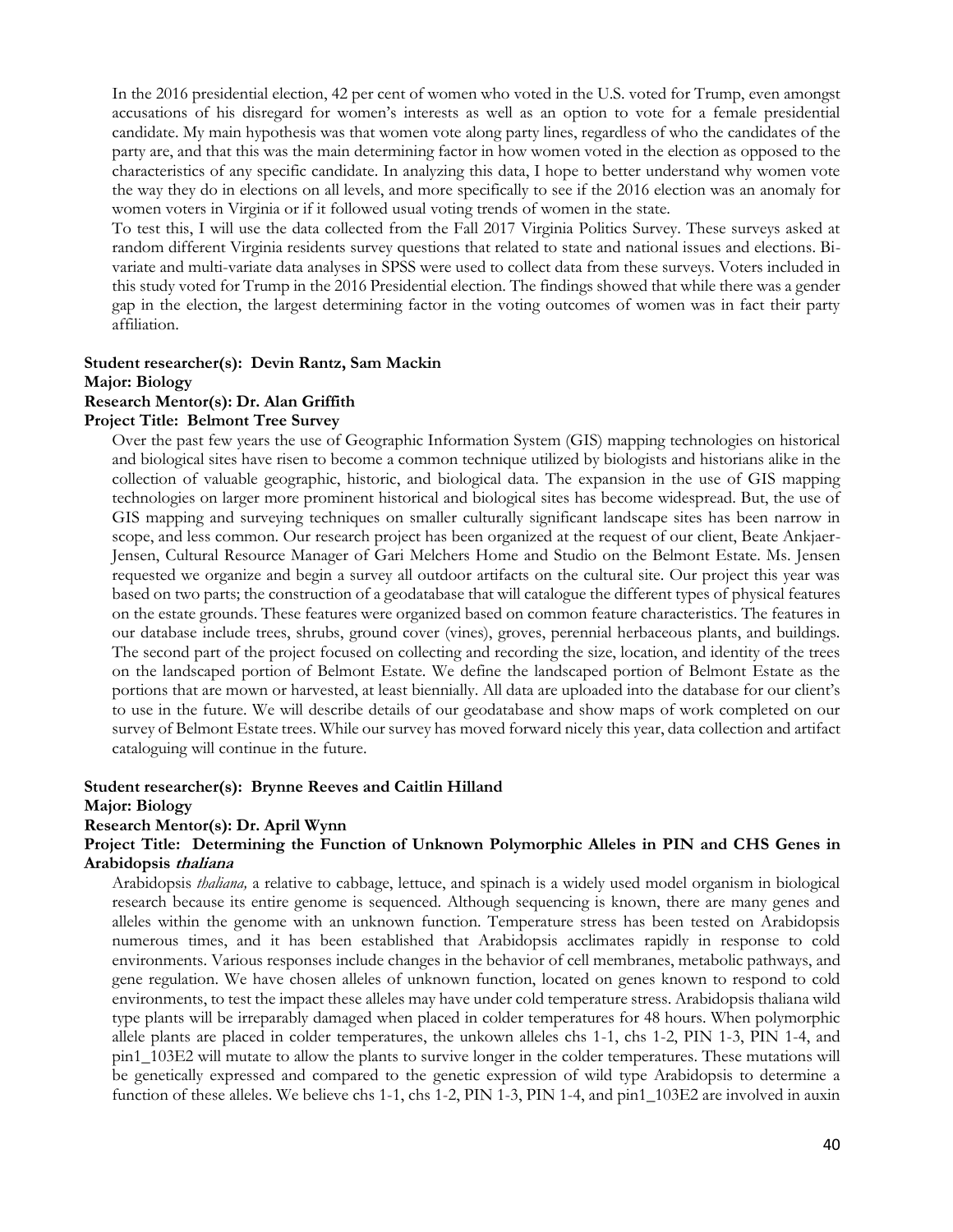synthesis and efficiency. We expect to see phenotypic differences in root and shoot development between the polymorphic allele plants as compared to wild type plants in colder temperatures, and gene expression to increase in the polymorphic allel plants in response to the cold.

#### **Student researcher(s): Delaney Resweber Major: Historic Preservation Research Mentor(s): Lauren McMillan**

#### **Project Title: Stratford Hall Plantation: An Analysis of Yard Space at the West Field and Oval Site**

The Oval Site (44WM80), a mid-18th-century site, is located on the grounds of Stratford Hall Plantation, and likely associated with the 1738 construction of the big house. This site was excavated by the University of Mary Washington Field School between 2006 and 2014. These excavations revealed a complex of four buildings, currently interpreted as an overseer's house, a kitchen/quarter, a slave quarter/outbuilding, and a barn. For this project, I am cataloging, analyzing, and creating distribution maps using plow zone data from around the two possible quarters, combined with previous research by others, to understand site and yard uses. Yard space is commonly associated with enslaved African sites and most of these sites have evidence of swept yards. Trash middens can be used to separate the yard spaces. I will examine the use of the yard space between the two sites to determine the presence of swept yards and trash middens, or the lack thereof. This analysis will aid in identifying the use of these two structures and the sociocultural relationship between the inhabitants of both structures.

## **Student researcher(s): Emily Richardson**

#### **Major: Geology**

#### **Research Mentor(s): Dr. Pamela Grothe**

#### **Project Title: Shoreline Preservation on Marlborough Point, Stafford County, Virginia**

A series of soft, sedimentary rock formations crops out along the banks of the Potomac River on Marlborough Point in Stafford, Virginia. These fossil bearing, clay-rich, dark gray sandstone layers are visibly susceptible to a variety of erosion factors, both environmental and human-generated. Both exposed rock layers are identified and placed in local geologic context. Erosion susceptibility information is presented alongside shoreline preservation methods to provide Marlborough Point's residents with a suite of conservation options.

#### **Student researcher(s): Elyse Ridder**

#### **Major: Music**

#### **Research Mentor(s): Dr. Brooks Kuykendall**

#### **Project Title: Pirating HMS Pinafore: Sousa's 1879 orchestration**

Before he was America's "March King," John Philip Sousa was a jobbing musician like so many others of his generation. From 1876 to 1880, he picked up a series of engagements as director of music for a company in Philadelphia, Pennsylvania managed by John Ford. At the same moment, Gilbert & Sullivan's successful early shows were appearing in pirated productions in the United States. Sousa orchestrated The Sorcerer and HMS Pinafore for Ford's productions.

My project compares Sousa's imaginative product with the original full score, by Gilbert & Sullivan, that was never available to him. Sullivan, who attended a performance of Ford's production in November 1879, "thought the orchestration excellent"—or so Sousa recalled. This unique musical text offers a particularly vivid snapshot of American Pinafore-mania from the hand of someone destined to become a national musical icon.

#### **Student researcher(s): Grace Rihl and Daniel Arango**

#### **Major: Grace - Geology; Daniel - Chemistry**

#### **Research Mentor(s): Drs. Ben Kisila and Leanna Giancarlo**

#### **Project Title: Sedimentation Rate and Trace Metal Input in Lake Occoquan and Lake Manassas**

Human population growth and subsequent human development is closely linked to contemporary increases in sediment and associated contaminant fluxes to fluvial systems, lakes, reservoirs and coastal zones worldwide. In more urbanized basins the abundance of contamination sources often results in contaminant loadings and water quality declines in neighboring aquatic ecosystems. This study analyzes the environmental evolution of two reservoirs within the Occoquan basin, a sub-watershed of the Chesapeake Bay. Lake Manassas is located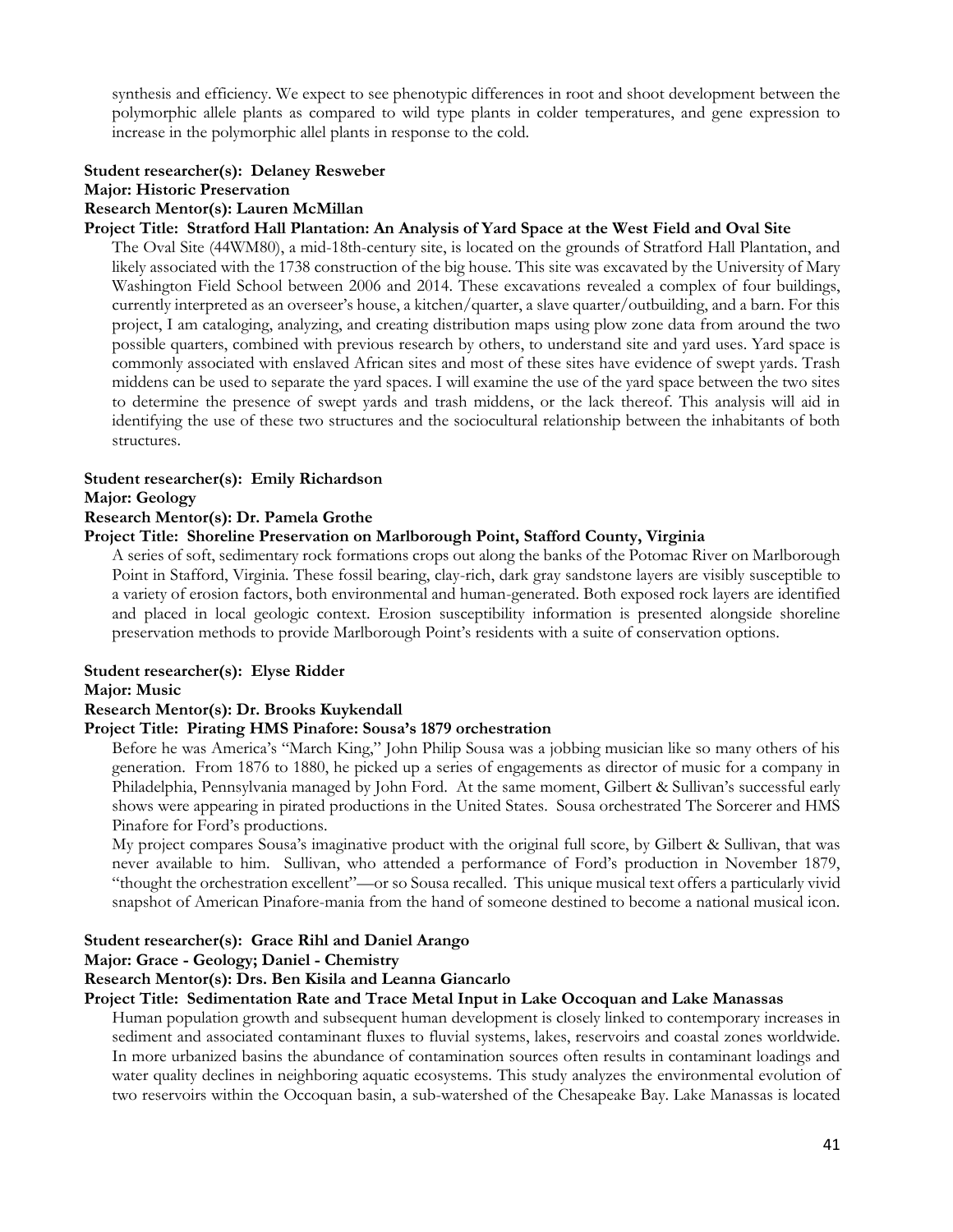in the upper reaches of the watershed, characterized by mixed land use and cover of mostly forest, residential, and agriculture, whereas Occoquan Reservoir is located in the urbanized lower reach of the basin in the heavily populated suburban zone south of Washington, D.C. Sediment cores from the two lakes were used in 210Pb based sediment accumulation rate analysis. The temporal and spatial distributions of Al, Fe, Cd, As, Se, Pb, Cu, and Zn in the sediments were also examined in sediment cores and grab samples from the two lakes. Watershed GIS-based models were also used in evaluating sediment fluxes and basin soil erosion rates.

Results of 210Pb sediment accumulation rate estimates in Lake Occoquan range from 0.126 g/cm2/yr in the upper reaches to 0.135  $g/cm2/yr$  in the lower reaches with temporal values showing progressive modern increases from 0.125 to 0.154 g/cm2/yr. Lake Manassas had a comparable value of 0.140 g/cm2/yr and a temporal range of 0.120 to 0.157  $g/cm2/yr$ . Watershed modeling results show sediment flux estimates of 0.11ton acre2/yr in the upper mixed land-use areas of the watershed and 0.03 ton acre2/yr in the lower more urban zones of the watershed. Historic watershed modeling resulted in a decrease in estimated erosion over time as a factor of impervious surfaces improved runoff management. Sediment core trace metal data show a correlation between contemporary urban expansion with spikes in trace metal input. Correlations between historical land use, and temporal and spatial trace metals distribution will also be used to evaluate the history of trace metals loading and probable sources in the basin.

#### **Student researcher(s): Anna Rinko**

#### **Major: Biology**

#### **Research Mentor(s): Dr. Parrish Waters**

#### **Project Title: Patterns of Wheel Running in Bulbectomized Mice**

This work aims to better characterize olfactory bulbectomized (OBX) mice, a premiere model of depression. Characteristics of OBX mice mimic symptoms of human depression and include anhedonia, anxiety, hyperactivity, and hormonal changes. We previously examined anhedonia in this model at the Summer Science Institute (2017) by providing OBX mice with direct access to a running wheel, which mice traditionally find to be a rewarding stimulus. Contrary to our expectations, the OBX mice ran significantly more than controls. We suspected that this may have been due to the hyperactivity present in this model. To differentiate whether this behavior was caused by hyperactivity or a true absence of anhedonia, we utilized a sorter system to limit access to an externally housed running wheel for a period of three weeks. This forced mice to undergo a thirty second wait period in order to access the wheel, allowing us to better determine motivated vs stereotypic behavior. This behavioral data was complimented by an evaluation of the social hierarchy and corticosterone analysis. We found that OBX mice spent statistically significantly less time interacting with the running wheel, had disruptions to their circadian pattern of activity, and had higher fecal corticosterone three weeks into the experiment. However, these differences did not extend to either running speed nor entries into the wheel cage. In fact, cage entries actually increased among OBX mice. Thus we suspect that this lack of wheel engagement is likely the result of the anhedonia present in this model, while the increased cage entries are likely the result of hyperactivity. These findings provide support for both anhedonic and hyperactivity symptoms in this model while also better characterizing how these apply to wheel running behavior. We also provide supporting evidence for circadian disruptions and the presence of higher corticosterone within the model.

#### **Student researcher(s): Hannah Rothwell**

#### **Major: Economics/International Affairs**

#### **Research Mentor(s): Ms. Maysoon Ahmed Al-Sayed**

#### **Project Title: Analysis of Media Language in Arabic and English News Coverage**

Media portrayal of major news events has the ability to shape the way media consumers view the event. Word choice in particular has an important effect on how an event is perceived by the public. This study analyzes the word choice used to describe the Christchurch Shootings on March 15th, and in particular the differences in word choice between Arabic language and English language news outlets. The top ten most powerful Arabic language and English language news outlets were tracked, and a sample taken from each one. That sample was in the form of a written article or video coverage about the attack on the day that it occurred. In each sample, important key terms were tracked, such as "terrorism", "islamaphobia", and "white nationalist". The words used to describe the event were tracked, as well as words used to describe the perpetrator. Those words were then sorted based on their severity ("gunman" is a less severe term than "murderer" and "attack" is less severe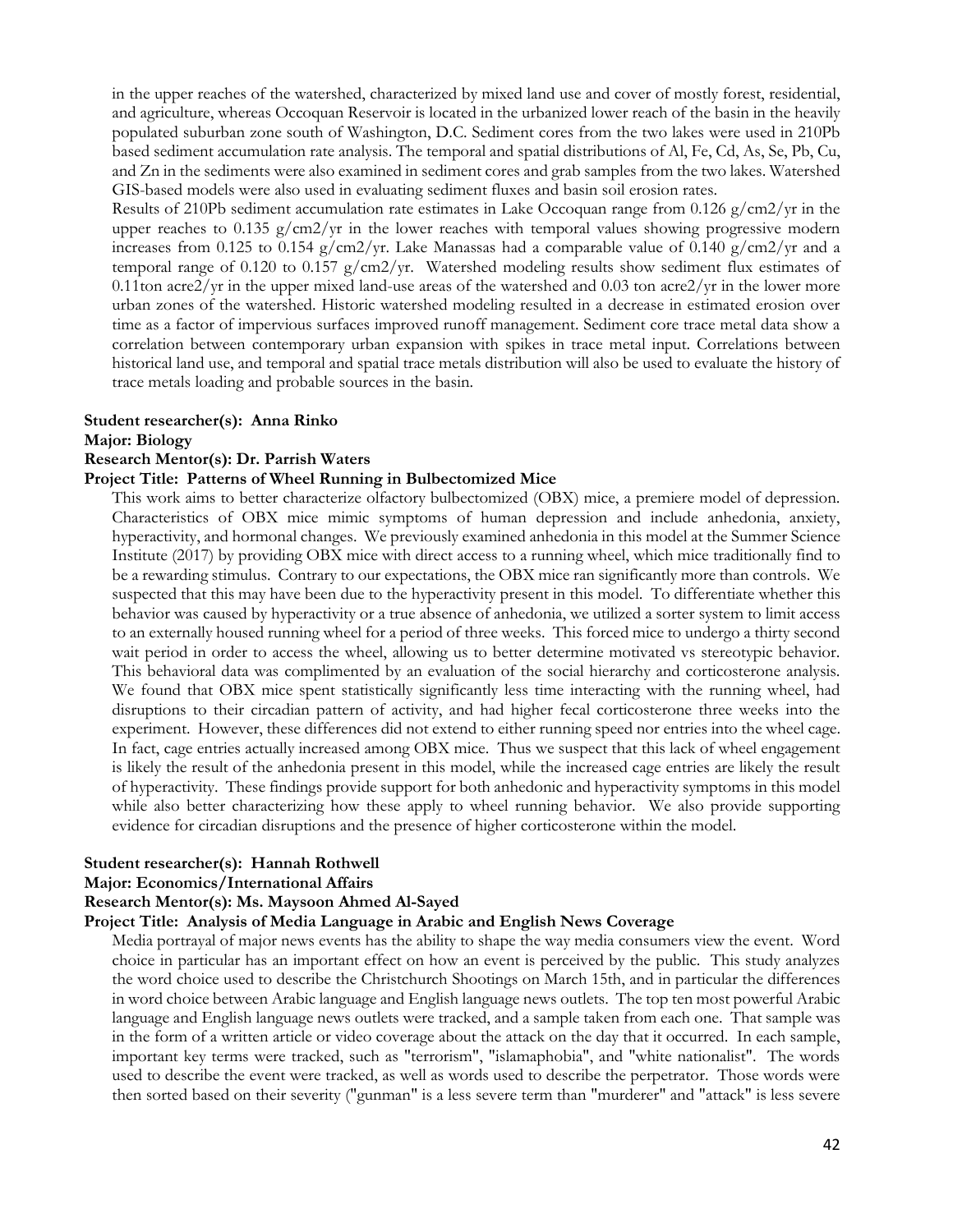than "terror attack"). Additional adjectives like "tragic" or "brutal" were also tracked. The word choices for Arabic language news outlets and English language news outlets were then analyzed and compared to one another to highlight differences in the description of the same event. Results are expected to show that subjective opinion or background of journalists can influence their choice of words, and that events can be described differently between Arabic language and English language news outlets. Specifically, Arabic language media is more likely to describe the attack as terrorism than English language media. It can be expected that more powerful word choice can impact the opinions of readers of these news outlets.

#### **Student researcher(s): Brandon Rozek**

#### **Major: Computer Science**

#### **Research Mentor(s): Dr. Ron Zacharski**

#### **Project Title: QEP: The Q-Value Policy Evaluation Algorithm**

Reinforcement Learning is a collection of algorithms to solve problems within an environment without having any prior knowledge. Due to this lack of knowledge, sample complexity, which is the number of interactions needed to find a solution, is often of high concern. In Reinforcement Learning, there is the concept of a reward that the environment gives out depending on the actions performed. The problem is considered solved when actions performed optimally gather rewards. In recent years, a variety of different algorithms have been proposed falling under the categories of Value-based methods and Policy-based methods. Value-based methods estimate how much reward you can obtain from a given state-action pair and produces a function that chooses the highest pair. Policy-based methods produce a probability distribution over the actions that can be taken and optimize the function directly for maximum reward. As such, Value-based methods produce deterministic policies while Policy-based methods produce probabilistic ones. Empirically, Value-based methods have lower sample complexity than Policy-based methods. However, in decision making not every situation has a best action associated with it. This is mainly due to the fact that real world environments are dynamic in nature and have confounding variables affecting the result. The QEP Algorithm, which I proposed, combines both the Policy-based methods and Value-based methods by changing the Policy's optimization scheme to include value functions. We have shown this approach combines the benefits of both methods so that the sample complexity is kept low while maintaining a stochastic policy.

#### **Student researcher(s): Anna Ruuskanen**

#### **Major: Environmental Science - Natural Track**

#### **Research Mentor(s): Dr. Abbie Tomba**

#### **Project Title: Identifying Digenetic Trematodes Infecting Elimia virginica snails and Cyprinid fish in Eastern Virginia**

 Digenetic trematodes are endoparasitic flatworms which can have medical, economic and ecological effects such as causing schistosomiasis in humans, loss of fish harvest, or altering host behavior. All trematodes require two hosts, a mollusk and a vertebrate to complete their life cycle. However, the identity and life cycles of many trematodes that are not economically or medically important are unknown. Identifying larval trematode stages is difficult because they are morphologically cryptic, however molecular techniques can be used to identify larval stages by matching them to adults. Here we try to identify trematodes infecting the freshwater snail Elimia *virginica* and Cyprinid fish (potential definitive hosts) collected from the Rappahannock and Little River in Virginia using cytochrome c oxidase (COI). E. *virginica* and Cyprinids were dissected for parasites, which were then preserved in ethanol. Parasite DNA was extracted, then the COI gene region was amplified using DICE1F and DICE11R primers and sequenced. DNA was extracted from 39 parasites collected from Notropis hudsonius, Cyprinella *analostoma* and E. *virginica* hosts. Of those, 9 sporocysts from E. *virginica*, 2 metacercariae from C. *analostoma*, and 2 metacercariae and 1 adult from N. *hudsonius* were successfully sequenced. Comparisons with known sequences revealed that sporocysts from snails most closely matched trematodes from the families Opecoelidae, Clinostomidae, Diplostomidae, Fasciolidae and Cyathocotylidae. Metacercariae and an adult from fish most closely matched the families of Opecoelidae and Clinostomidae. We found two matches between life stages. Clinostomum *marginatum* was found in both E. *virginica* and as a metacercaria in C. *analostoma*. Also, a genetically identical metacercaria and an unknown Opecoelid adult were found in two different N. *hudsoniu*s. However, we have not yet matched a sporocyst to an adult. More DNA sequences from different trematode life stages are required for identifying the complete life cycle of a species.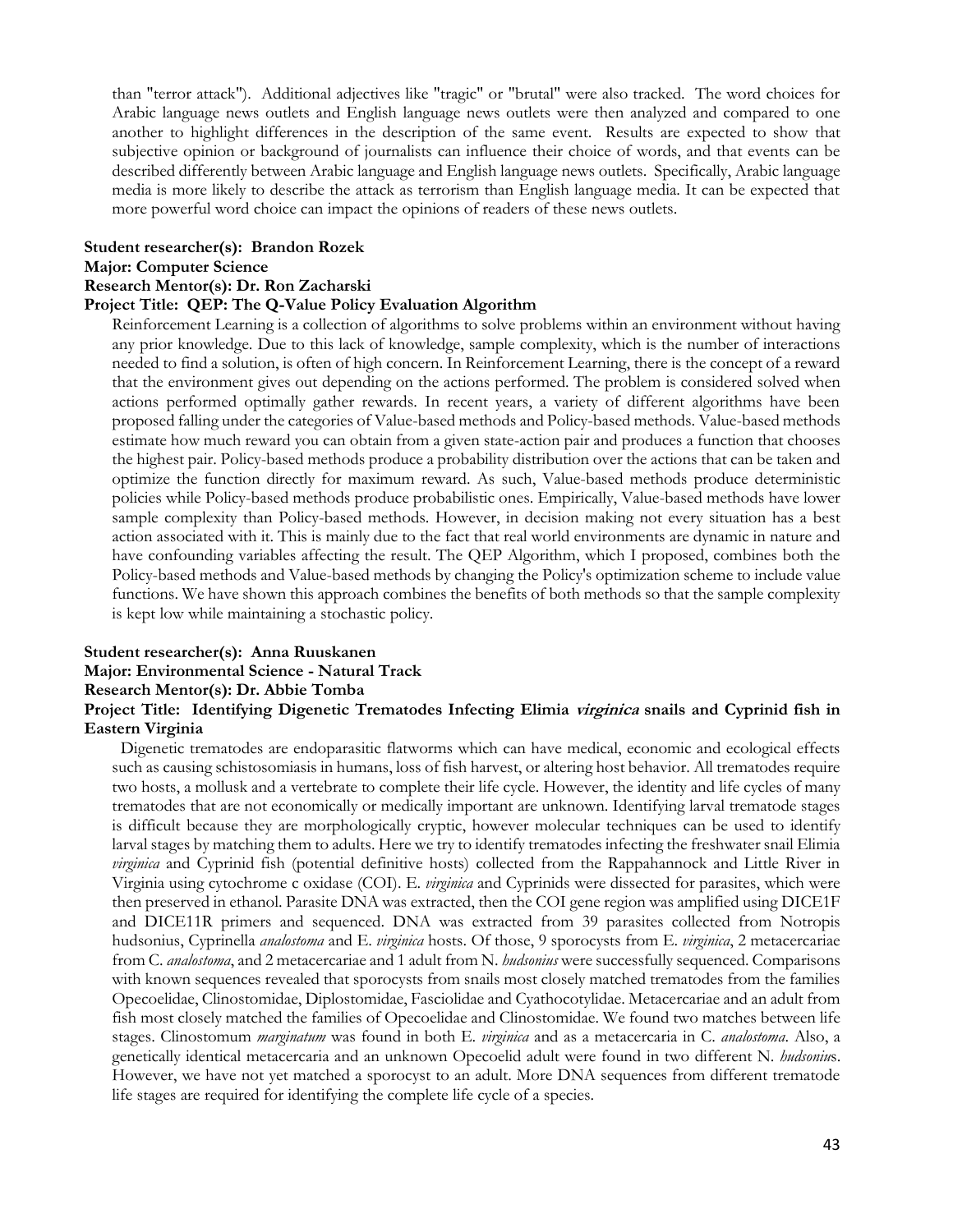#### **Student researcher(s): Corinne Rydgren and Benjamin Ahrens**

**Major: Mathematics** 

#### **Research Mentor(s): Dr. Jen Chiang**

#### **Project Title: Concepts of Surfaces and their Applications Using Mathematica**

The Purpose of this presentation is to explore the behaviors of surfaces and their applications using Mathematica. We first introduce the concepts of surfaces, then we will define and compute the First Fundamental Form, Second Fundamental Form, Gaussian Curvatures, mean curvatures of surfaces, etc. If time permits, we will also provide some applications to geodesics, parallel-translates, etc.

#### **Student researcher(s): Emily Saldanha**

#### **Major: Psychology and Women & Gender Studies**

#### **Research Mentor(s): Dr. Miriam Liss**

#### **Project Title: How the Language of Choice Affects Perceptions of Women in the Workplace**

In 2017 in the United States, women's median earning was an average of 80% to men's median earnings (The Simple Truth). Women and men graduate with similar experiences in education, work experiences, and economic section but men will still make more in their first year than women (AAUW, 2012). Women are often blamed for making "choices" that would contribute to earning less money than men such as working lower paying jobs, working less hours because of childcare restraints, or not taking promotions that cause relocation. Many people think that these "choices" lead to the significant gap between women's and men's wages. This study is concerned with measuring attitudes about women's choices in regards to participating or abstaining in the workforce. There is research that suggests that when people think that gender inequality is related to people's choices, they are less likely to be concerned about continued gender inequality in the world. In this study, participants received one of two possible versions of the survey. In one version, the scenarios included the word choice, (E.g. Jessica chose not to take the position). In the other, the word choice was not used, (E.g. Jessica did not to take the position). This study explores whether choice discourse affects participant's attitudes about fairness in the workplace and gender roles over all.

#### **Student researcher(s): Leonid Smorodintsev-Schiller**

#### **Major: Biology**

#### **Research Mentor(s): Dr. Debbie Zies**

**Project Title: Investigation into the function of Saccharomyces cerevisiae YLR149C and SIR2 genes in the presence of hydrogen peroxide and nicotinamide mononucleotide.** 

Genetic stability is crucial for well-being of an organism. Most of the de novo occurring mutations are detrimental, resulting is serious conditions such as type 1 diabetes and sickle cell anemia. Chemicals can affect genetic stability of an organism by altering either one of the intricate biological pathways or directly the DNA structure itself. Hydrogen Peroxide (H2O2) is well known chemical involved in formation of reactive oxygen species that are capable of damaging DNA. Another chemical, nicotinamide mononucleotide (NMN) can be used to generate NADH and NAD+ that can beneficially influence the stability of genetic material. The purpose of this study is to determine if the deletion of two Saccharomyces *cerevisiae* genes, YLR149C and SIR2, have an effect on genomic stability in the presence of hydrogen peroxide alone, or in the presence of both hydrogen peroxide and NMN. YLR149C was chosen because it is an ORFan gene with an unknown function, but has been shown to increase in expression during DNA damage. SIR2 was chosen because of its known role in NAD+ metabolism. Both genes, therefore, may be involved in repair of genetic material. Mutation Rate Assay are being used to determine the frequency of novel mutations associated with the presence of the two chemicals in YLR149C deletion, SIR2 deletion, and wild type yeast strains. The results of these assays will be presented. This investigation will help to determine if SIR2 and YLR149C play in biological pathways active when organisms are exposed to the elevated level of H2O2 and nicotinamide mononucleotide.

**Student researcher(s): Gus Schneider, Alliyah Ramos, Chris Amurrio Major: Biology, Chemistry, Biochemistry Research Mentor(s): Dr. Randall Reif Project Title: Detecting Heavy Metals in Inexpensive Jewelry**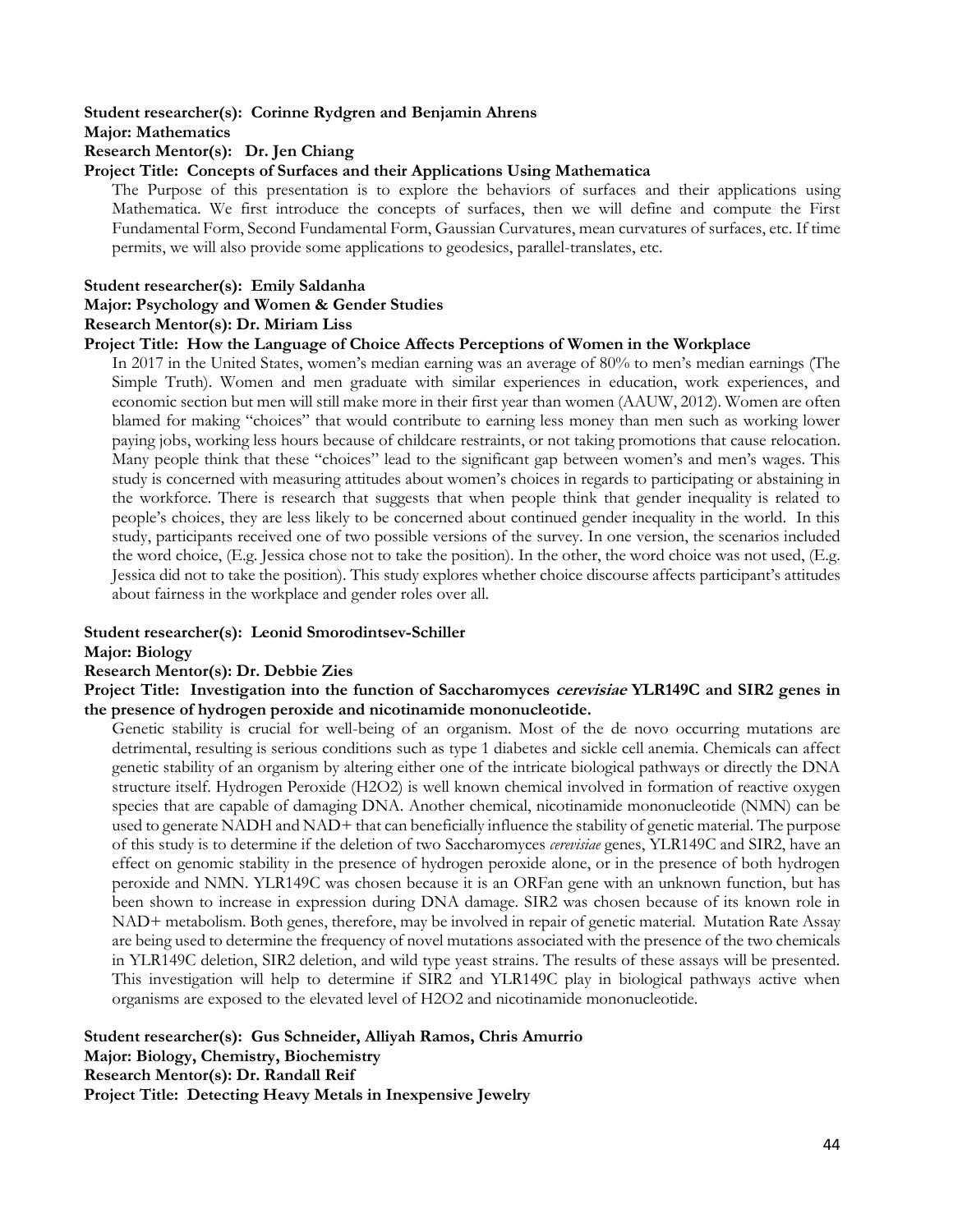Our goal is to determine what toxic heavy metals are present in certain cheap jewelry and in what concentrations they are found. The specific metals we are interested in detecting are cadmium, lead, antimony, and arsenic as these metals tend be common substitutes used in cheap jewelry and pose the serious health risks. In order to detect and quantify these metals, several samples will be acquired, digested in both a nitric acid and hydrochloric acid solution, gravity filtered, diluted and run through ICP-AES. By also running a series of standard dilutions of the target metal analytes, a calibration curve will be created. The curve will show the linear dynamic range that the digested samples can fall under, and be used to determine the concentrations of the original samples.

## **Student researcher(s): Arshuman Sheikh and Arham Zahid**

#### **Major: Biology**

#### **Research Mentor(s): Dr. Parrish Waters**

**Project Title: Measuring the effects of food deprivation on leptin levels and social interaction in mice.** 

Insufficient food has been an increasing concern in low income families in the US. This shortage of food leads to main concerns in the growth of children in such households. The purpose of this experiment is to investigate how food intake will impact the social behavior in mice. Decrease in food intake leads to decreased levels of Leptin in mice. Increase in Leptin causes an increases aggression in mice. There is no research indicating a correlation between levels of leptin and aggression in mice. Our experiment will see the effects of food deprivation on leptin levels and social behavior, and then observe, if any, correlation between leptin levels and social behavior. 12 mice, each in an individual cage, will be subjected to food deprivation over a period of 12 days. Cages will be grouped in triples and allocated appropriate food percentages (Cages 1-3, 4-6, 7-9, 10-12 with 100%, 75%, 50%, and 25% respectively). Results are expected to show a decrease in food intake causing an increase in aggression in mice. To quantify our results, after 39 hours the mice in the same group will be subjected to an unfamiliar cage. Here we will look at the aggression in each group and compare it to their food intake and analyze the effect of food deprivation on their behavior. We will utilize BORIS software to create an activity budget for all four groups of mice, examining their behavior. We will analyze our results using oneway Anova.

#### **Student researcher(s): Mary Skinner Major: English Research Mentor(s): Dr. Kate Haffey**

#### **Project Title: Dismantling Purity Culture: The Representation of Female Sexuality in the Evangelical American South**

Purity culture is a form of religious indoctrination that is focused towards pubescent women. It seeks to stigmatize female sexuality in order to encourage strict abstinence until marriage. Most women are initially exposed to purity culture when they are between the ages of ten to thirteen, but the cultural implications can surround women for their entire lives. Functions Purity Culture can be dangerous in many ways, including promoting rape culture, resulting in sexual dysfunction, and even leading to eating disorders and other mental illnesses. Purity culture seeps into the minds of women and fundamentally alters the way they view themselves, their bodies, and their relationships with men — and because The Church is strictly heteronormative, homosexual desire is never legitimized or discussed except to describe it as sinful. The far-reaching effects of purity culture make it incredibly dangerous to women. Some results of Purity Culture include demonstrating one's commitment to purity by wearing conservative clothing to hide the female body, refraining from engaging in any physical touch with men, and even making explicit pledges of abstinence to one's father. Other common practices within Purity Culture include wearing purity rings to show that one is "married to Jesus," and passing judgement on other women outside of the Culture who may or may not have different beliefs about abstinence and purity. This capstone is a thoughtful discussion of the damaging effects of Purity Culture, and is a critique of the way the American Christian Church represents female sexuality.

**Student researcher(s): Lexandria Stanford Major: American Studies Research Mentor(s): Dr. Krystyn Moon Project Title: "Self-Determination: The Korean Independence Movement and the Korean Community in the United States"**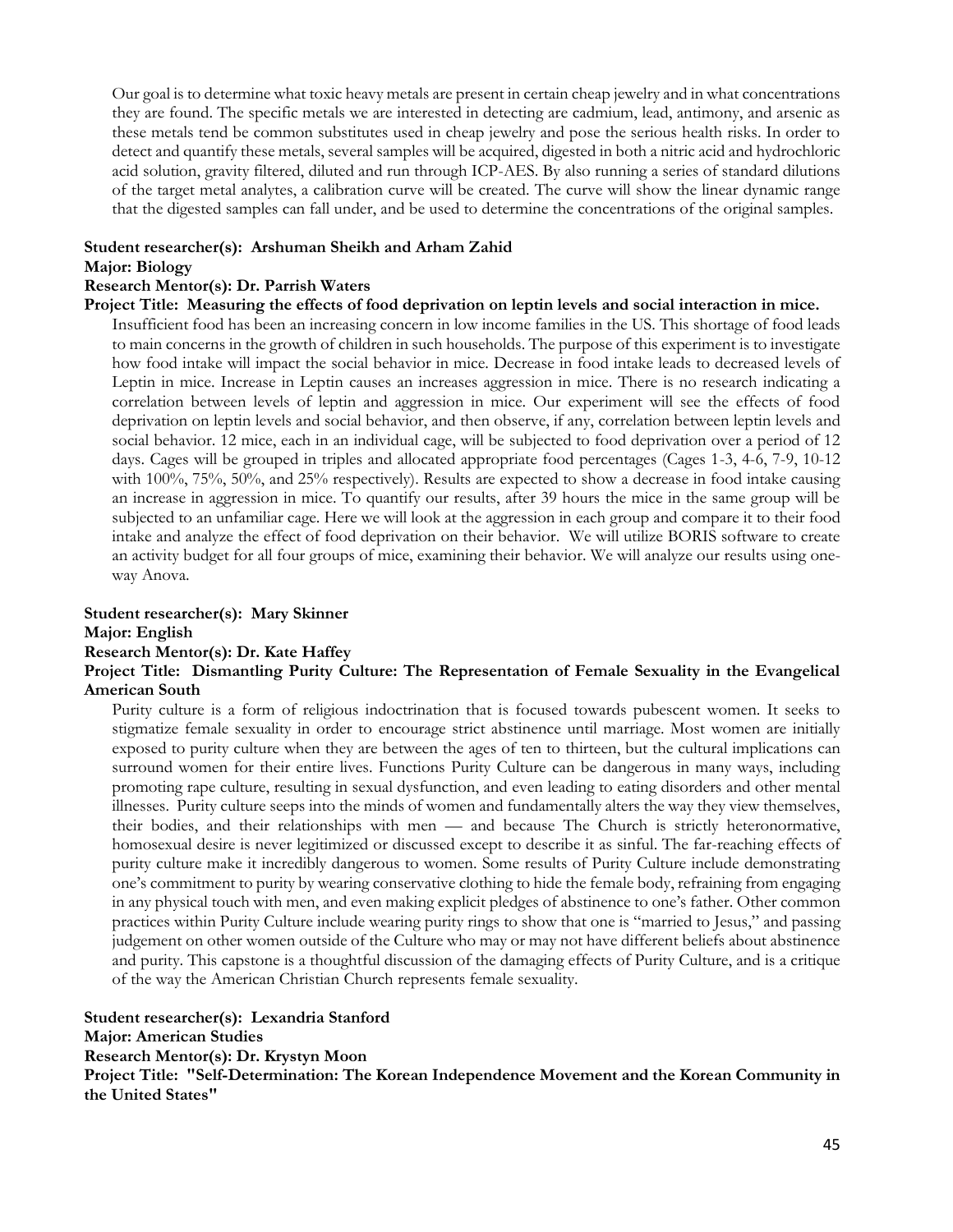The Korean Independence Movement was started in 1919 after the March 1st Movement in Korea. Fighting against Japanese rule, the Korean Independence Movement worked to gain Korea's freedom through the idea of self-determination, which came from Woodrow Wilson's Fourteen points. The Independence Movement was able to provide a sense of community and new identity for Koreans who were apart of the diaspora, especially in the United States. This paper looks at the events that would lead to Korea's annexation by Japan, such as the Sino-Japanese war, the Russo-Japanese war, and the official annexation of Korea in 1910. Also within the paper that will be looked at is the March 1st Movement, the influence of self-determination, the Korean Provisional Government and the First Korean Congress, Korean communities in Hawaii and the U.S. mainland, and the United States response to the movement.

### **Student researcher(s): Rachel Summers**

#### **Major: Biology**

#### **Research Mentor: Dr. Dianne Baker**

#### **Research Mentor(s):**

**Project Title: Embryonic Development of the Stress Hormone Axis in Two Model Teleost Species**

Glucocorticoid hormones mediate stress responses in all vertebrates, from teleost fishes to mammals. In teleosts the primary glucocorticoid, cortisol, is synthesized by the interrenal gland via a series of enzymemediated reactions. Cortisol synthesis in adults is controlled by hormones produced via the hypothalamicpituitary-interrenal (HPI) axis in response to stressors. The hypothalamic peptide corticotropin-releasing hormone (CRH) stimulates release of the pituitary protein adrenocorticotropin hormone (ACTH), which stimulates interrenal cortisol production. Cortisol exerts its effects on target cells via two types of receptors, the glucocorticoid receptor (GR) and mineralocorticoid receptor (MR). The timing and sequence of events that leads to a functioning HPI axis in developing teleosts are not fully known. To address this gap, we measured the mRNA from genes involved in cortisol synthesis and signaling throughout embryogenesis in two model fishes, the zebrafish (Danio rerio) and Japanese medaka (Oryzias latipes). We isolated RNA from embryos collected at multiple developmental stages in both species, and used qPCR to measure relative mRNA levels of key HPI axis genes, including CRH, steroidogenic acute regulatory protein (StAR), 11b-hydroxysteroid dehydrogenase 2 (hsd2), melanocortin-2-receptor (mc2r) and MR. In zebrafish, MR transcript levels remained fairly constant throughout embryo development, whereas in medaka, MR transcripts increased 10-fold. Zebrafish CRH mRNA doubled from 6 hours post fertilization (hpf) to hatching (48 hpf). However, in medaka, CRH mRNA levels rose over 90-fold from 2 days post fertilization (dpf) to hatch at 8 dpf. In zebrafish, StAR mRNA levels increased 40-fold from 24 hpf to hatch, whereas levels rose only 5-fold in medaka. In conclusion, we found noteworthy differences in mRNA profiles for CRH, MR, and StAR in both species.

#### **Student researcher(s): Mariam Tekle**

#### **Major: Biology**

#### **Research Mentor(s): Dr. Debbie Zies**

#### **Project Title: Determing the Role of the Sacchromyces cerevisiae Gene, YDL199C, in DNA Repair**

Genomic DNA carries the genetic information in all organisms, therefore it is essential to preserve its integrity. If the genetic information is compromised then mutations can arise, leading to many potential problems, including cancer. All organisms must constantly monitor their DNA for damage and have mechanisms by which they can repair damage. While the main DNA repair genes have been well characterized, there are still likely to be many genes that contribute to successful DNA repair. Our goal is to use budding yeast as a model organism for the identification of novel genes involved in DNA repair. We chose a gene of interest, YDL199C, from a large-scale study conducted by Jaehnig et al (1). The researchers treated wild-type yeast cells with a mutagen, methyl methanesulfonate (MMS) and identified genes that changed in expression. To confirm the result for our gene of interest, we treated wild type strains with MMS over-time and measured target gene expression using qPCR. Results to date refute the original findings. To further investigate the function of our gene, we compared a strain deleted for YDL199C to the wild type strain in budding index, drug sensitivity and mutation rate assays. The budding index results suggest that the deletion strain does not have a cell cycle phenotype. We are currently collecting data from the drug sensitivity and mutation rate assays and will report on our findings.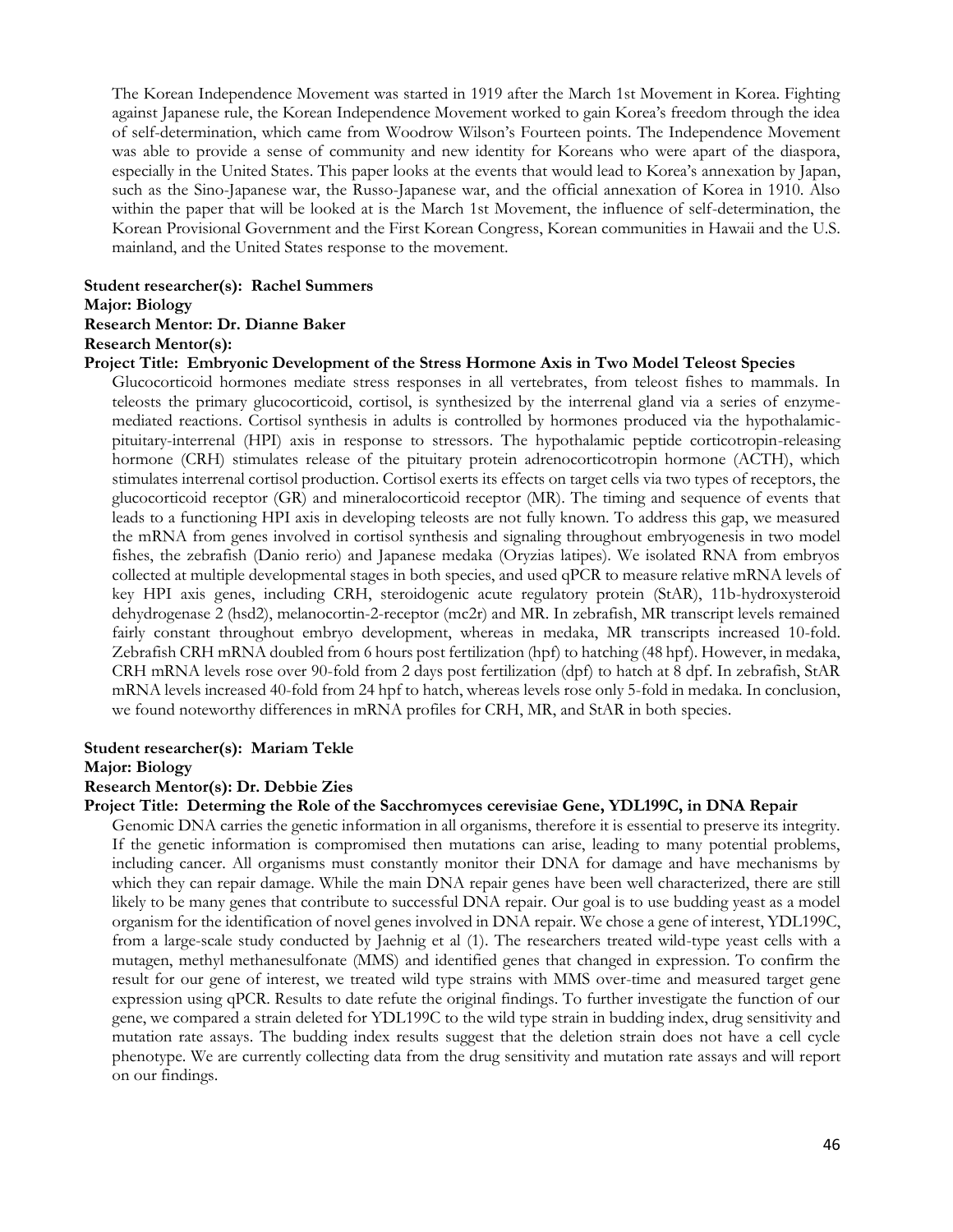### **Student researcher(s): Katherine Toomey Major: Anthropology**

#### **Research Mentor(s): Dr. Eric Gable**

#### **Project Title: Defining Witchcraft and Spirituality in Modern Society**

During the twentieth and into the twenty-first centuries, new spiritual practices of Wiccanism, Neo-Paganism, and New Age belief have emerged in the United States. Though small in size, they have gained increasing prominence as alternatives to traditional beliefs and practices. As interest and numbers grow, these groups will continue to take a more important place in America's religious landscape. Academics, as well as practitioners, are responding by attempting to label and categorize these new belief systems. This raises the question of what, if any, differences exist within new religious movements as a whole, as well as between them and wellestablished mainstream religions. Through a survey of academic literature on Wiccan, Neo-Pagan, and New Age movements and practices, as well as supplementary anthropological readings on the topics of magic, religion, and mysticism, the question of how to define and categorize these beliefs is considered. Are current definitions of religion and magic adequate to describe the new practices? How can these new practices be defined independently and in relation to each other? Is it useful or accurate to define new religious movements by contrasting them with traditional religious paradigms?

#### **Student researcher(s): Matthew A. Tovar**

#### **Major: Biochemistry**

#### **Research Mentor(s): Dr. Leanna C. Giancarlo**

#### **Project Title: Synthesis and Application of a Magnetic Nanoparticle Based Nano-complex for Targeted Cell Death in Glioblastoma Multiforme Cells**

In the last ten years, there has been little advancement in the treatment of the aggressive brain cancer Glioblastoma Multiforme (GBM). This research describes the synthesis of a superparamagnetic iron oxide (SPION)-based nanotheraputic complex for use in targeting and killing aggressive mesenchymal GBM cells. The average sizes (and therefore magnetic

properties) of the synthesized SPIONs are precisely tailored via a novel time-controlled approach utilizing a previously described electrochemical reaction. Through this synthetic method, the optimal particle size (OPS) where maximal thermal energy is released upon stimulation with an external magnetic field was determined to be 21 nm. The nano-complex was further modified to selectively target GBM cells by adding a heterobifunctional poly(ethylene) glycol polymer cross-linked to TWEAK (a GBM targeting ligand). Further investigation with both a FITC Annexin V/Propidium Iodide fluorescent probe and transmission electron microscopy showed that cells treated with the synthesized nano-complex showed biochemical and morphological markers positive for cellular apoptosis. Thus, these nano-complexes show promise as a potential treatment agent for an otherwise untreatable disease.

#### **Student researcher(s): Paola Urlich and Samantha St. John Major: Biology**

## **Research Mentor(s): Dr. Rosemary Barra**

#### **Project Title: The Effect of SC-66 AKT Inhibitor on HCT-116 Colon Cancer Cell Viability**

SC-66 is a known inhibitor of the Akt/MTOR signaling pathway and is also an inhibitor of the GLUT1 membrane transporter, which regulates glucose uptake. This allosteric inhibitor causes Akt to be ubiquitinated, thus preventing the binding of the PH domain to phosphoinositol triphosphate (PIP3), an intermediate in the signaling pathway leading to cell proliferation. Because of this activity, it was predicted that the colon cancer cell line, HCT-116 treated with SC66 would show an increase in apoptotic cell death. In this study, HCT-116 cells were incubated in a 96 well plate for 24 hours with various concentrations of the inhibitor. At the end of the incubation period, a MTT cell viability assay was performed. The preliminary results indicate that SC66 at a concentration of 0.1 μM increased cell viability, which is contrary to the expected results. Higher concentrations of 10 and 25 μM had no effect on cell viability. Further studies are needed to determine if this effect on the HCT-116 cells is mediated by the Akt/MTOR pathway or if another mechanism is responsible for the observed increase in cell viability.

#### **Student researcher(s): Cat Zwemer**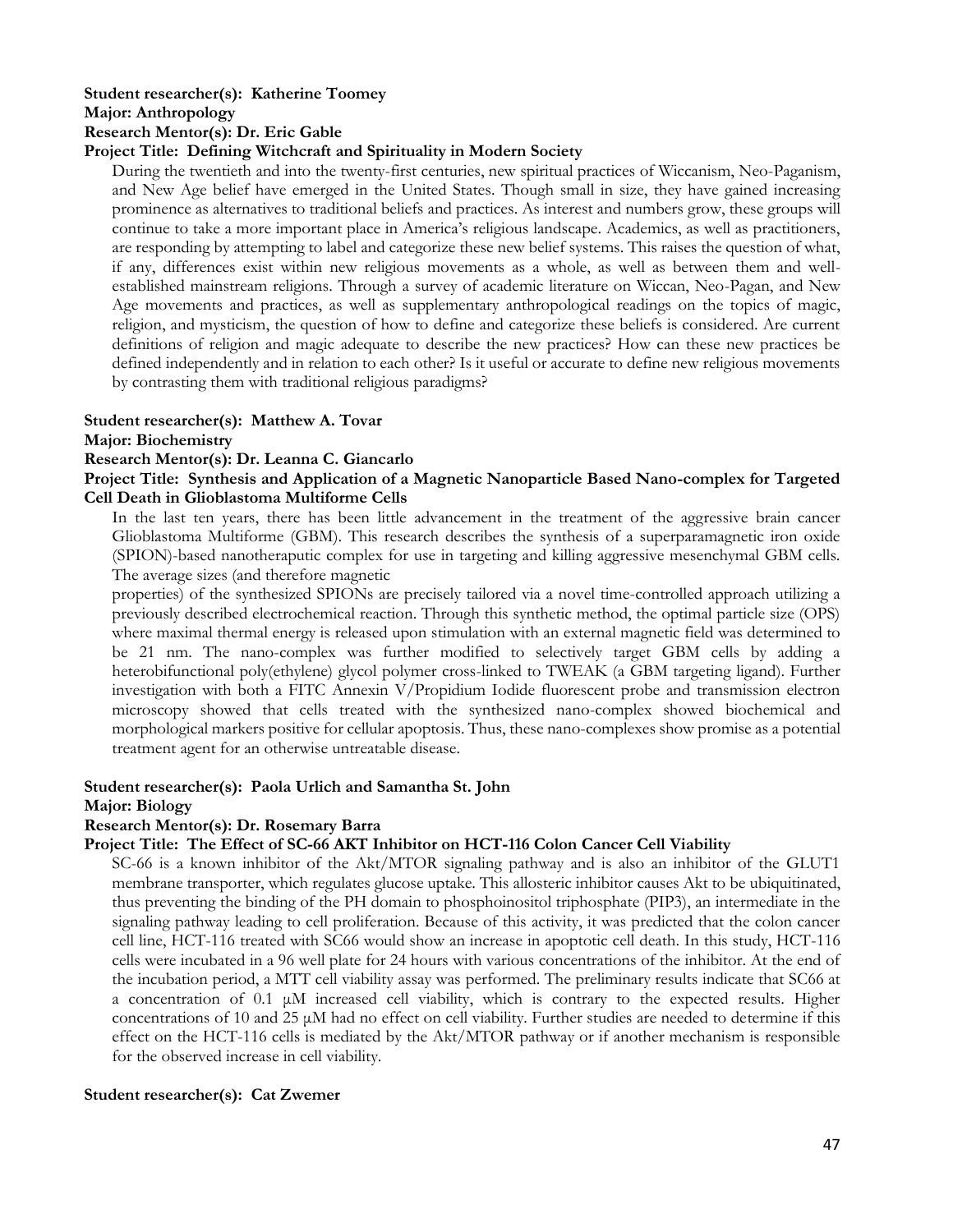#### **Major: Biochemistry Research Mentor(s): Dr. Randall Reif**

**Project Title: The Temporal Dynamics of the Caspase-8 activation in the Extrinsic Process of Apoptosis**  Apoptosis is a process of cell death that occurs within the body. Caspases are a family of enzymes which activate each other to degrade cellular proteins leading to the death of the cell. The steps of apoptosis are well known, however the timing of caspase activity within the cell is not. The purpose of this research is to understand the temporal dynamics of the caspase-8 activation in the extrinsic pathway of apoptosis. Cells are examined by fluorescence microscopy using an affinity microfluidic device and a fluorogenic caspase probe derived from Rhodamine 110. Fluorescence is monitored over a period of 6 hours, indicating the level of caspase activity within the cell. This procedure is conducted for caspase-8 using a IETD2R probe. Caspase-8 activity was shown to start 1.6 hours post-induction lasting 180 minutes. Understanding the timing of caspase activation could be helpful in designing apoptosis-targeted therapies.

#### **Student researcher(s): Zachary Zwierko Major: Computer Science**

#### **Research Mentor(s): Dr. Alan Griffith**

#### **Project Title: Making ArcGIS Mapping Data Accessible to the Visually Impaired**

Persons with disabilities are often unable to experience the internet as other persons experience the internet. For example, online maps, a visual product by nature, pose challenges for the visually impaired. The purpose of this research project is to produce a map that visually impaired users can access using standard screen reading software. ArcGIS (ESRI, Inc.) is one of the most popular software suites used to manage geographic information system (GIS) data and produce graphical maps. The software is quite powerful and offers a wide range of features to those working on GIS projects. An increasingly common use of ArcGIS is to manage mapping databases which are connected to online services that render interactive maps from their data. These maps provide a detailed yet dynamic view of the information contained in the database, thereby affording much control over how it is consumed. An additional benefit is that these map databases become easily accessible to the public without the need for complex mapping software such as ArcGIS installed on their personal computers. My map uses data from a hosted ArcGIS mapping database without sacrificing any functionality or convenience on the part of the database maintainers. At the center of this map is a web application prototype that integrates JavaScript, HTML, and the ArcGIS API. This application renders an existing map database in a standard visual map as well as delivers map information in a format usable by screen reading software like JAWS or ChromeVox. The web application is also implemented in an efficient and maintainable manner which ensures that future integration with larger or more mainstream websites—specifically the UMW website—will be straightforward.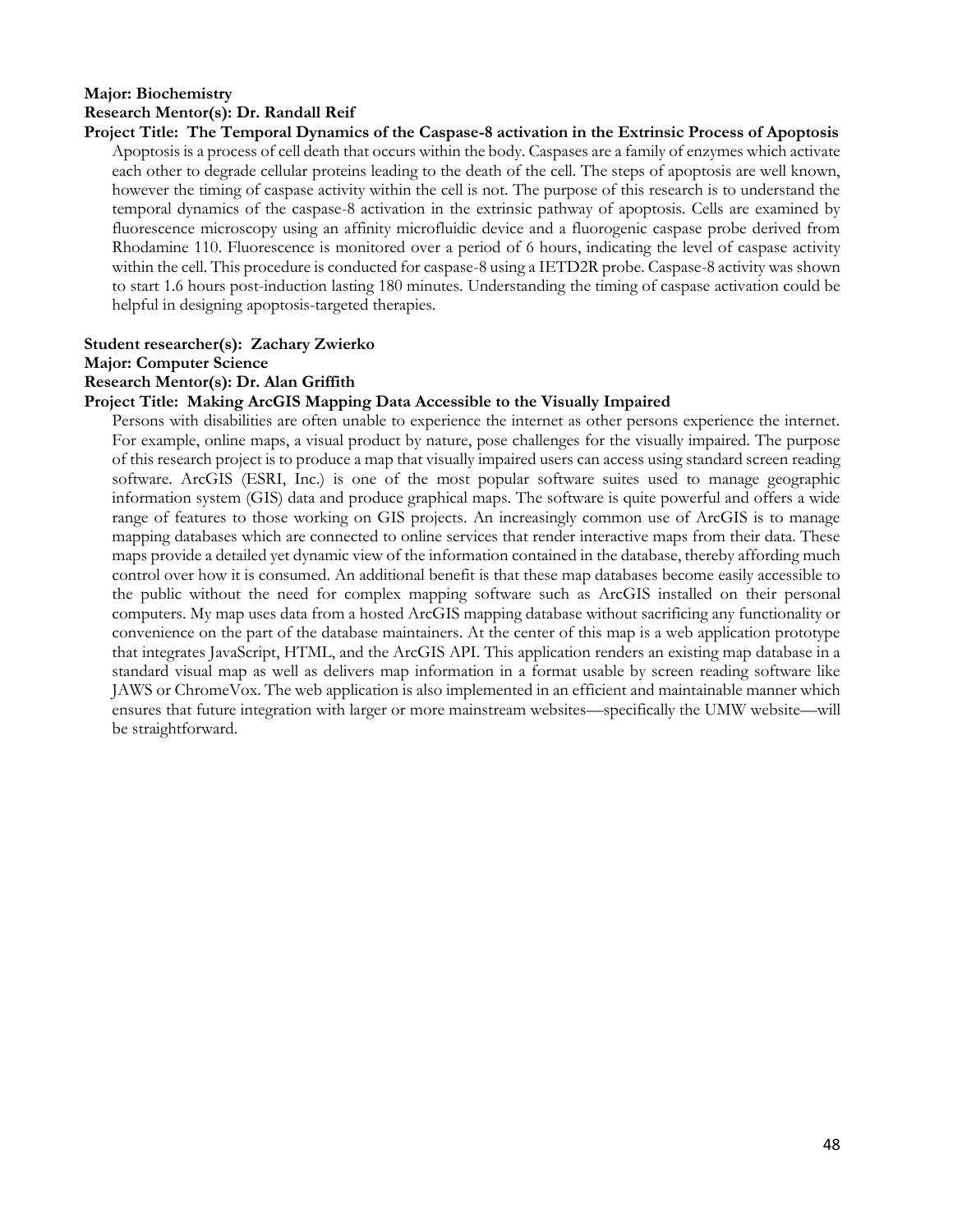

## **Acknowledgement**

Funding for this program has been generously provided by the Class of 1959 Endowment. The endowment was established in 2009 to express appreciation for the education, personal growth and enjoyment of Mary Washington's unique environment that was provided to members of the Class of 1959. The endowment supports activities such as the Research and Creativity Day Symposium, conferences or seminars that focus on research or improving instructional methods at the University of Mary Washington.



The Council on Undergraduate Research hosts a Registry of Undergraduate Researchers. The purpose of this registry is to facilitate matchmaking between undergraduates who have research experience and a desire to pursue an advanced degree, with graduate schools seeking high quality students who are well prepared for research. The Registry is open to students and graduate schools in the fields of Anthropology/Archaeology, Arts/Humanities, Biology/Biochemistry, Business, Chemistry/Biochemistry, Economics, Education, Engineering, English and Linguistics, Environmental Studies, Geosciences, Health Professions, History, Journalism and Communications, Mathematics/Computer Science, Physics/ Astronomy, Political Science, Psychology, Social Work and Sociology.

Any undergraduate may go to the following webpage to fill out a simple curriculum vitae form: https://www.cur.org/what/services/registry/. There is no charge to the student or the student's institution and records will be made available to bona fide Graduate Schools that contract with CUR for this service. Organizations or companies seeking the students' information for other marketing purposes will not be granted access. Graduate School representatives may contact students to invite applications or visits to the campus and laboratory, or to share information about their research programs and financial support opportunities. Be sure to include a statement of your research interests, as this will be important for making the match.